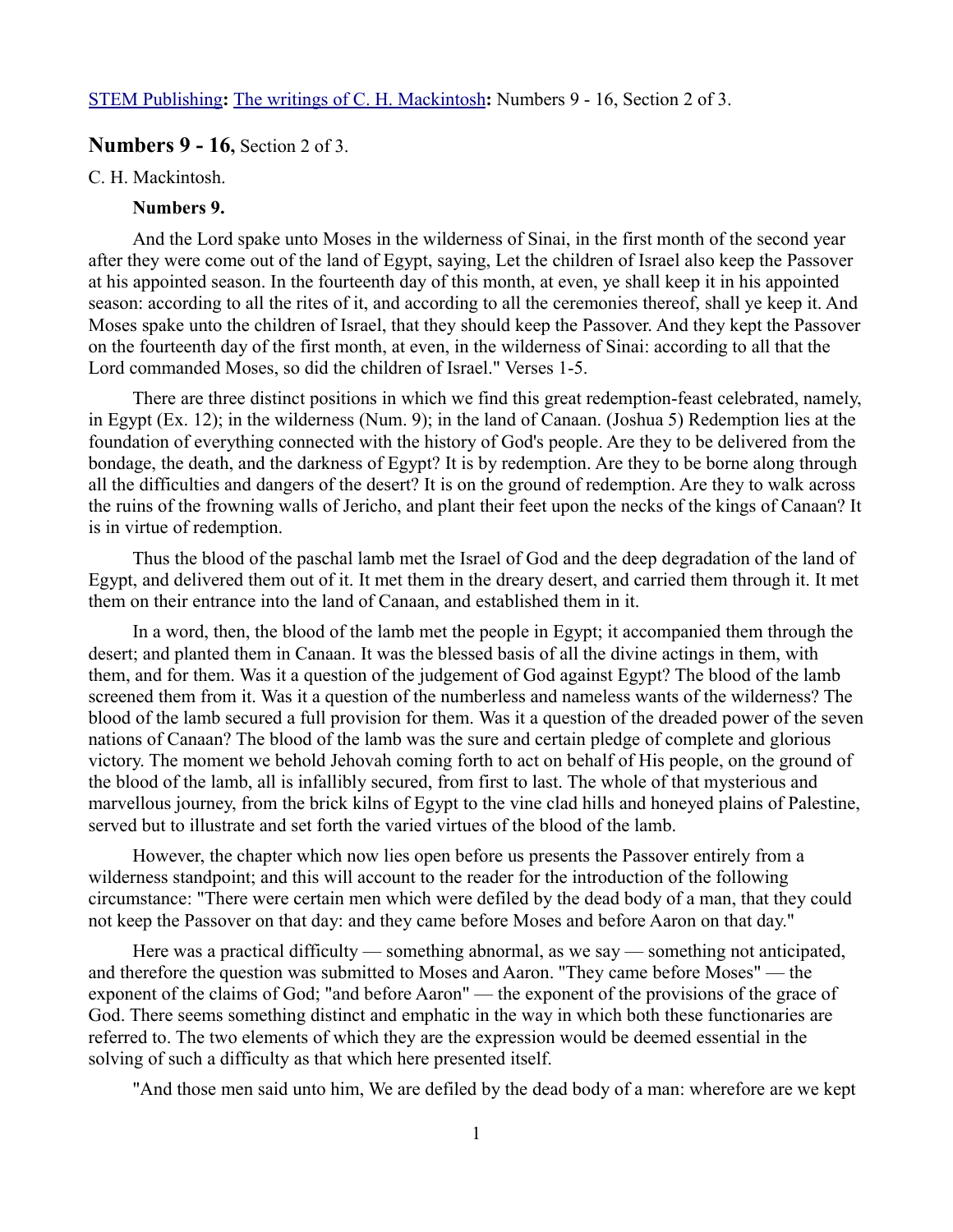back, that we may not offer an offering of the Lord in his appointed season among the children of Israel?" There was the plain confession as to the defilement; and the question raised was this: were they to be deprived of the holy privilege of coming before the Lord in His appointed way? Was there no resource, no provision for such a case?

A deeply interesting question surely, but one for which no answer had as get been provided. We have no such case anticipated in the original institution, in Exodus 12; although we have there a very full statement of all the rites and all the ceremonies of the feast. It was reserved for the wilderness to evolve this new point. It was in the actual walk of the people — in the real practical details of desert life, that the difficulty presented itself for which a solution had to be provided. Hence it is that the record of this entire affair is appropriately given in Numbers, the book of the wilderness.

"And Moses said unto them, Stand still, and I will hear what the Lord will command concerning you." Lovely attitude! Moses had no answer to give; but he knew who had, and he waited on him. This was the very best and wisest thing for Moses to do. He did not pretend to be able to give an answer. He was not ashamed to say, "*I do not know."* With all his wisdom and knowledge, he did not hesitate to show his ignorance. This is true knowledge — true wisdom. It might be humiliating to one in Moses' position to appear before the congregation or any members of it, in the light of one ignorant on any question. He who had led the people out of Egypt, he who had conducted them through the Red Sea, he who had conversed with Jehovah, and received his commission from the great "I am;" could it be possible that he was unable to meet a difficulty arising out of such a simple case as that which was now before him? Was it indeed true that such an one as Moses was ignorant as to the right course, in reference to men defiled by a dead body?

How few there are who, though not occupying such a lofty position as Moses, would not have attempted a reply of some sort to such a query. But Moses was the meekest man in all the earth. He knew better than to presume to speak when he had nothing to say. Would that we more faithfully followed his example in this matter! It would save us from many a sad exhibition, from many a blunder, from many a false attempt. Moreover it would tend to make us very much more real, more simple, more unaffected. We are oft-times so silly as to be ashamed to expose our ignorance. We foolishly imagine that our reputation for wisdom and intelligence is touched when we give utterance to that fine sentence, so expressive of true moral greatness, "I don't know." It is a total mistake. We always attach much more weight and importance to the words of a man who never pretends to Knowledge which he does not possess. But a man who is always ready to speak, in flippant self-confidence, we are never ready to hear. Oh! to walk, at all times, in the spirit of these lovely words, "Stand still, and I will hear what the Lord will command."

"And the Lord spake unto Moses, saying, Speak unto the children of Israel, saying, If any man of you or of your posterity shall be unclean by reason of a dead body: or be in a journey afar off, yet he shall keep the Passover unto the Lord. The fourteenth day of *the second month,* at even, they shall keep it, and eat it with unleavened bread and bitter herbs."

There are two grand foundation truths set forth in the Passover, namely, redemption, and the unity of God's people. These truths are unchangeable. Nothing can ever do away with them. Failure there may be, and unfaithfulness, in various forms; but those glorious truths of the eternal redemption and perfect unity of God's people remain in all their force and value. Hence that impressive ordinance which so vividly shadowed forth those truths was of perpetual obligation. Circumstances were not to interfere with it. Death or distance was not to interrupt it. "If any man of you or of your posterity shall be unclean by reason of a dead body, or be in a journey afar off, yet shall he keep the Passover unto the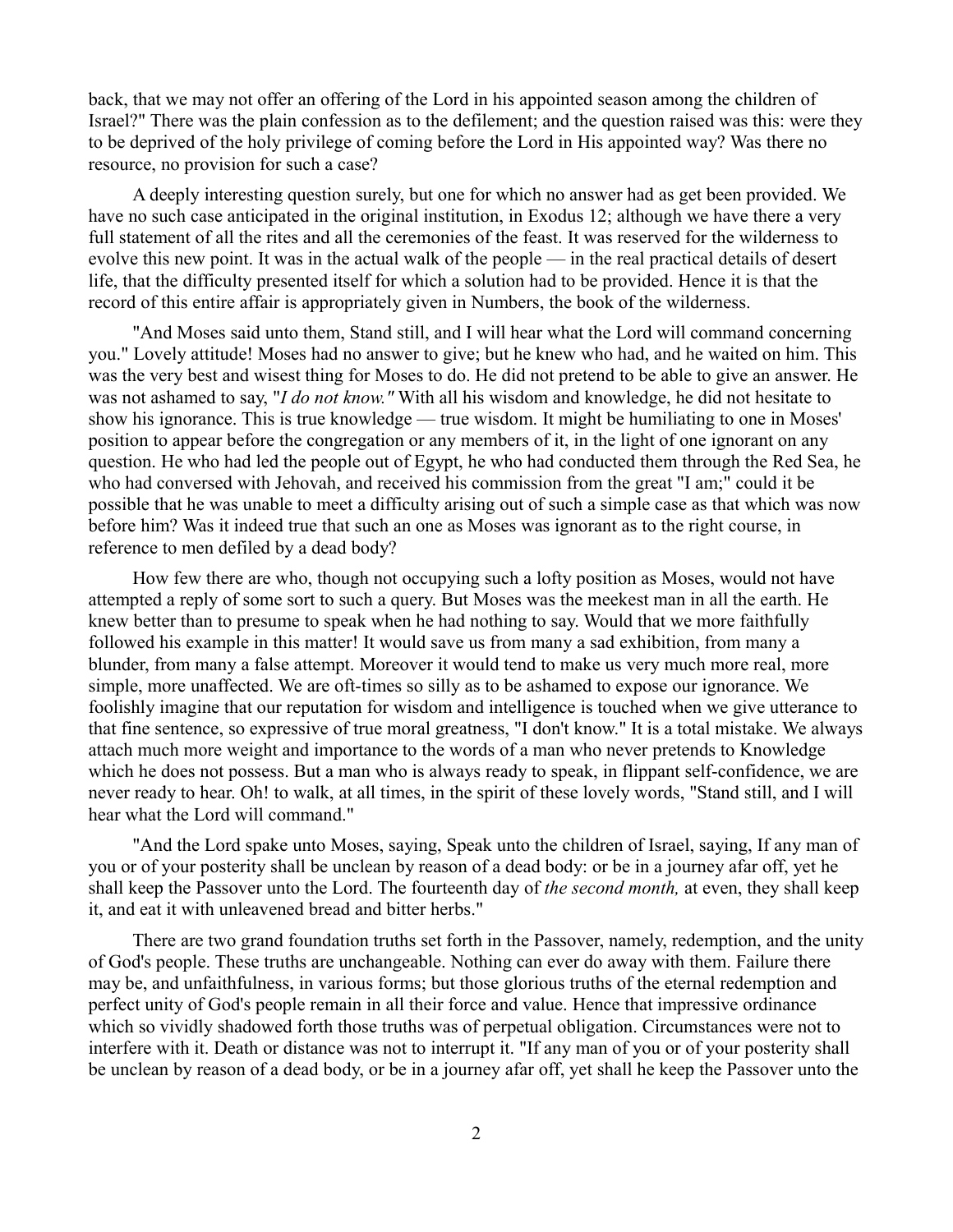Lord." So imperative indeed was it upon every member of the congregation to celebrate this feast, that a special provision is made in Numbers 9 for those who were not up to the mark of keeping it according to the due order. Such persons were to observe it "On the fourteenth day of the second month." This was the provision of grace for all cases of unavoidable defilement or distance.

If the reader will turn to 2 Chronicles. 30 he will see that Hezekiah, and the congregation in his day, availed themselves of this gracious provision. "And there assembled at Jerusalem much people to keep the feast of unleavened bread in the *second* month, a very great congregation..... Then they killed the Passover on the fourteenth day of the second month." Ver. 13, 15

The grace of God can meet us in our greatest possible weakness, if only that weakness be felt and confessed.\* But let not this most precious and comfortable truth lead us to trifle with sin or defilement. Though grace permitted the second month, instead of the first, it did not, on that account, allow any laxity as to the rites and ceremonies of the feast. "The unleavened bread and bitter herbs" were always to have their place; none of the sacrifice was to remain till the morning, nor was a single bone of it to be broken. God cannot allow any lowering of the standard of truth or holiness. Man, through weakness, failure, or the power of circumstances, might be behind the time; but he must not be below the mark. Grace permitted the former; holiness forbids the latter; and if any one had presumed upon the grace to dispense with the holiness, he would have been cut off from the congregation.

{\*The reader will note with interest and profit, the contrast between the acting of Hezekiah, in 2 Chronicles 30, and the acting of Jeroboam, in 1 Kings 12: 32. The former availed himself of the provisions of divine grace; the latter followed his own device. The second month was permitted of God; the eighth month was invented by man. Divine provisions meeting man's need, and human inventions opposing God's word, are totally different things.}

Has this no voice for us! Assuredly it has. we must ever remember, as we pass along through the pages of this marvellous Book of Numbers, that the things which happened unto Israel are our types, and that it is, at once, our duty and our privilege to hang over these types and seek to understand the holy lessons which they are designed of God to teach.

What then are we to learn from the regulations with respect to the Passover, in the second month! Why was Israel so specially enjoined not to omit a single rite or ceremony on that particular occasion? Why is it that, in this ninth chapter of Numbers, the directions for the second month are much more minute than those for the first? It is not surely that the ordinance was more important in the one case than in the other, for its importance, in God's judgement, was ever the same. Neither is it that there was a shade of difference in the order, in either case, for that, too, was ever the same. Still the fact must strike the reader who ponders the chapter before us, that where reference is made to the celebration of the Passover in the first month, we simply read the words, "according to all the rites of it, and according to all the ceremonies thereof, shall ye keep it." But, on the other hand, when reference is made to the second month, we have a most minute statement of what those rites and ceremonies were: "They shall eat it with unleavened bread and bitter herbs. They shall leave none of it unto the morning, nor break any bone of it: according to all the ordinances of the Passover they shall keep it." Compare verse 3 with 11, 12.

What, we ask, does this plain fact teach us? We believe it teaches us, most distinctly, that we are never to lower the standard, in the things of God, because of failure and weakness on the part of God's people; but rather, on that very account, to take special pains to hold the standard up, in all its divine integrity. No doubt, there should be the deep sense of failure — the deeper the better; but God's truth is not to be surrendered. We can always reckon, with confidence, upon the resources of divine grace,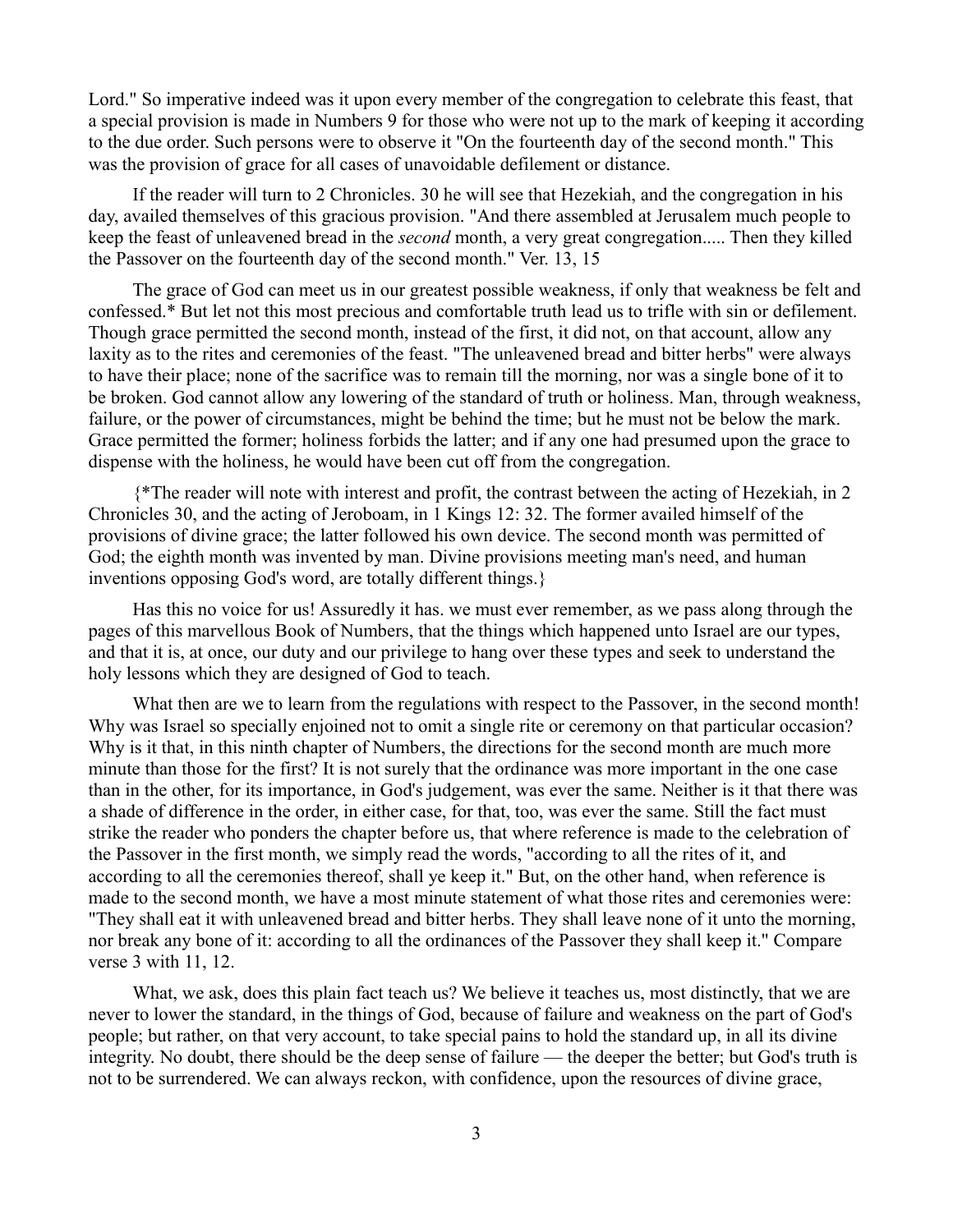while seeking to maintain, with unwavering decision, the standard of divine truth.

Let us seek to keep this ever in the remembrance of the thoughts of our hearts. We are in danger, on the one hand, of forgetting the fact that failure has come in — yes, gross failure, unfaithfulness, and sin. And, on the other hand, we are in danger of forgetting, in view of that failure, the unfailing faithfulness of God, in spite of everything. the professing Church has failed, and become a perfect ruin; and not only so, but we ourselves have individually failed and helped on the ruin. We should feel all this — feel it deeply — feel it constantly. We should ever bear upon our spirits before our God the deep and heart-subduing consciousness of how sadly and how shamefully we have behaved ourselves in the house of God. It would be adding immensely to our failure were we ever to forget that we have failed. The most profound humility and the deepest brokenness of spirit become us in the remembrance of all this; and these inward feelings and exercises will surely express themselves in a lowly walk and carriage in the midst of the scene in which we move.

"Nevertheless the foundation of God standeth sure, having this seal, The Lord knoweth them that are his. And, Let every one that nameth the name of Christ depart from iniquity." (2 Tim. 2: 19) Here is the resource of the faithful, in view of the ruins of Christendom. God never fails, never changes, and we have simply to depart from iniquity, and cling to Him. we are to do what is right, and follow it diligently, and leave results to Him.

We would earnestly beg of the reader to give the foregoing line of thought his entire attention. We want him to pause, for a few moments, and prayerfully consider the whole subject. We are convinced that a due consideration of it, in its two sides, would greatly help us to pick our steps amid the surrounding ruins. The remembrance of the Church's condition, and of our own personal unfaithfulness, would keep us humble; while, at the same time, the apprehension of God's unchanging standard, and of His unswerving faithfulness, would detach us from the evil around, and keep us steady in the path of separation. Both together would effectually preserve us from empty pretension, on the one hand, and from laxity and indifference, on the other. We have ever to keep before our souls the humbling fact that we have failed, and yet to hold fast that grand truth that God is faithful.

These are, pre-eminently, lessons for the wilderness — lessons for this very day — lessons for us. They are suggested, very forcibly, by the inspired record of the Passover in the second month — a record peculiar to the Book of Numbers — the great wilderness book. It is in the wilderness that human failure comes so fully out; and in the wilderness the infinite resources of divine grace are displayed. But once more, let us reiterate the statement and may it be engraved, in characters deep and broad, on our hearts — the richest provisions of divine grace and mercy afford no warrant whatever for lowering the standard of divine truth. If any had pleaded defilement or distance as an excuse for not keeping the Passover, or for keeping it otherwise than as God had enjoined, he would, most assuredly, have been cut off from the congregation. And so with us, if we consent to surrender any truth of God, because failure has come in — if we, in sheer unbelief of heart, give up God's standard, and abandon God's ground — if we draw a plea from the condition of things around us to shake off the authority of God's truth over the conscience, or its formative influence upon our conduct and character — it is very evident that our communion is suspended.\*

{\*Let it be noted here once for all, that the cutting off of any one from the congregation of Israel, answers to the suspension of a believer's communion because of unjudged sin.}

We would gladly pursue this great practical line of truth somewhat further, but we must forbear, and close this part of our subject by quoting for our reader the remainder of this wilderness record concerning the Passover.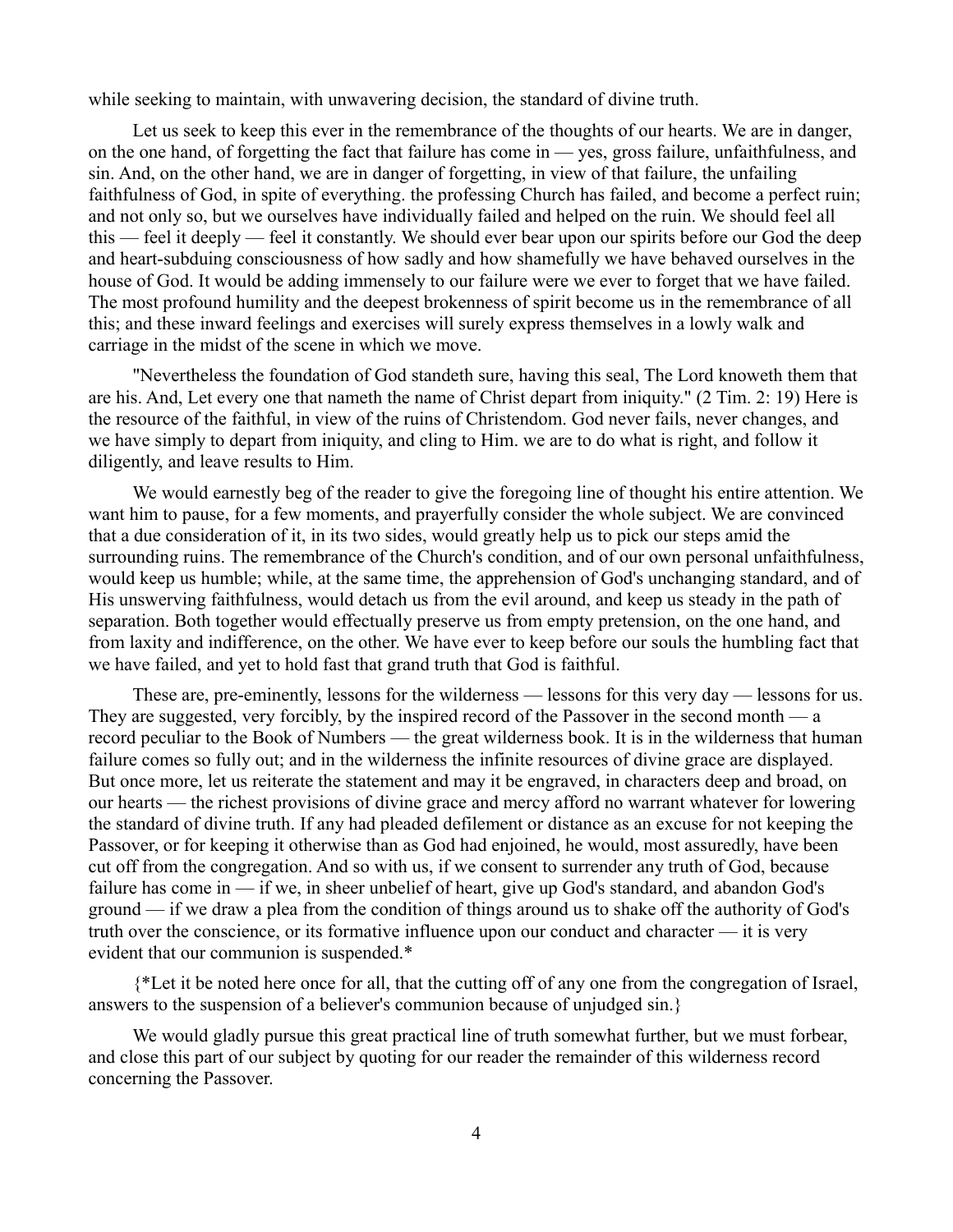"But the man that is clean, and is not in a journey, and forbeareth to keep the Passover, even the same soul shall be cat off from among his people: because he brought not the offering of the Lord in his appointed season, that man shall bear his sin. And if a stranger shall sojourn among you, and will keep the Passover unto the Lord; according to the ordinance of the Passover, and according to the manner thereof, so shall he do: ye shall have one ordinance, both for the stranger, and for him that was born in the land." Verses 13, 14.

The wilful neglect of the Passover would argue, on the part of the Israelite, a total want of appreciation of the benefits and blessings coming out of his redemption and deliverance from the land of Egypt. The more deeply any one entered into the divine reality of that which had been accomplished on that memorable night, in the which the congregation of Israel found refuge and repose beneath the shelter of the blood, the more earnestly would he long for the return of "the fourteenth day of the first month," that he might have an opportunity of commemorating that glorious occasion; and if there was anything preventing his enjoying the ordinance in "the first month" the more gladly and thankfully would he avail himself of "the second." But the man who could be satisfied to go on from year to year, without keeping the Passover, only proved that his heart was far away from the God of Israel. It were worse than vain for any one to speak of loving the God of his fathers, and of enjoying the blessings of redemption, while the very ordinance which God had appointed to set forth that redemption lay neglected from year to year.

And may we not, to a certain extent, apply all this to ourselves, in reference to the matter of the Lord's supper? Doubtless we may, and that with very much profit. There is this connection between the Passover and the Lord's supper, that the former was the type, the latter the memorial, of the death of Christ.

Thus we read in 1 Corinthians 5. "Christ our Passover is sacrificed for us." This sentence establishes the connection. The Passover was the memorial of Israel's redemption from the bondage of Egypt; and the Lord's supper is the memorial of the Church's redemption from the heavier and darker bondage of sin and Satan. Hence, as every true and faithful Israelite would surely be found keeping the Passover, in the appointed season, according to all the rites and ceremonies thereof, so will every true and faithful Christian be found celebrating the Lord's supper, in its appointed season, and according to all the principles laid down in the New Testament respecting it. If an Israelite had neglected the Passover, even on one single occasion, he would have been cut off from the congregation. Such neglect was not to be tolerated in the assembly of old. It was instantly visited with the divine displeasure.

And, may we not ask in the face of this solemn fact, Is it nothing now — is it a matter of no moment for Christians to neglect, from week to week, and month to month, the supper of their Lord? Are we to suppose that the One who, in Numbers 9, declared that the neglecter of the Passover should be cut off, takes no account of the neglecter of the Lord's table? We cannot believe it for a moment. For, albeit it is not a question of being cut off from the Church of God, the body of Christ, are we, on that account, to be negligent? Far be the thought. Yea, rather should it have the blessed effect of stirring us up to greater diligence in the celebration of that most precious feast wherein "we do show the Lord's death till he come."

To a pious Israelite there was nothing like the Passover, because it was the memorial of his redemption. And, to a pious Christian, there is nothing like the Lord's supper, because it is the memorial of his redemption and of the death of his Lord. Of all the exercises in which the Christian can engage, there is nothing more precious, nothing more expressive, nothing that brings Christ more touchingly or solemnly before his heart, than the Lord's supper. He may sing about the Lord's death, he may pray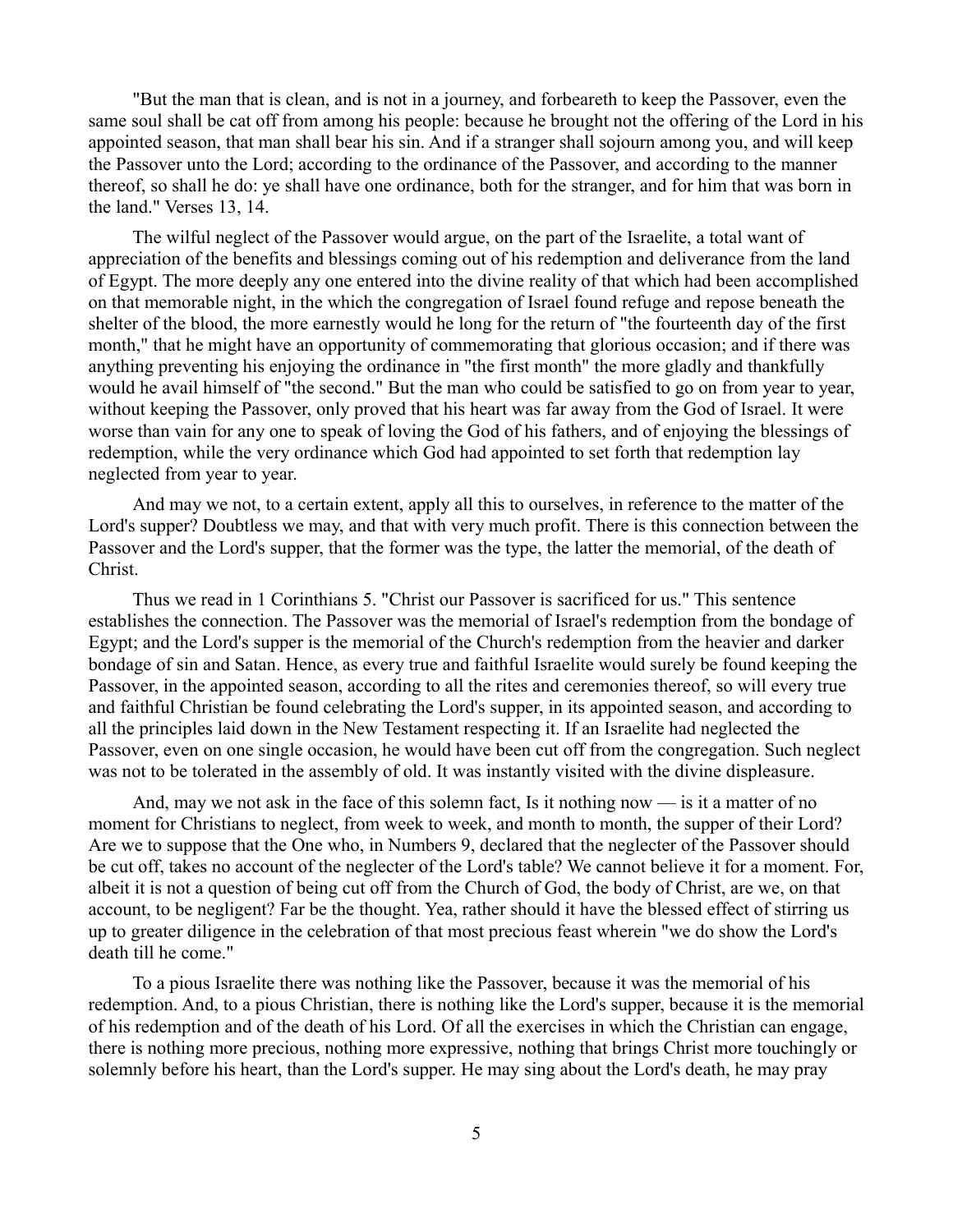about it, he may read about it, he may hear about it; but it is only in the supper that he "shows" it forth. "And he took bread, and gave thanks, and brake it, and gave unto them, saying, This is my body, which is given for you: this do in remembrance of me. Likewise also the cup after supper, saying, This cup is the new testament in my blood, which is shed for you." Luke 22: 19, 20

Here we have the feast instituted; and, when we turn to the Acts of the Apostles, we read that, "upon the first day of the week, the disciples came together to break bread." Acts 20: 7.

Here we have the feast *celebrated*; and, lastly, when we turn to the Epistles, we read, "The cup of blessing which we bless, is it not the communion of the blood of Christ? The bread which we break, is it not the communion of the body of Christ? For we, being many, are one loaf, and one body; for we are all partakers of that one loaf." (1 Cor. 10: 16, 17) And again, "For I have received of the Lord that which also I delivered unto you, That the Lord Jesus, the same night in which he was betrayed, took bread; and when he had given thanks, he brake it, and said, Take, eat; this is my body, which is broken for you: this do in remembrance of me. After the same manner also he took the cup, when he had supped, saying, This cup is the new testament in my blood: this do ye, as oft as ye drink it, in remembrance of me. For as often as ye eat this bread, and drink this cup, ye do show the Lord's death till he come." 1 Corinthians 11: 23-26.

Here we have the feast *expounded*. And may we not say that, in the institution, the celebration, and the exposition, we have a threefold cord, not easily broken, to bind our souls to this most precious feast?

How is it, then, that in the face of all this holy authority, any of God's people should be found neglecting the Lord's table? Or, looking at it in another aspect, how is it that any of Christ's members can be satisfied to go on for weeks, and months, and some all their days, without ever remembering their Lord in the way of His own direct and positive appointment? We are aware that some professing Christians regard this subject in the light of a return to Jewish ordinances, and as a coming down from the high ground of the Church. They look upon the Lord's supper and baptism as inward spiritual mysteries; and they consider that we are departing from true spirituality in insisting upon the literal observance of these ordinances.

To all this we very simply reply that God is wiser than we are. If the Lord Christ instituted the supper; if God the Holy Ghost led the early Church to celebrate it; and if He has also expounded it unto us, who are we that we should set up Our ideas in opposition to God? No doubt, the Lord's supper should be an inward spiritual mystery to all who partake of it; but it is also an outward, literal, tangible thing. There is literal bread, and literal wine — literal eating, and literal drinking. If any deny this, they may, with equal force, deny that there are literal people gathered together. We have no right to explain away scripture after such a fashion. It is our happy and holy duty to submit to scripture, to bow down, absolutely and implicitly, to its divine authority.

Nor is it merely a question of subjection to the authority of scripture. It is that, most assuredly, as we have abundantly proved by quotation after quotation from the divine word; and that alone is simply sufficient for every pious mind. But there is more than this. There is such a thing as the response of love in the heart of the Christian, answering to the love of the heart of Christ. Is not this something? Ought we not to seek, in some small degree, to meet the love of such a heart? If our blessed and adorable Lord has, in very deed, appointed the bread and the wine, in the supper, as memorials of His broken body and shed blood; if He has ordained that we should eat of that bread and drink of that cup, in remembrance of Him, ought we not, in the power of responsive affection, to meet the desire of His loving heart? Surely no earnest Christian will question this. It ought ever to be the very joy of our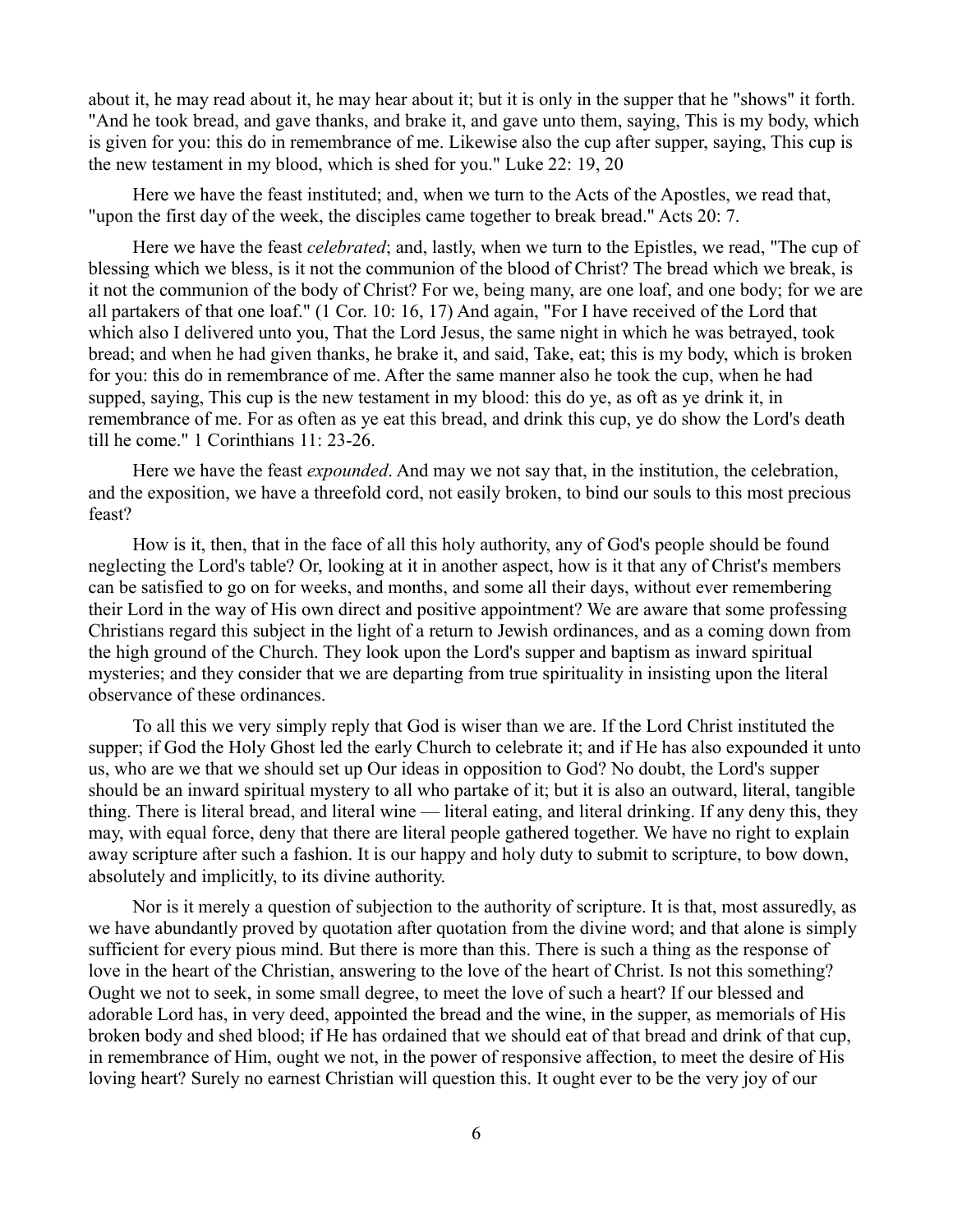hearts to gather round the table of our loving Lord, and remember Him in the way of His appointment — to show forth His death till He come. It is only marvellous to think that He should seek a place in the remembrance of such hearts as ours; but so it is; and it would be sad indeed if we, on any ground, and for any reason whatsoever, should neglect that very feast with which He has linked His precious name.

This, of course, would not be the place to enter upon anything like an elaborate exposition of the ordinance of the Lord's supper. We have sought to do this elsewhere. What we specially desire here is, to urge upon the Christian reader the immense importance and deep interest of the ordinance as viewed on the double ground of subjection to the authority of scripture, and responsive love to Christ Himself. And, furthermore, we are anxious to impress all who may read these lines with a sense of the seriousness of neglecting to eat the Lord's supper, according to the scriptures. We may depend upon it, it is dangerous ground for any to attempt to set aside this positive institution of our Lord and Master. It argues a wrong condition of soul altogether. It proves that the conscience is not subject to the authority of the word, and that the heart is not in true sympathy with the affections of Christ. Let us therefore see to it that we are honestly endeavouring to discharge our holy responsibilities to the table of the Lord that we forbear not to keep the feast — that we celebrate it according to the order laid down by God the Holy Ghost.

Thus much as to the Passover in the wilderness, and the impressive lessons which it conveys to our souls.

We shall now dwell for a few moments on the closing paragraph of our chapter, which is as truly characteristic as any portion of the book. In it we are called to contemplate a numerous host of men, women, and children, travelling through a trackless wilderness, "where there was no way" — passing over a dreary waste, a vast sandy desert, without compass or human guide.

What a thought! What a spectacle! There were those millions of people moving along without any knowledge of the route by which they were to travel, as wholly dependent upon God for guidance as for food and all beside; a thoroughly helpless pilgrim host. They could form no plans for the morrow. when encamped, they knew not when they were to march; and when on the march, they knew not when or where they were to halt.

Theirs was a life of daily and hourly dependence. They had to look up for guidance. Their movements were controlled by the wheels of Jehovah's chariot.

This truly was a wondrous spectacle. Let as read the record of it, and drink into our souls its heavenly teaching.

"And on the day that the tabernacle was reared up, the cloud covered the tabernacle, namely, the tent of the testimony: and at even there was upon the tabernacle as it were the appearance of fire, until the morning. *So it was alway:* the cloud covered it by day, and the appearance of fire by night. And when the cloud was taken up from the tabernacle, then after that the children of Israel journeyed: and in the place where the cloud abode, there the children of Israel pitched their tents. at the commandment of the Lord the children of Israel journeyed, and at the commandment of the Lord they pitched: as long as the cloud abode upon the tabernacle, they rested in their tents. And when the cloud tarried long upon the tabernacle many days, then the children of Israel kept the charge of the Lord, and journeyed not. And so it was, when the cloud was a few days upon the tabernacle; according to the commandment of the Lord they abode in their tents, and according to the commandment of the Lord they journeyed. And so it was, when the cloud abode from even unto the morning, and that the cloud was taken up in the morning, then they journeyed; whether it was by day or by night that the cloud was taken up, they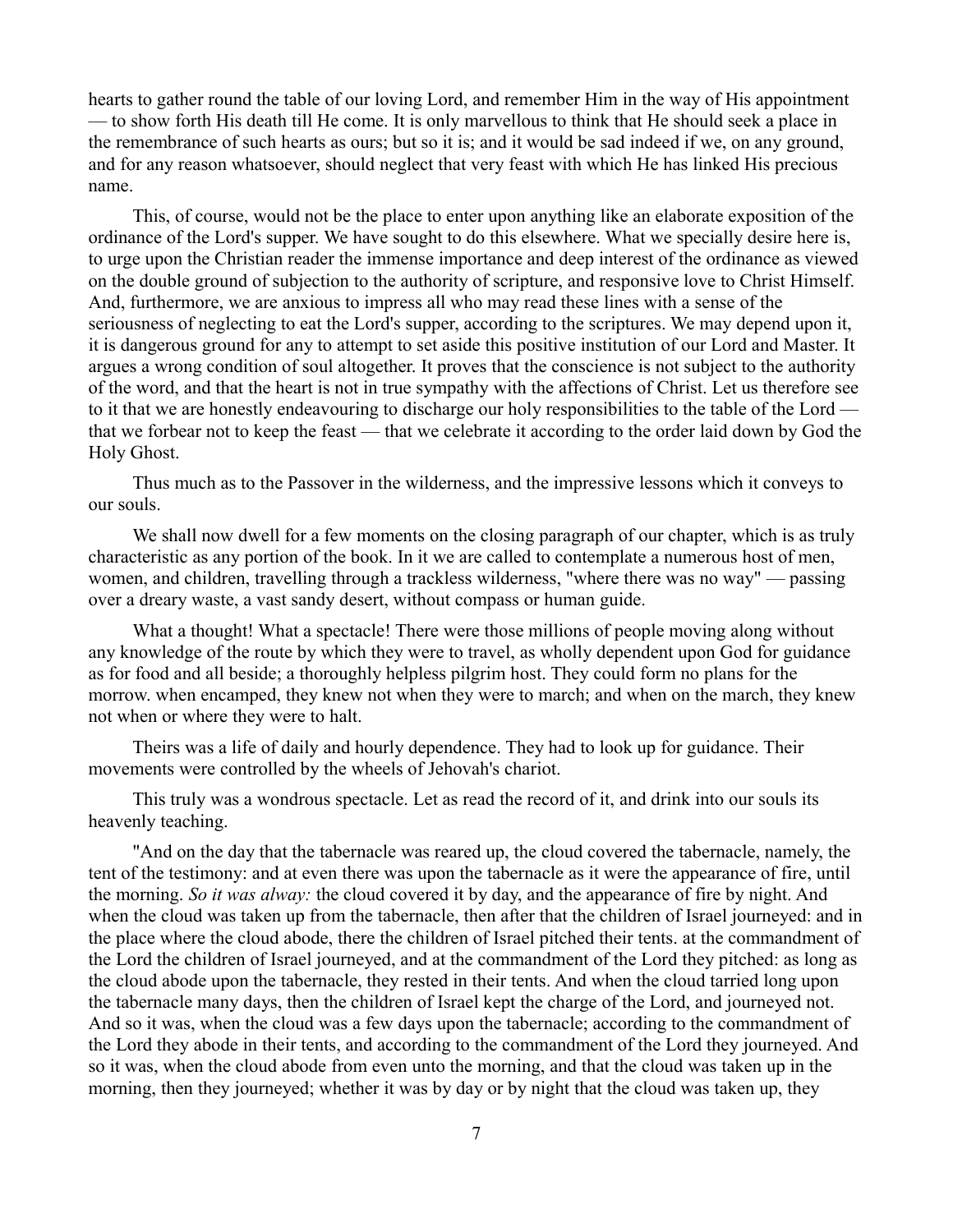journeyed. Or whether it were two days, or a month, or a year, that the cloud tarried upon the tabernacle, remaining thereon, the children of Israel abode in their tents, and journeyed not; but when it was taken up, they journeyed. At the commandment of the Lord they rested in the tents, and at the commandment of the Lord they journeyed: they kept the charge of the Lord, at the commandment of the Lord by the hand of Moses." Verses 15-23

A more lovely picture of absolute dependence upon, and subjection to, divine guidance it were impossible to conceive than that presented in the foregoing paragraph. There was not a footprint or a landmark throughout that "great and terrible wilderness." It was therefore useless to look for any guidance from those who had gone before. They were wholly cast upon God for every step of the way. They were in a position of constant waiting upon Him. This, to an unsubdued mind — an unbroken will — would be intolerable; but to a soul knowing, loving, confiding, and delighting in God, nothing could be more deeply blessed.

Here lies the real gist of the whole matter. Is God known, loved, and trusted? If He be, the heart will delight in the most absolute dependence upon Him. If not, such dependence would be perfectly insufferable. The unrenewed man loves to think Himself independent — loves to fancy himself free loves to believe that he may do what he likes, go where he likes, say what he likes. Alas! it is the merest delusion. Man is not free. He is the slave of Satan. It is now well nigh six thousand years since he sold himself into the hands of that great spiritual slave holder who has held him ever since, and who holds him still. Yes, Satan holds the natural man — the unconverted, unrepentant man in terrible bondage. He has him bound hand and foot with chains and fetters which are not seen in their true character because of the gilding wherewith he has so artfully covered them. Satan rules man by means of his lusts, his passions, and his pleasures. He forms lusts in the heart, and then gratifies them with the things that are in the world, and man vainly imagines himself free because he can gratify his desires. But it is a melancholy delusion; and, sooner or later, it will be found to be such. There is no freedom save that with which Christ makes His people free. He it is who says, "Ye shall know the truth, and the truth shall make you free." And again, "If the Son shall make you free, ye shall be free indeed." John 8.

Here is true liberty. It is the liberty which the new nature finds in walking in the Spirit, and doing those things that are pleasing in the sight of God. "The service of the Lord is perfect freedom." But this service, in all its departments, involves the most simple dependence upon the living God. Thus it was with the only true and perfect Servant that ever trod this earth. He was ever dependent. Every movement, every act, every word — all He did, and all He left undone — was the fruit of the most absolute dependence upon, and subjection to, God. He moved when God would have Him move, and stood still when God would have Him stand. He spoke when God would have Him speak, and was silent when God would have Him silent.

Such was Jesus when He lived in this world; and we, as partakers of His nature — His life, and having His Spirit dwelling in us are called to walk in His steps, and live a life of simple dependence upon God, from day to day. Of this life of dependence, in one special phase of it, we have a graphic and beautiful type at the close of our chapter. The Israel of God — the camp in the desert — that pilgrim host followed the movement of the cloud. They had to look up for guidance. This is man's proper work. He was made to turn his countenance upward, in contrast with the brute, who is formed to look downward.\* Israel could form no plans. They could never say, "To-morrow we shall go to such a place." They were entirely dependent upon the movement of the cloud. Thus it was with Israel, and thus it should be with us. We are passing through a trackless desert — a moral wilderness. There is absolutely no way. We should not know how to walk, or where to go, were it not for that one most precious, most deep, most comprehensive sentence which fell from the lips of our blessed Lord, "*I am*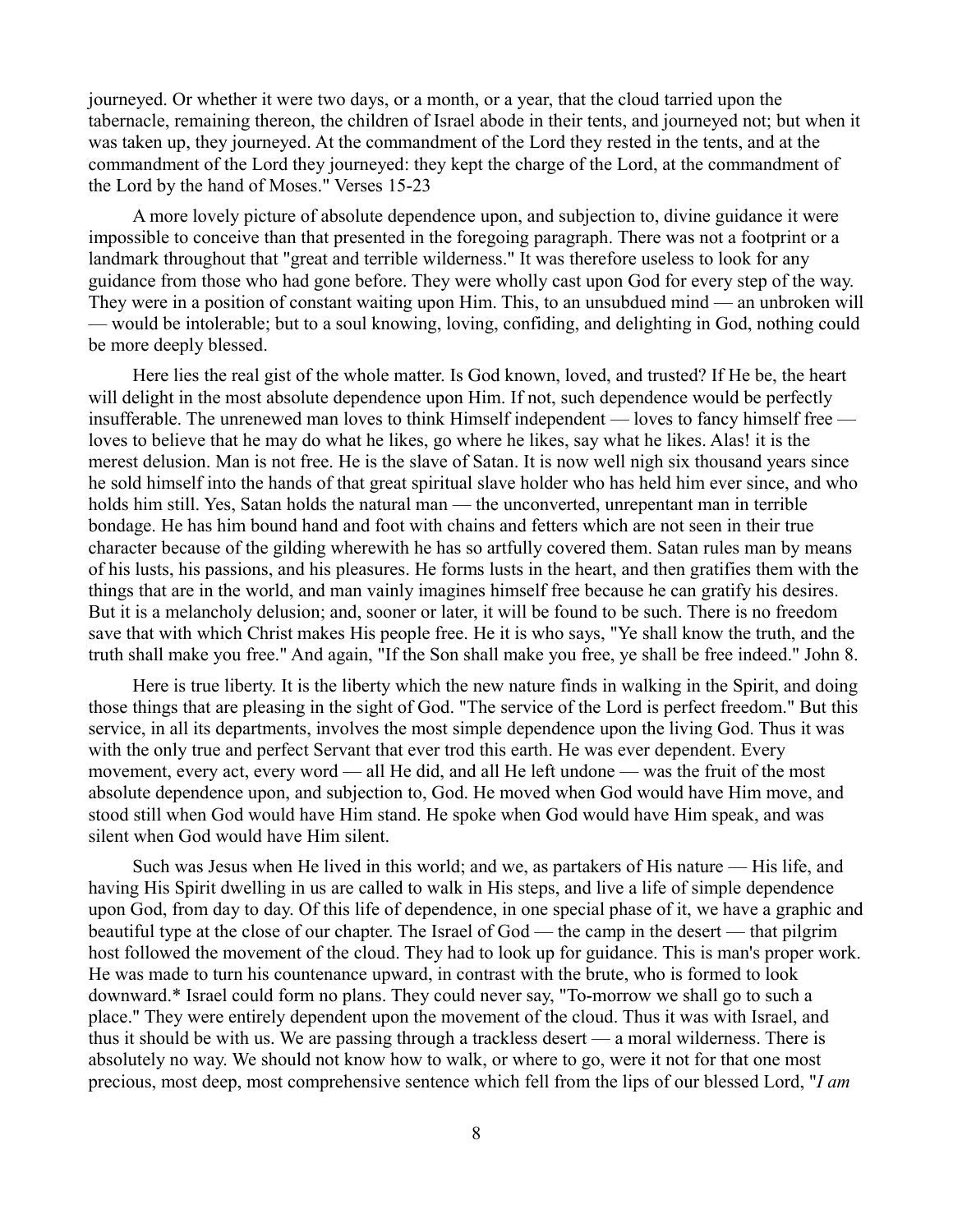*the way."* Here is divine infallible guidance. We are to follow Him. "I am the light of the world: he that followeth me shall not walk in darkness, but shall have the light of life." (John 8) This is living guidance. It is not acting according to the letter of certain rules and regulations; it is following a living Christ; walking as He walked; doing as He did; imitating His example in all things. This is Christian movement — Christian action. It is keeping the eye fixed upon Jesus, and having the features, traits, and lineaments of His character imprinted on our new nature, and reflected back or reproduced in our daily life and ways.

{\*The Greek word for man (*anthropos*) signifies to turn the face upwards.}

Now this will, assuredly, involve the surrender of our own will, our own plans, our own management altogether. We must follow the cloud; we must wait ever wait *only* upon God. We cannot say," We shall go here or there, do this or that, to-morrow, or next week.'' All our movements must be placed under the regulating power of that one commanding sentence — often alas! lightly penned and uttered by us — "*If the Lord will."*

Oh! that we better understood all this! Would that we knew more perfectly the meaning of divine guidance! How often do we vainly imagine, and confidently assert, that the cloud is moving in that very direction which suits the bent of our inclination. We want to do a certain thing, or make a certain movement, and we seek to persuade ourselves that our will is the will of God. Thus, instead of being divinely guided, we are self-deceived. Our will is unbroken, and hence we cannot be guided aright, for the real secret of being rightly guided — guided of God — is to have our own will thoroughly subdued. "The meek will he guide in judgement; and the meek will He teach His way." And again," I will guide thee with mine eye." But let us ponder the admonition, "Be ye not as the horse, or as the mule, which have no understanding; whose mouth must be held in with bit and bridle, lest they come near unto thee." (Psalm 32) If the countenance be turned upwards to catch the movement of the divine "eye," we shall not need the "bit and bridle." But here is precisely the point in which we so sadly fail. We do not live sufficiently near to God to discern the movement of His eye. The will is at work. We want to have our own way, and hence we are left to reap the bitter fruits thereof. Thus it was with Jonah. he was told to go to Nineveh but he wanted to go to Tarshish; and circumstances seemed to favour; providence seemed to point in the direction of his will. But alas! he had to find his place in the belly of the whale, yea, in "the belly of hell" itself, where "the weeds were wrapped about his head." It was there he learnt the bitterness of following his own will. He had to be taught in the depths of the ocean the true meaning of the "bit and bridle," because he would not follow the gentler guidance of the eye.

But our God is so gracious, so tender, so patient! He will teach and He will guide His poor feeble erring children. He spares no pains with us. He occupies Himself continually about us, in order that we may be kept from our own ways, which are full of thorns and briars, and walk in His ways, which are pleasantness and peace.

There is nothing in all this world more deeply blessed than to lead a life of habitual dependence upon God; to hang upon Him, moment by moment, to wait on Him and cling to Him for everything. To have all our springs in Him. It is the true secret of peace, and of holy independence of the creature. The soul that can really say, "*All* my springs are in thee" is lifted above all creature confidences, human hopes, and earthly expectations. It is not that God does not use the creature, in a thousand ways, to minister to us. We do not at all mean this. He does use the creature; but if we lean upon the creature instead of leaning upon Him, we shall very speedily get leanness and barrenness into our souls. There is a vast difference between God's using the creature to bless us, and our leaning on the creature to the exclusion of Him. In the one case, we are blessed and He is glorified; in the other, we are disappointed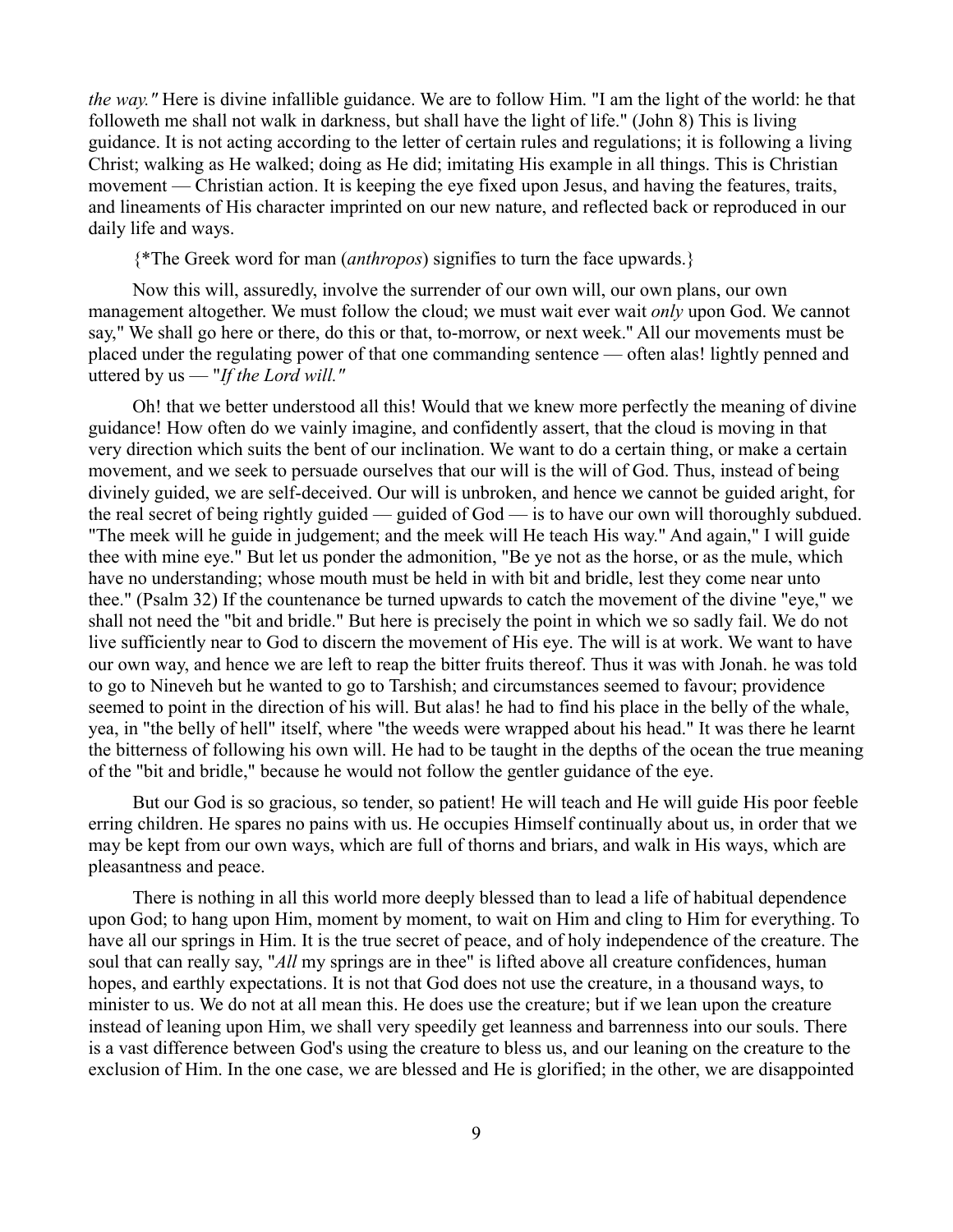### and He is dishonoured.

It is well that the soul should deeply and seriously consider this distinction. We believe it is constantly overlooked. We imagine, oft-times, that we are leaning upon, and looking to, God, when, in reality, if we would only look honestly at the roots of things, and judge ourselves in the immediate presence of God, we should find an appalling amount of the leaven of creature confidence. How often do we speak of living by faith, and of trusting only in God, when, at the same time, if we would only look down into the depths of our hearts, we should find there a large measure of dependence upon circumstances, reference to second causes, and the like.

Christian reader, let us look well to this. Let as see to it that our eye is fixed upon the living God alone, and not upon man whose breath is in his nostrils. let as wait on Him — wait patiently — wait constantly. If we are at a loss for anything, let our direct and simple reference be to Him. Are we at a loss to know our way, to know whither we should turn, what step we should take? let us remember that He has said, "I am the way;" let us follow Him. He will make all clear, bright, and certain. There can be no darkness, no perplexity, no uncertainty, if we are following Him; for He has said, and we are bound to believe, "He that followeth me shall not walk in darkness." Hence, therefore, if we are in darkness, it is certain that we are not following Him. No darkness can ever settle down upon that blessed path along which God leads those who, with a single eye, seek to follow Jesus.

But some one, whose eye scans these lines, may say, or at least may feel disposed to say, "Well, after all, I am in perplexity as to my path. I really do not know which way to turn or what step to take." If this be the language of the reader, we would simply ask him this one question, "art thou following Jesus? If so, thou canst not be in perplexity. Art thou following the cloud? If so, thy way is as plain as God can make it." Here lies the root of the whole matter. Perplexity or uncertainty is very often the fruit of the working of the will. we are bent upon doing something which God does not want us to do at all — upon going somewhere that God does not want us to go. We pray about it, and get no answer. We pray again and again, and get no answer. How is this? Why the simple fact is that God wants us to be quiet — to stand still — to remain just where we are. Wherefore, instead of racking our brain and harassing our souls about what we ought to do, let us do nothing, but simply wait on God.

This is the secret of peace and calm elevation. If an Israelite, in the desert, had taken it into his head to make some movement, independent of Jehovah; if he took it upon Him to move when the cloud was at rest, or to halt while the cloud was moving, we can easily see what the result would have been. And so it will ever be with us. If we move when we ought to rest, or rest when we ought to move, we shall not have the divine presence with us. "At the commandment of the Lord they rested in the tents, and at the commandment of the Lord they journeyed." they were kept in constant waiting upon God, the most blessed position that any one can occupy; But it must be occupied ere its blessedness can be tasted. It is a reality to be known, not a mere theory to be talked of. May it be ours to prove it all our journey through!

#### **Numbers 10**

"And the Lord spake unto Moses, saying, make thee two trumpets of silver; of a whole piece shalt thou make them; that thou mayest use them for the calling of the assembly, and for the journeying of the camp. And when they shall blow with them, all the assembly shall assemble themselves to thee at the door of the tabernacle of the congregation. And if they blow but with one trumpet, then the princes, which are heads of the thousands of Israel, shall gather themselves unto thee. When ye blow an alarm, then the camps that lie on the east parts shall go forward. When ye blow an alarm the second time, then the camps that lie on the south side shall take their journey: they shall blow an alarm for their journeys.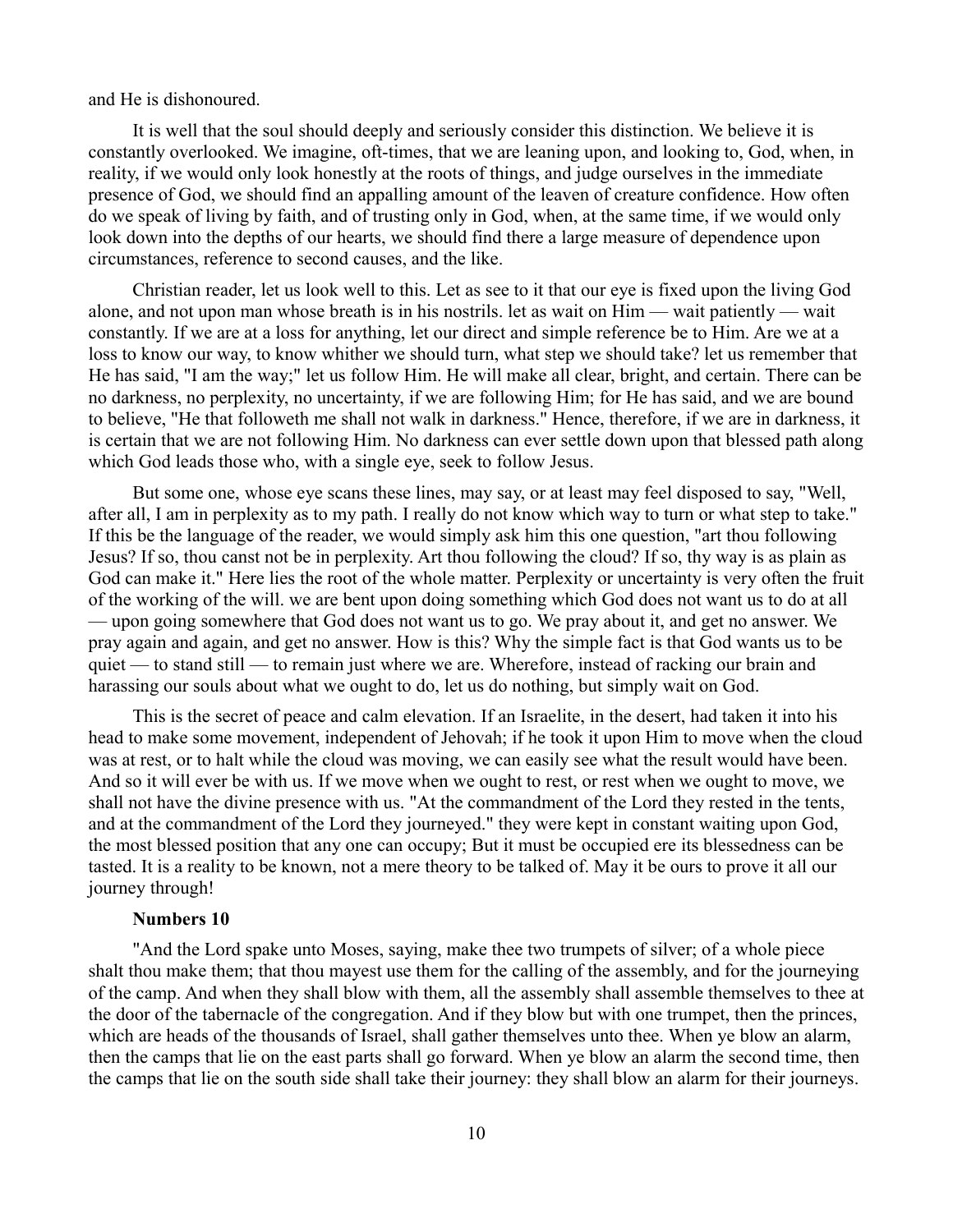But when the congregation is to be gathered together, ye shall blow, but ye shall not sound an alarm. And the sons of Aaron, the priest, shall blow with the trumpets; and they shall be to you for an ordinance for ever throughout your generations. And if ye go to war in your land against the enemy that oppresseth you, then ye shall blow an alarm with the trumpets; and ye shall be remembered before the Lord your God, and ye shall be saved from your enemies. Also in the day of your gladness, and in your solemn days, and in the beginnings of your months, ye shall blow with the trumpets over your burnt offerings, and over the sacrifices of your peace offerings; that they may be to you for a memorial before your God. I am the Lord your God." Verses 1-10.

We have quoted the entire of this interesting passage for the reader, in order that he may have before him, in the veritable language of inspiration, the lovely institution of "The silver trumpets." It comes in, with striking fitness, immediately after the instruction respecting the movement of the cloud, and is bound up, in a very marked nay, with the entire history of Israel, not only in the past but also in the future. The sound of the trumpet was familiar to every circumcised ear. It was the communication of the mind of God, in a form distinct and simple enough to be understood by every member of the congregation, however distant he might be from the source whence the testimony emanated. God took care that each one in that vast assembly, however far away, should hear the silvery tones of the trumpet of testimony.

Each trumpet was to be made of *one* piece, and they fulfilled a double purpose. In other words, the source of the testimony was one, however the object and practical result might vary. Every movement in the camp was to be the result of the sound of the trumpet. was the congregation to be gathered in festive joy and worship? It was by a certain sound of the trumpet. Were the tribes to be gathered in hostile array? It was by a blast of the trumpet. In a word, the solemn assembly, and the warlike host; the instruments of music and the weapons of war  $-$  all  $-$  all was regulated by the silver trumpet. Any movement, whether festive, religious, or hostile, that was not the result of that familiar sound, could be but the fruit of a restless and unsubdued will, which Jehovah could, by no means, sanction. The pilgrim host in the wilderness was as dependent upon the sound of the trumpet as upon the movement of the cloud. the testimony of God, communicated in that particular manner, was to govern every movement throughout the many thousands of Israel.

Moreover, it pertained to the sons of Aaron, the priests, to blow with the trumpets, for the mind of God can only be known and communicated in priestly nearness and communion. It was the high and holy privilege of the priestly family to cluster round the sanctuary of God, there to catch the first movement of the cloud, and communicate the same to the most distant parts of the camp. they were responsible to give a certain sound, and every member of the militant host was equally responsible to yield a ready and an implicit obedience. It would have been at once positive rebellion for any to attempt to move without the word of command, or to refuse to move when once that word was given. All had to wait upon the divine testimony, and walk in the light thereof the very moment it was given. To move without the testimony would be *to move in the dark;* to refuse to move, when the testimony was given, would be *to remain in the dark.*

This is most simple and deeply practical. We can have no difficulty in seeing its force and application, in the case of the congregation in the wilderness. But let us remember that all this was a type; and, further, that it is written for our learning. We are solemnly bound, therefore, to look into it; we are imperatively called upon to seek to gather up and treasure up the great practical instruction contained in the singularly beautiful ordinance of the silver trumpet. Nothing could be more seasonable for the present moment. It teaches a lesson to which the Christian reader should give his most profound attention. It sets forth, in the most distinct manner possible, that God's people are to be absolutely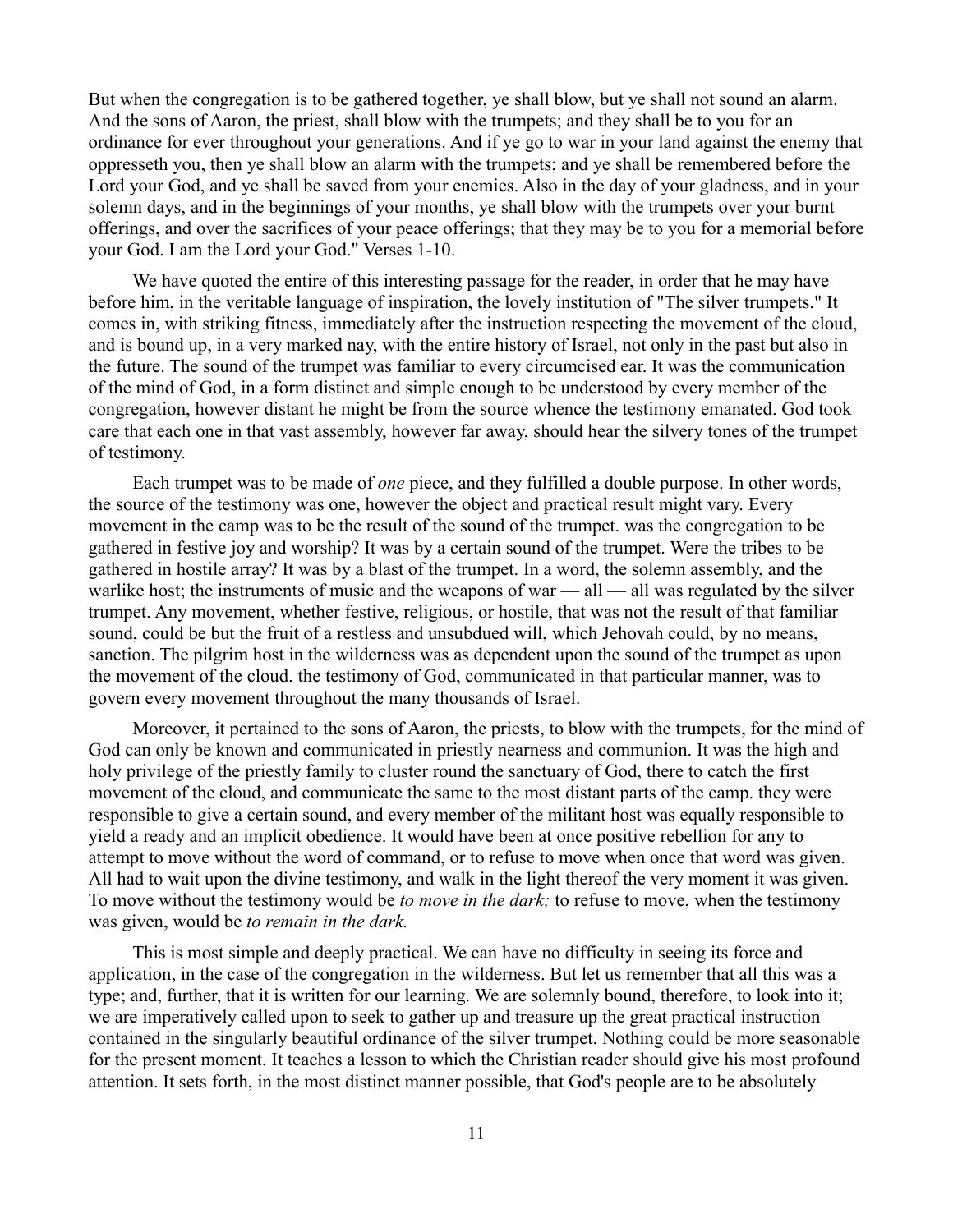dependent upon, and wholly subject to, divine testimony, in all their movements. A child may read this in the type before us. The congregation in the wilderness dared not assemble for any festive or religious object until they heard the sound of the trumpet; nor could the men of war buckle on their armour, till summoned forth by the signal of alarm to meet the uncircumcised foe. They worshipped and they fought, they journeyed and they halted, in simple obedience to the trumpet call. It was not, by any means, a question of their likings or dislikings, their thoughts, their opinions, or their judgement. It was simply and entirely a question of implicit obedience. Their every movement was dependent upon the testimony of God, as given by the priests from the sanctuary. The song of the worshipper and the shout of the warrior were each the simple fruit of the testimony of God.

How beautiful! How striking! How instructive! And, let us add, how deeply practical! Why do we dwell upon it? Because we firmly believe it contains a needed lesson for the day in which our lot is cast. If there is one feature more characteristic than another of the present hour, it is insubjection to divine authority-positive resistance of the truth when it demands unqualified obedience and selfsurrender. It is all well enough so long as it is truth setting forth, with divine fullness and clearness, our pardon, our acceptance, our life, our righteousness, our eternal security in Christ. This will be listened to, and delighted in. But the very moment it becomes a question of the claims and authority of that blessed one who gave His life to save us from the flames of hell, and introduce us to the everlasting joys of heaven, all manner of difficulties are started; all sorts of reasonings and questions are raised; clouds of prejudice gather round the soul, and darken the understanding, the sharp edge of truth is blunted or turned aside, in a thousand ways. There is no *waiting* for the sound of the trumpet; and when it sounds, with a blast as clear as God himself can give, there is no response to the summons. We move when we ought to be still; and we halt when we ought to be moving.

Reader, what must be the result of this? Either no progress at all, or progress in a wrong direction, which is worse than none. it is utterly impossible that we can advance in the divine life, unless we yield ourselves, without reserve, to the word of the Lord. Saved we may be, through the rich aboundings of divine mercy, and through the atoning virtues of a Saviour's blood; But shall we rest satisfied with being saved by Christ, and not seek, in some feeble measure, to walk with him, and live for Him? Shall we accept of salvation through the work which He has wrought, not long after deeper intimacy of communion with Himself, and more complete subjection to His authority in all things? How would it have been with Israel in the wilderness, had they refused attention to the sound of the trumpet? We can see it at a glance. If, for example, they had presumed, at any time, to assemble for a festive or religious object, without the divinely appointed summons; what would have been the result? Or, further, had they taken it upon themselves to move forward on their journey, or go forth to war, ere the trumpet had sounded an alarm; How would it have been? Or, finally, had they refused to move, when called by the sound of the trumpet, either to the solemn assembly, the onward march, or to the battle, how would they have fared?

The answer is as plain as a sunbeam. Let us ponder it. It has a lesson for us. Let us apply our hearts to it. the silver trumpet settled and ordered every movement for Israel of old. The testimony of God ought to settle and order everything for the Church now. That silver trumpet was blown by the priests of old. That testimony of God is known in priestly communion now. A Christian has no right to move or act apart from divine testimony. He must wait upon the word of his Lord. Till he gets that, he must stand still. When he has gotten it, he must *go forward.* God can and does communicate His mind to His militant people now, just as distinctly as He did to His people of old. True, it is not now by the sound of a trumpet, or the movement of a cloud; but by His word and Spirit. It is not by anything that strikes the senses that our Father guides us; But by that which acts on the heart, the conscience, and the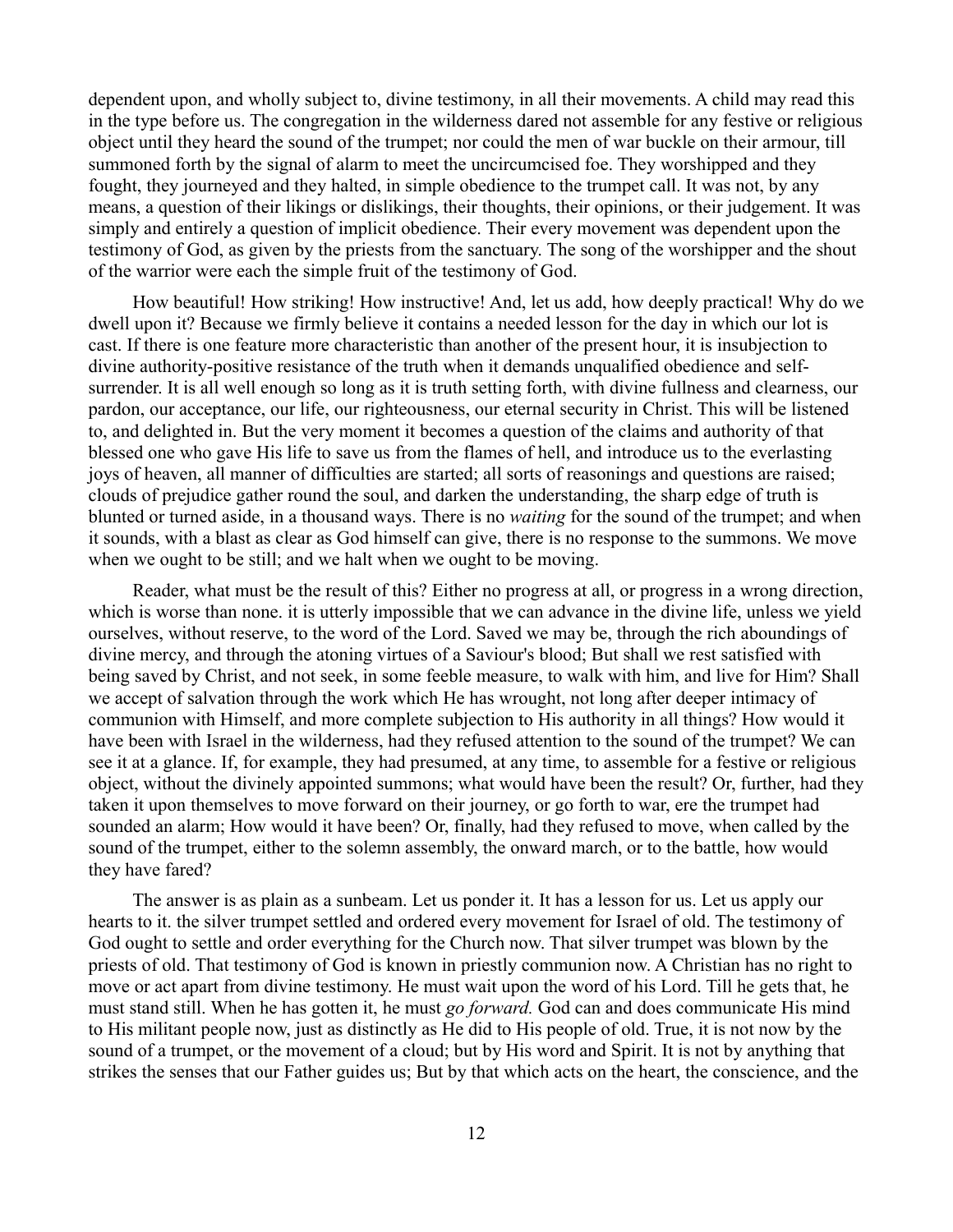understanding. It is not by that which is natural, but by that which is spiritual, that He communicates His mind.

But let us be well assured of this, that our God can and does give our hearts full certainty both as to what we should do, and what we should not do; as to where we should go, and where we should not go. It seems strange to be obliged to insist upon this — passing strange that any Christian should doubt, much less deny it. And yet so it is. We are often in doubt and perplexity; and some there are who are ready to deny that there can be any such thing as certainty as to the details of daily life and action. This surely is wrong. Cannot an earthly father communicate his mind to his child as to the most minute particulars of his conduct? Who will deny this? And cannot our Father communicate His mind to us, as to all our ways, from day to day Unquestionably He can; and let not the Christian reader be robbed of the holy privilege of knowing his Father's mind in reference to every circumstance of his daily life.

Are we to suppose, for a moment, that the Church of God is worse off, in the matter of guidance, than the camp in the desert? Impossible. How is it, then, that one often finds Christians at a loss as to their movements? It must be owing to the lack of a circumcised ear to hear the sound of the silver trumpet, and of a subject will to yield a response to the sound. It may, however, be said that we are not to expect to hear a voice from heaven telling us to do this or that, or to go hither or thither; nor yet to find a literal text of scripture to guide us in the minor matters of our every day history. How, for example, is one to know whether he ought to visit a certain town, and remain there a certain time? We reply, If the ear is circumcised, you will assuredly hear the silver trumpet. Till that sounds, never stir: when it sounds, never tarry. This will make all so clear, so simple, so safe, so certain. It is the grand cure for doubt, hesitancy, and vacillation. It will save us from the necessity of running for advice to this one and that one, as to how we should act, or where we should go. and, furthermore, it will teach us that it is none of our business to attempt to control the actions or movements of others. Let each one have his ear open, and his heart subject, and then, assuredly, he will possess all the certainty that God can give him, as to his every act and movement, from day to day. Our ever gracious God can give clearness and decision as to everything. If he does not give it, no one can. If He does, no one need.

Thus much as to the beautiful institution of the silver trumpet, which we shall not pursue further now, though, as we have noticed above, it is not confined, in its application to Israel in the wilderness, but is bound up with their entire history right onward to the end. Thus we have the feast of trumpets; the trumpet of the jubilee; the blowing of trumpets over their sacrifices, upon which we do not now dwell, as our immediate object is to help the reader to seize the grand idea presented in the opening paragraph of our chapter. May the Holy Spirit impress upon our hearts the needed lesson of "the silver trumpets!''

We have now travelled, in our meditations on this precious book, the moment in the which the camp is called to more forward. All is duly ordered, according to that grand regulator — "The commandment of the Lord." Each man according to his pedigree, and each tribe according to the standard thereof, is in the divinely appointed place. The Levites are at their posts, each with his own clearly defined work to do. Full provision is made for the cleansing of the camp from every species of defilement; and not only so, but the lofty standard of personal holiness is unfurled, and the fruits of active benevolence are presented. Then we have the golden candlestick and its seven lamps, giving forth their pure and precious light. We have the pillar of fire and of cloud; and, finally, the double testimony of the silver trumpet. In short, nothing is lacking to the pilgrim host. A vigilant eye, a powerful hand, and a loving heart have provided for every possible contingency, so that the whole congregation in the wilderness, and each member in particular, might be "thoroughly furnished."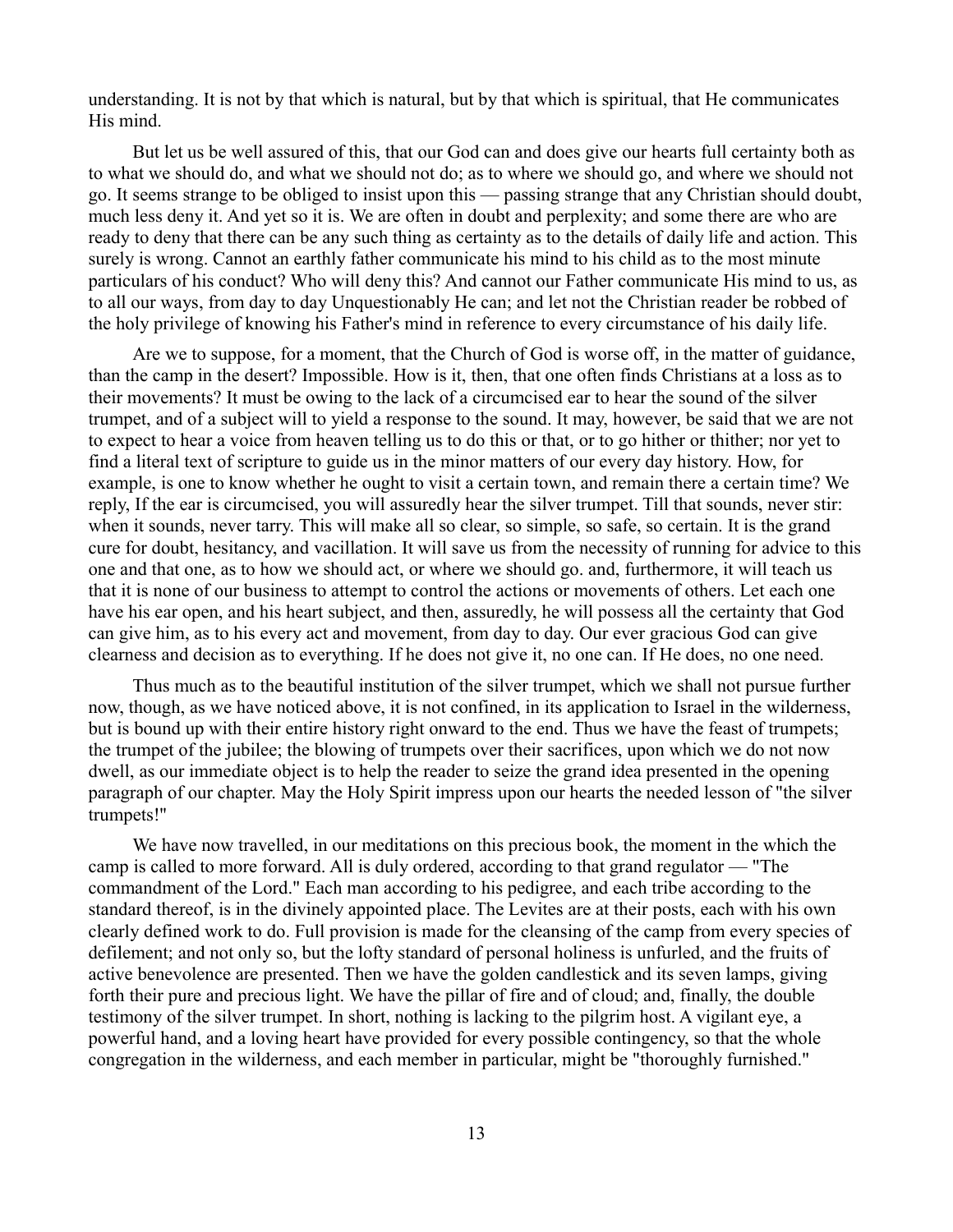This is only what we might expect. If God undertakes to provide for any one, or for any people, the provision, must of necessity, be perfect. It is wholly impossible that God could omit any one thing needful. He knows all things, and can do all things. Nothing can escape His vigilant eye; nothing is beyond His omnipotent hand. Hence, therefore, all those who can truly say, "The Lord is my Shepherd," may add, without hesitancy or reserve, "I shall not want.'' the soul that is, in truth and reality, leaning on the arm of the living God can never — shall never — want any good thing. The poor foolish heart may imagine a thousand wants; but God knows what we really want, and He will provide for ALL.

Thus, then, the camp is ready to move; but, strange to say, there is a departure from the order laid down in the opening of the book. The ark of the covenant, instead of reposing in the bosom of the camp, goes in the very front. In other words, Jehovah, instead of remaining in the centre of the congregation to be waited upon there, actually condescends, in His marvellous, inimitable grace, to do the work of an avant-courier, for His people.

But let us see what it is that leads to this touching display of grace. "And Moses said unto Hobab, the son of Raguel the Midianite, Moses' father-in-law, We are journeying unto the place of which the Lord said, I will give it you; come thou with us and we will do thee good; for the Lord hath spoken good concerning Israel. And he said unto him, I will not go; but I will depart to mine own land, and to my kindred. and he said, Leave us not, I pray thee, forasmuch as thou knowest how we are to encamp in the wilderness, and thou mayest be to us instead of eyes."

Now, if we did not know something of our own hearts, and the tendency thereof to lean on the creature! rather than upon the living God, we might well marvel at the above. We might feel disposed to enquire, What could Moses possibly want with Hobab's eyes? Was not Jehovah sufficient? Did not He know the wilderness? Would He suffer them to go astray? What of the cloud and the silver trumpet? were not they better than Hobab's eyes? why, then, did Moses seek for human aid? Alas! alas! We can but too well understand the reason. We all know, to our sorrow and loss, the tendency of the heart to lean upon something that our eyes can see. We do not like to occupy the ground of absolute dependence upon God for every step of the journey. we find it hard to lean upon an unseen arm. A Hobab that we can see inspires as with more confidence than the living God whom we cannot see. We move on with comfort and satisfaction when we possess the countenance and help of some poor failing mortal; but we hesitate, falter, and quail when called to move on in naked faith in God.

These statements may seem strong; but the question is, are they true? Is there a Christian who reads these lines that will not freely own that it is even so? We are all prone to lean upon an arm of in flesh, and that, too, in the face of a thousand and one examples of the folly of so doing. We have proved, times without number, the vanity of All creature confidences, and yet we *will* confide in the creature. On the other hand, we have, again and again, proved the reality of leaning upon the word and upon the arm of the living God. We have found that He has never failed us, never disappointed us, nay, that He has always done exceeding abundantly above all that we ask or think; and yet we are ever ready to distrust Him, ever ready to lean upon any broken reed, and betake ourselves to any broken cistern.

Thus it is with us; But, blessed be God, His grace abounds toward us, as it did toward Israel, on the occasion to which we are now referring. If Moses will look to Hobab for guidance, Jehovah will teach His Servant that He Himself is all-sufficient as a guide. "and they departed from the mount of the Lord three days' journey; and the ark of the covenant of the Lord went before them in the three days' journey, *to search out a resting place for them.*

What rich, what precious grace! In place of their finding a resting-place for Him, He would find a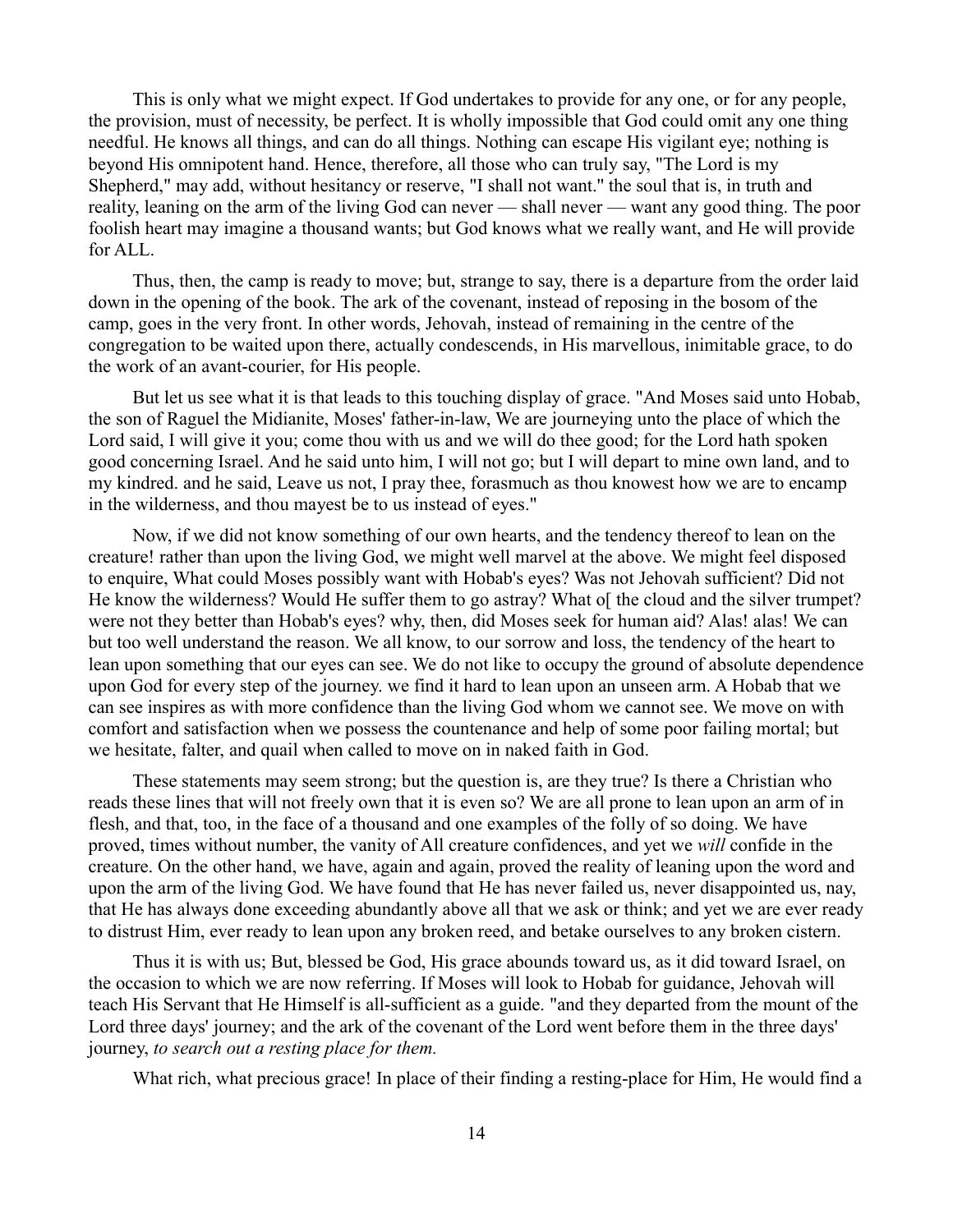resting place for them. What a thought! The mighty God, the Creator of the ends of the earth, going through the wilderness to look out for a suitable camping ground for a people who were ready, at every turn in their path, to murmur and rebel against Him!

Such is our God, ever "patient, gracious, powerful, holy" — ever rising, in the magnificence of His grace above all our unbelief and failure, and proving Himself superior, in His love, to all the barriers which our unfaithfulness would erect. He, most assuredly, proved to Moses and to Israel, that He was far better as a guide than ten thousand Hobabs. We are not told in this place, whether Hobab went or not. He certainly refused the first appeal, and perhaps the second likewise. But we are told that the Lord went with them. "The cloud of the Lord was upon them by day, when they went out of the camp." Blessed shelter in the wilderness! Blessed, unfailing resource, in everything! He went before His people to search them out a resting place, and when He had found a spot suited to their need, He halted with them, and spread His sheltering wing over them, to protect them from every foe. "He found him in a desert land, and in the waste howling wilderness; he led him about, He instructed him, He kept will as the apple of his eye. As an eagle stirreth up her nest, fluttereth over her young, spreadeth abroad her wings, taketh them, beareth them on her wings; so the Lord alone did lead him, and there was no strange god with him." (Deut. 32: 10-12.) "He spread a Cloud for a covering, and fire to give light in the night." Psalm 105: 39.

Thus, then, all was provided for, according to the wisdom, power, and goodness of God. Nothing was, or could be, lacking, inasmuch as God Himself was there. "And it came to pass, when the ark set forward, that Moses said, Rise up, Lord, and let thine enemies be scattered, and let them that hate thee flee before thee. And when it rested, he said, Return, O Lord, unto the many thousands of Israel."

#### **Numbers 11**

Hitherto we have been occupied, in our study of this book, with God's mode of ordering and providing for His people in the wilderness. We have travelled over the first ten chapters and seen in them the illustration of the wisdom, goodness, and forethought of Jehovah, the God of Israel.

But, now, we reach a point at which dark clouds gather round us. Up to this, God and His actings have been before us; But, now, we are called to contemplate man and his miserable ways. This is ever sad and humiliating. man is the same everywhere. In Eden, in the restored earth, in the wilderness, in the land of Canaan, in the Church, in the Millennium, man is proved to be a total failure. the very moment he moves, he breaks down. Thus, in Genesis 1 and Genesis 2 God is seen acting as Creator; everything is done and ordered in divine perfection, and man is placed in the scene to enjoy the fruit of divine wisdom, goodness, and power. But in Genesis 3 all is changed. The moment man acts, it is to disobey and bring in ruin and desolation. So after the deluge, when the earth had passed through that deep and dreadful baptism, and when man again takes his place therein, he exposes himself, and proves that, so far from being able to subdue and govern the earth, he cannot even govern himself. (Gen. 9) Hardly had Israel been brought out of Egypt, when they made the golden calf. No sooner had the priesthood been set up, than the sons of Korah offered strange fire. Directly Saul was made king, he proved wilful and disobedient.

So also when we turn to the pages of the New Testament, we find the same thing. No sooner is the Church set up and adorned with Pentecostal gifts, than we hear the sad accents of murmuring and discontent. In short, man's history, from first to Last, here, there, and everywhere, is marked with failure. There is not so much as a single exception from Eden down to the close of the millennial day.

It is well to consider this solemn and weighty fact, and to give it a deep place in the heart. It is eminently calculated to correct all false notions as to man's real character and condition. It is well to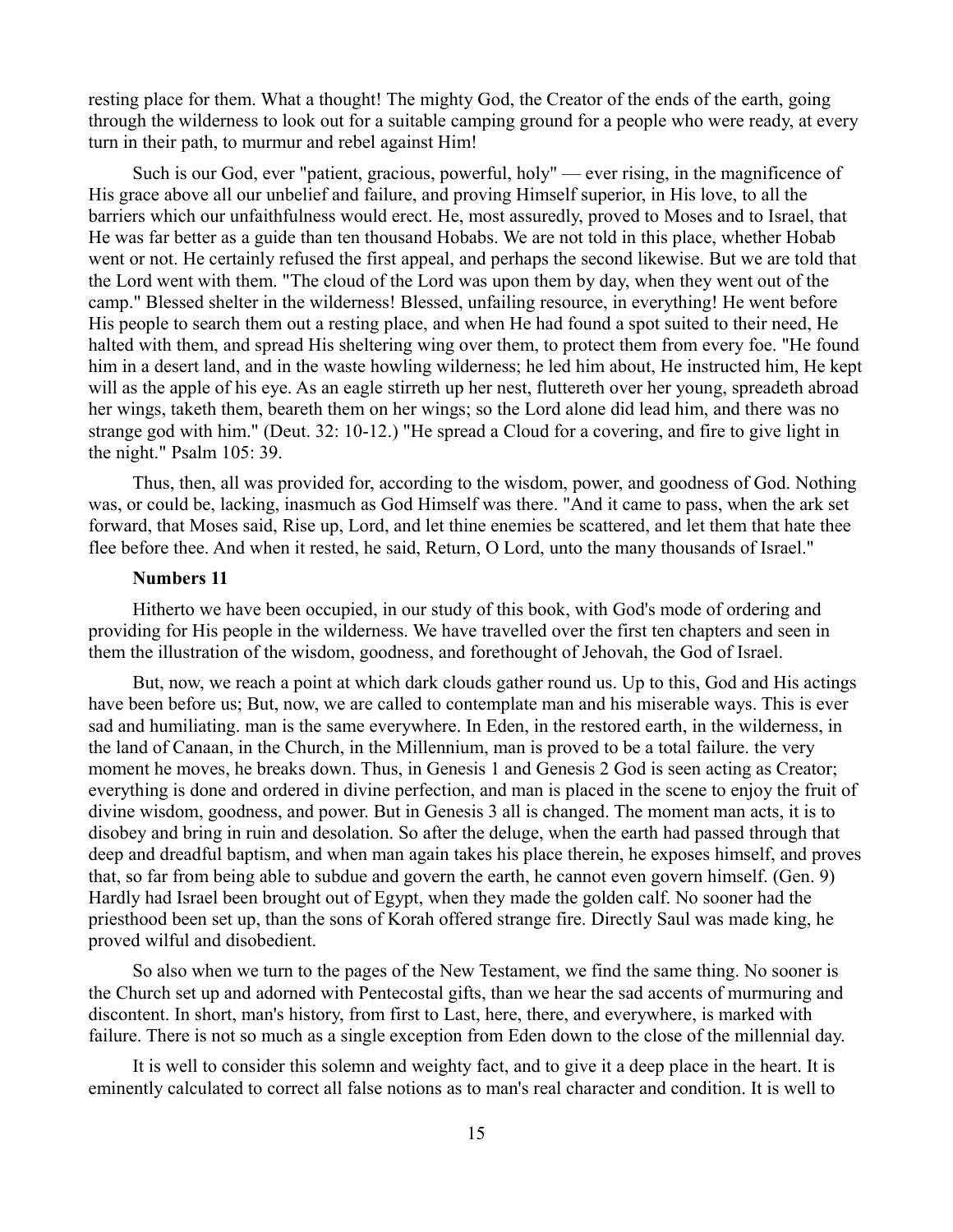bear in mind that the awful sentence which struck terror into the heart of the voluptuous king of Babylon has, in point of fact, been passed upon the entire human race, and to" each individual son and daughter of fallen Adam, namely, "*Thou art weighed in the balance and found wanting."* Has the reader fully accepted this sentence against himself? This is a serious inquiry. We feel imperatively called to press it home. Say, reader, art thou one of Wisdom's children? Dost thou justify God and condemn thyself? Hast thou taken thy place as a self-destroyed, guilty, hell-deserving sinner? If so, Christ is for thee. He died to put away sin, and to bear your many sins. Only trust him and all He is and has is thine. He is thy wisdom, thy righteousness, thy sanctification, and thy redemption. All who simply and heartily believe in Jesus have passed clean off the old ground of guilt and condemnation, and are seen by God on the new ground of eternal life and divine righteousness. They are accepted in the risen and victorious Christ. As he is, so are we in this world." 1 John 4: 17.

We would earnestly entreat the reader not to rest until this most momentous question is clearly and thoroughly settled in the light of God's own word and presence. we pray that God the Holy Ghost may deeply exercise the heart and conscience of the unconverted and undecided reader, and lead such to the Saviour's feet.

We shall now proceed with our chapter.

"And when the people complained, it displeased the Lord; and the Lord heard it; and his anger was kindled; and the fire of the Lord burnt among them, and consumed them that were in the uttermost parts of the camp. And the people cried unto Moses; and when Moses prayed unto the Lord, the fire was quenched. And he called the name of the place Taberah: because the fire of the Lord burnt among them. And the mixed multitude that was among them fell a lusting: and the children of Israel also wept again, and said, Who shall give us flesh to eat? we remember the fish which we did eat in Egypt freely; the cucumbers, and the melons, and the leeks, and the onions, and the garlic. But now our soul is dried away; there is nothing at all, beside this manna, before our eyes."

Here the poor human heart lets itself thoroughly out. Its tastes and its tendencies are made manifest. The people sigh after the land of Egypt, and cast back wistful looks-after its fruits and its fleshpots. They do not say anything about the lash of the taskmaster, and the toil of the brick-kilns. There is total silence as to these things. Nothing is remembered now, save those resources by which Egypt had ministered to the lusts of nature. How often is this the case with us! When once the heart loses its freshness in the divine life — when heavenly things begin to lose their savour — when first love declines — when Christ ceases to be a satisfying and altogether precious portion for the soul when the word of God and prayer lose their charm and become heavy, dull, and mechanical; then the eye wanders back toward the world, the heart follows the eye, and the feet follow the heart. We forget, at such moments, what the world was to us when we were in it and of it. We forget what toil and slavery, what misery and degradation, we found in the service of sin and of Satan, and think only of the gratification and ease, the freedom from those painful exercises, conflicts, and anxieties which attend upon the wilderness path of God's people.

All this is most sad, and should lead the soul into the most profound self-judgement. It is terrible when those who have set out to follow the Lord begin to grow weary of the way and of God's provision. How dreadful must those words have sounded in the ear of Jehovah, "But now our soul is dried away: there is nothing at all, beside this manna, before our eyes." Ah! Israel, what more didst thou need? Was not that heavenly food enough for thee! Couldst thou not live upon that which the hand of thy God had provided for thee?

Do we count ourselves free to ask such questions? Do we always find *our* heavenly manna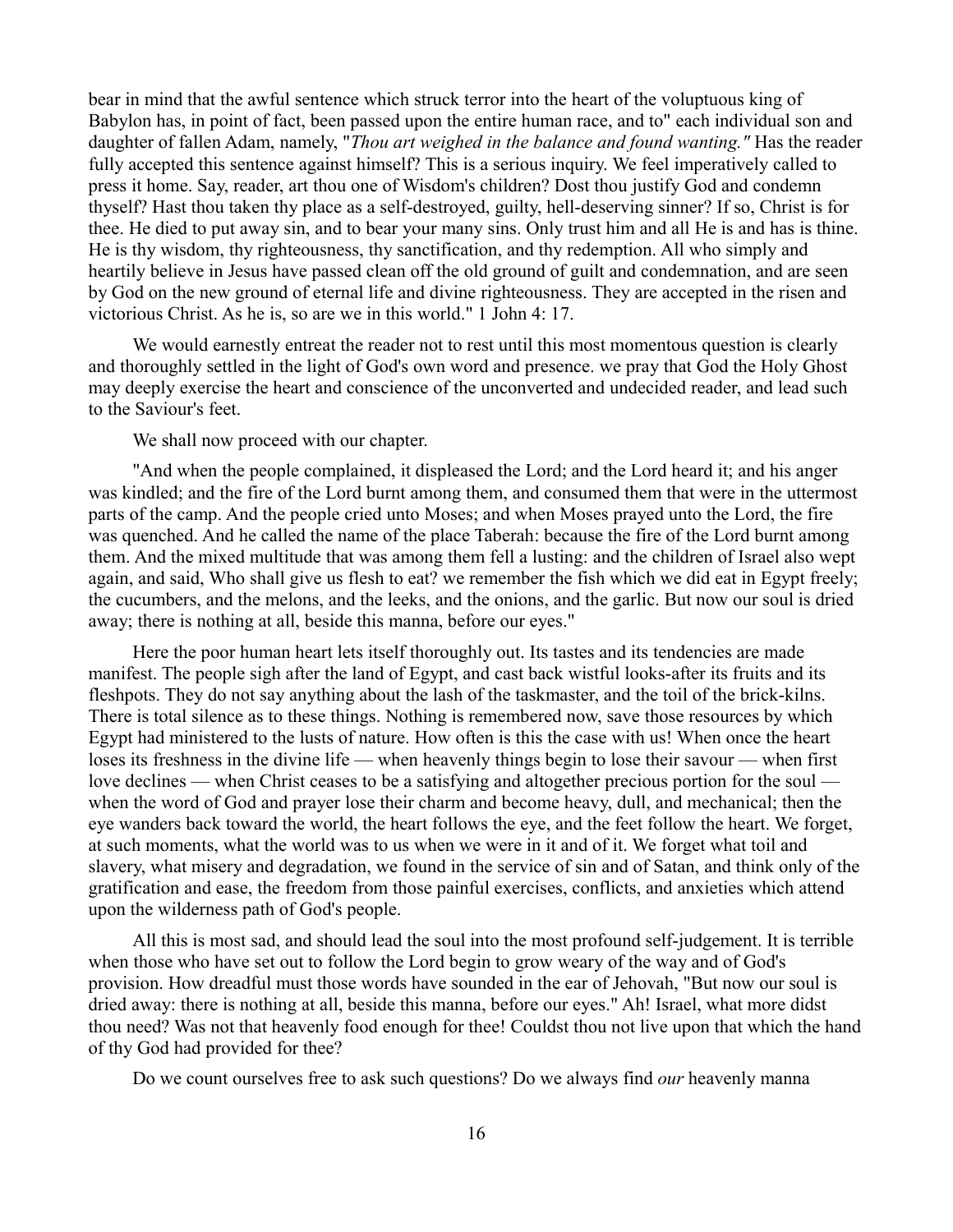sufficient for us? What means the enquiry inquiry raised by professing Christians as to the right or wrong of such and such worldly pursuits and pleasures? Have we not even heard from the lips of persons making the very highest profession such words as these," How are we to fill up the day! We cannot be always thinking about Christ and heavenly things. We must have some little recreation." Is not this somewhat akin to Israel's language in Numbers 11? Yes truly; and as is the language, so is the acting. We prove, alas! that Christ is not enough for the heart, by the palpable fact of our betaking ourselves to other things. How often, for example, does the Bible lie neglected for hours, while the light and worthless literature of the world is greedily devoured. What mean the well-thumbed newspaper and the almost dust-covered Bible? Do not these things tell a tale? Is not this despising the manna, and sighing after, nay, devouring, the leeks and onions?

We specially call the attention of young Christians to that which is now before us. We are deeply impressed with a sense of their danger of falling into the very sin of Israel as recorded in our chapter. No doubt we are all in danger; but the young amongst us are peculiarly so. Those of us who are advanced in life are not so likely to be drawn away by the frivolous pursuits of the world — by its concerts, its flower shows, its pleasure parties, its vain songs and light literature. But the young *will* have a dash of the world. They long to taste it for themselves. They do not find Christ an all sufficient portion for the heart. They want recreation.

Alas! alas! what a thought! How sad to hear a Christian say, "I want. some recreation. How can I fill up the day? I cannot be always thinking of Jesus." we should like to ask all who speak thus, How will you fill up eternity? Shall not Christ be sufficient to fill up its countless ages? Shall you want recreation there? Will you sigh for light literature, vain songs, and frivolous pursuits there?

It will, perhaps, be said, "we shall be different then." in what respect? We have the divine nature — we have the Holy Ghost — we have Christ for our portion — we belong to Heaven we are brought to God. "But we have an evil nature in us." Well, are we to cater for that? Is it for that we crave recreation? must we try to help our wretched flesh — our corrupt nature — to fill up the day? Nay, we are called to deny it, to mortify it, to reckon it dead. This is Christian recreation. This is the mode in which the saint is called to fill up His day. How is it possible for us to grow in the divine life if we are only making provision for the flesh? Egypt's food cannot nourish the new nature; and the great question for us is this, which do we really mean to nourish and cherish — the new or the old? It must be obvious that the divine nature cannot possibly feed upon newspapers, vain songs, and light literature; and Hence, if we give ourselves, in any measure, to these" latter, our souls must wither and droop.

May we have grace to think of these things — to think seriously. May we so walk in the Spirit that Christ may ever be a satisfying portion for our hearts. Had Israel, in the wilderness, walked with God, they never could have said, "Our soul is dried away: there is nothing at all beside this manna before our eyes."

That manna would have been quite enough for them. And so with us. If we really walk with God, in this wilderness world, our souls shall be satisfied with the portion which He gives, and that portion is heavenly Christ. Can He ever fail to satisfy? Does He not satisfy the heart of God? Does He not fill all heaven with His glory? Is He not the theme of angels' song, and the object of their adoring homage and wondering worship? Is He not the one grand subject of everlasting counsels and purposes? Doth not the history of His ways overlap, eternity?

What answer have we to give to all these queries? what but a hearty, unreserved, unhesitating, YES? Well, then, is not this blessed One, in the deep mystery of His Person, in the moral glory of His ways, in the brightness and blessedness of His character, is not He enough for our hearts! Do we want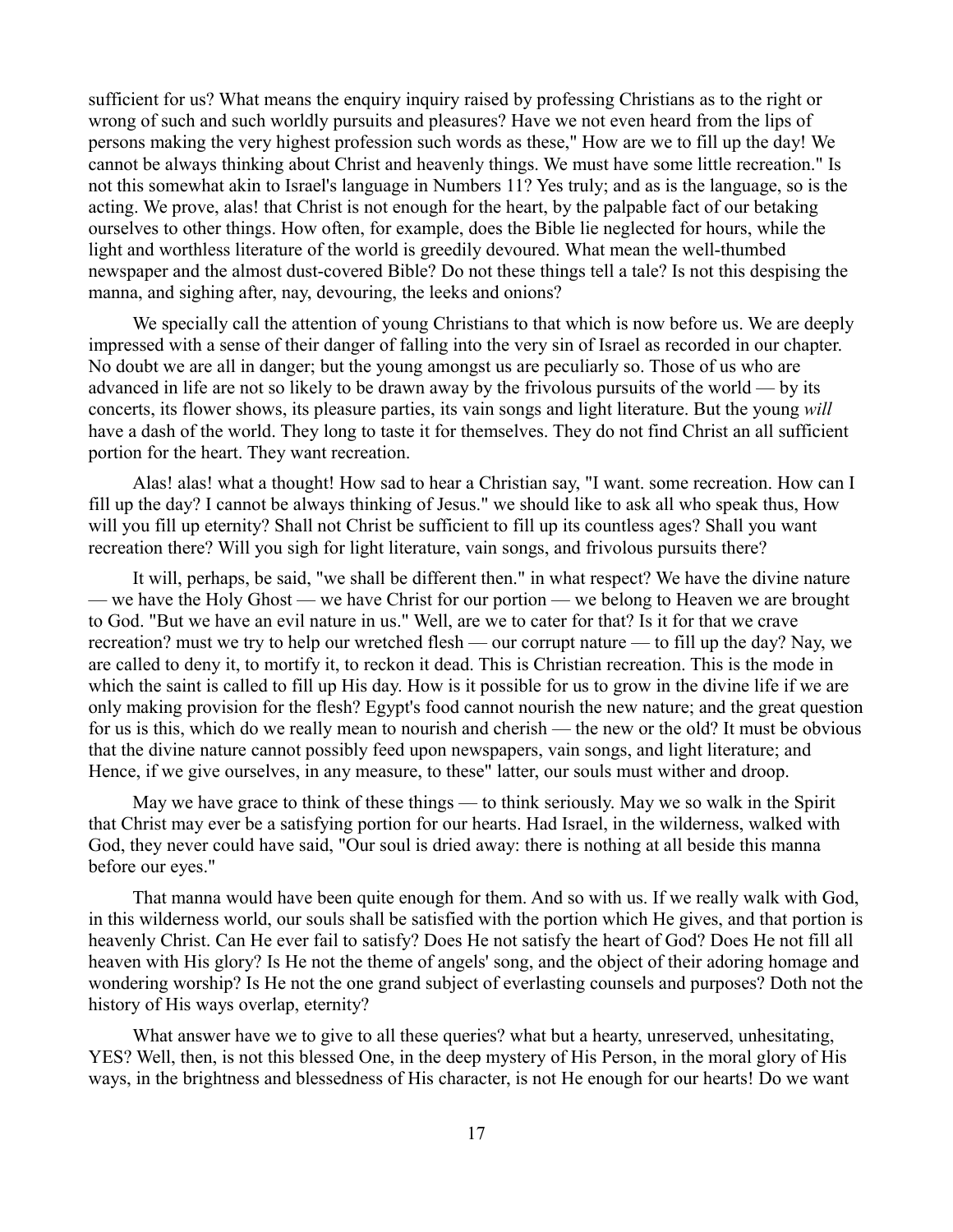anything beside? Must we get the newspaper or some light magazine to fill up the vacuum in our souls? Must we turn from Christ to a flower show or a concert?

Alas! that we should have to write thus. It is most sad but it is most needful; and we here put this question most pointedly to the leader, Dost thou really find Christ insufficient to satisfy thy heart? Hast thou cravings which He does not fully meet? If so, thou art in a very alarming condition of soul, and it behoves thee to look at once, and to look closely, into this solemn matter. Get down on thy face before God, in honest self-judgment. Pour out thy heart to Him. Tell Him all. Own to Him how thou hast fallen and wandered — as surely thou must have done when God's Christ is not enough fur thee. Have it all out in secret with thy God, and take no rest until thou art fully and blessedly restored to communion with Himself — to heart fellowship with Him about the Son of His love.

But we must return to our chapter, and in so doing we call the readers attention to an expression full of weighty admonition for us: "And the *mixed multitude* that was among them fell a lusting: and the children of Israel also wept again." There is nothing more damaging to the cause of Christ or to the souls of His people than association with men of *mixed* principles. It is very much more dangerous than having to do with open and avowed enemies. Satan knows this well, and hence his constant effort to lead the Lord's people to link themselves with those who are only half and half; or, on the other hand, to introduce spurious materials-false professors, into the midst of those who are seeking, in any measure, to pursue a path of separation from the world. We have repeated allusions to this special character of evil, in the New Testament. We have it both prophetically in the Gospels, and historically in the: Acts and in the Epistles. Thus we have the tares and the leaven in Matthew 13. Then in the Acts we find persons attaching themselves to the assembly who were like the "mixed multitude'' of Numbers 11. And, finally, we have apostolic reference to spurious materials introduced by the enemy for the purpose of corrupting the testimony and subverting the souls of God's people. Thus the apostle Paul speaks of "false brethren unawares brought in." (Gal. 2: 4) Jude also speaks of "certain men crept in unawares." Verse 4.

From all this we learn the urgent need of vigilance on the part of God's people; and not only of vigilance, but also of absolute dependence upon the Lord, who alone can preserve them from the entrance in of false materials, and keep them free from all contact with men of mixed principles and doubtful character. "the mixed multitude" is sure to "fall a lusting," and the people of God are in imminent danger of being drawn away from their proper simplicity, and of growing weary of the heavenly manna — their proper food. What is needed is, plain decision for Christ; thorough devotedness to Him and to His cause. Where a company Of believers are enabled to go on in wholeheartedness for Christ and in marked separation from this present world, there is not so much danger of persons of equivocal character seeking a place among them; though doubtless Satan will always seek to mar the testimony by the introduction of hypocrites. Such persons do obtain an entrance, and then by their evil ways bring reproach on the Lord's name. Satan knew full well what he was doing, when he led the mixed multitude to attach themselves to the congregation of Israel. It was not all at once that the effect of this admixture was made manifest. The people had come forth with a high hand; they had passed through the Red Sea, and raised the song of victory on its banks. All looked bright and promising; but "the mixed multitude" were there, notwithstanding, and the effect of their presence was very speedily made apparent.

Thus it is ever, in the history of God's people. We may notice, in those great spiritual movements which have taken place from age to age, certain elements of decay which, at the first, were hidden from view by the flowing tide of grace and *energy*; but when that tide began to ebb, then those elements made their appearance.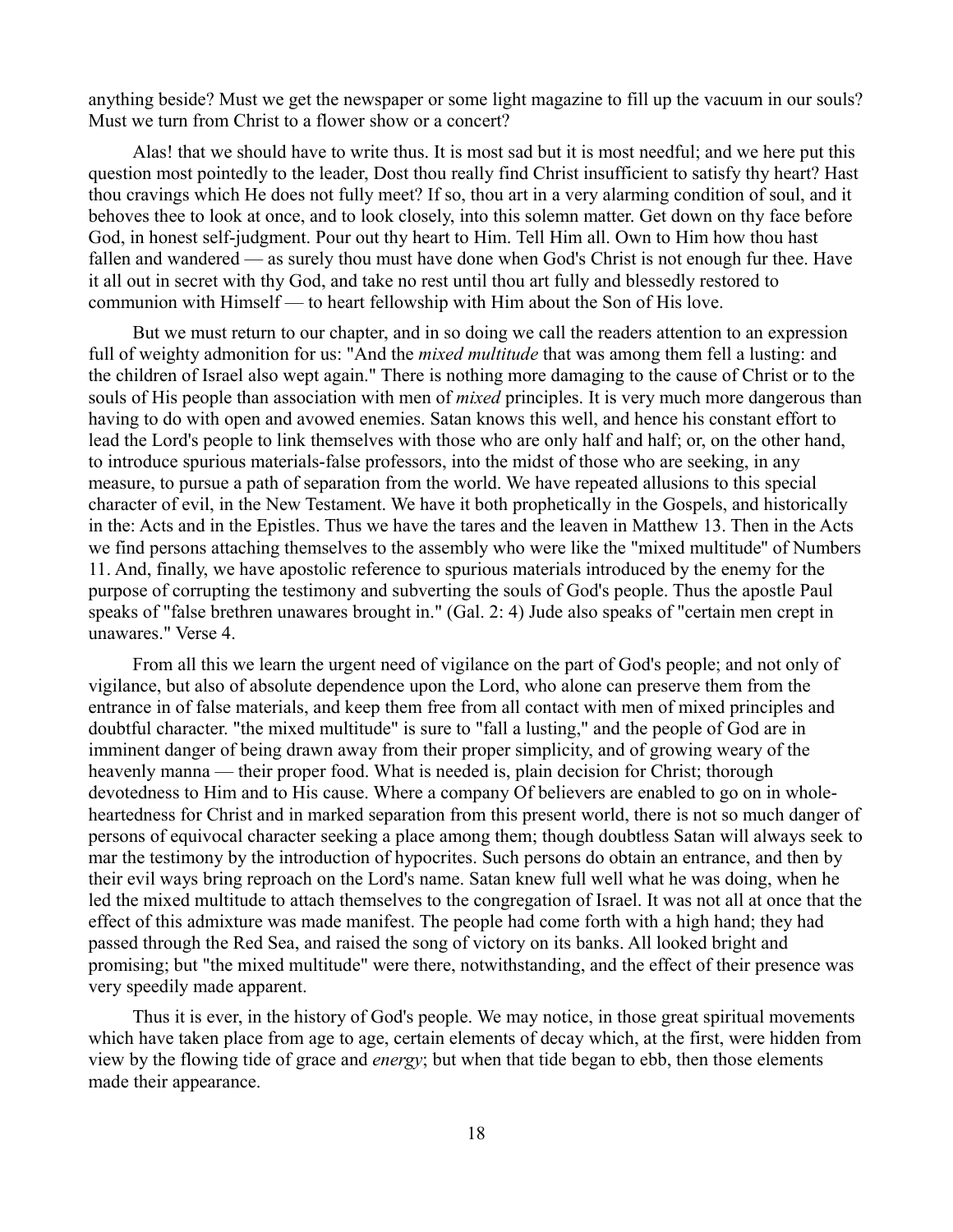This is very serious, and calls for much holy watchfulness. It applies to individuals just as forcibly as to the people of God collectively. In our early moments, our young days, when zeal and freshness characterised us, the spring tide of grace rose so blessedly that many things were allowed to escape unjudged, which were, in reality, seeds flung into the ground by the enemy's hand, and which, in due season, are sure to germinate and fructify. Hence it follows that both assemblies of Christians and individual Christians should ever be on the watch tower — ever keeping jealous guard lest the enemy gain an advantage in this matter. Where the heart is true to Christ, all is sure to come right in the end. Our God is so gracious, He takes care of us and preserves us from a thousand snares. May we learn to trust him and to praise Him!

But we have further lessons to draw from the weighty section which lies open before us. Not only have we to contemplate failure on the part of the congregation of Israel; but even Moses himself is seen faltering and almost sinking beneath the weight of his responsibility. "And Moses said unto the Lord, Wherefore hast thou afflicted thy servant? and wherefore have I not found favour in thy sight, that thou layest the burden of all this people upon me? Have I conceived all this people? have I begotten them, that thou shouldest say unto me, carry them in thy bosom, as a nursing father beareth the sucking child, unto the land which thou swarest unto their fathers? Whence should I have flesh to give unto, all this people? for they weep unto me, saying, Give as flesh, that we may eat; I am not able to bear all this people alone, because it is too heavy for me. And if thou deal thus with me, kill me, I pray thee, out of hand, if I have found favour in thy sight; and let me not see my wretchedness." Verses 11-15.

This is truly wonderful language. It is not that we would think for a moment of dwelling upon the failures and infirmities of so dear and so devoted a servant as Moses. Far be the thought. It would ill become us to comment upon the actings or the sayings of one of whom the Holy Ghost has declared that "he was faithful in all his house." (Heb. 3: 2) Moses, like all the Old Testament saints, has taken his place amongst the "Spirits Of just men made perfect," and every inspired Allusion to him throughout the pages of the New Testament tends only to put honour upon him, and to set him forth as a most precious vessel.

But still we are bound to ponder the inspired history now before us — history penned by Moses himself. True it is — blessedly true — that the defects and failures of God's people, in Old Testament times, are not commented upon in the New Testament; yet are they recorded, with faithful accuracy, in the Old; and wherefore? Is it not for our learning? Unquestionably. "Whatsoever things were written aforetime were written for our learning, that we through patience and comfort of the scriptures might have hope." Romans 15: 4.

What then are we to learn from the remarkable outburst of feeling recorded in Numbers 11: 11-15? We learn this at least, that it is the wilderness that really brings out what is in the very best of us. It is there we prove what is in our hearts. and, inasmuch as the Book of Numbers is, emphatically, the book of the wilderness, it is just there we might expect to find all sorts of failure and infirmity fully unfolded. the Spirit of God faithfully chronicles everything. He gives us men as they are; and even though it be a Moses that "speaks unadvisedly with his lips," that very unadvised speaking is recorded for our admonition and instruction. Moses "was a man subject to like passions as we are;" and it is very evident that, in the portion of his history now before us, his heart sinks under the tremendous weight of his responsibilities.

It will, perhaps, be said, "No wonder his heart should sink." No wonder, surely, for his burden was far too heavy for human shoulders. But the question is, was it too heavy for divine shoulders? Was it really the case that Moses was called to bear the burden alone? Was not the living God with him?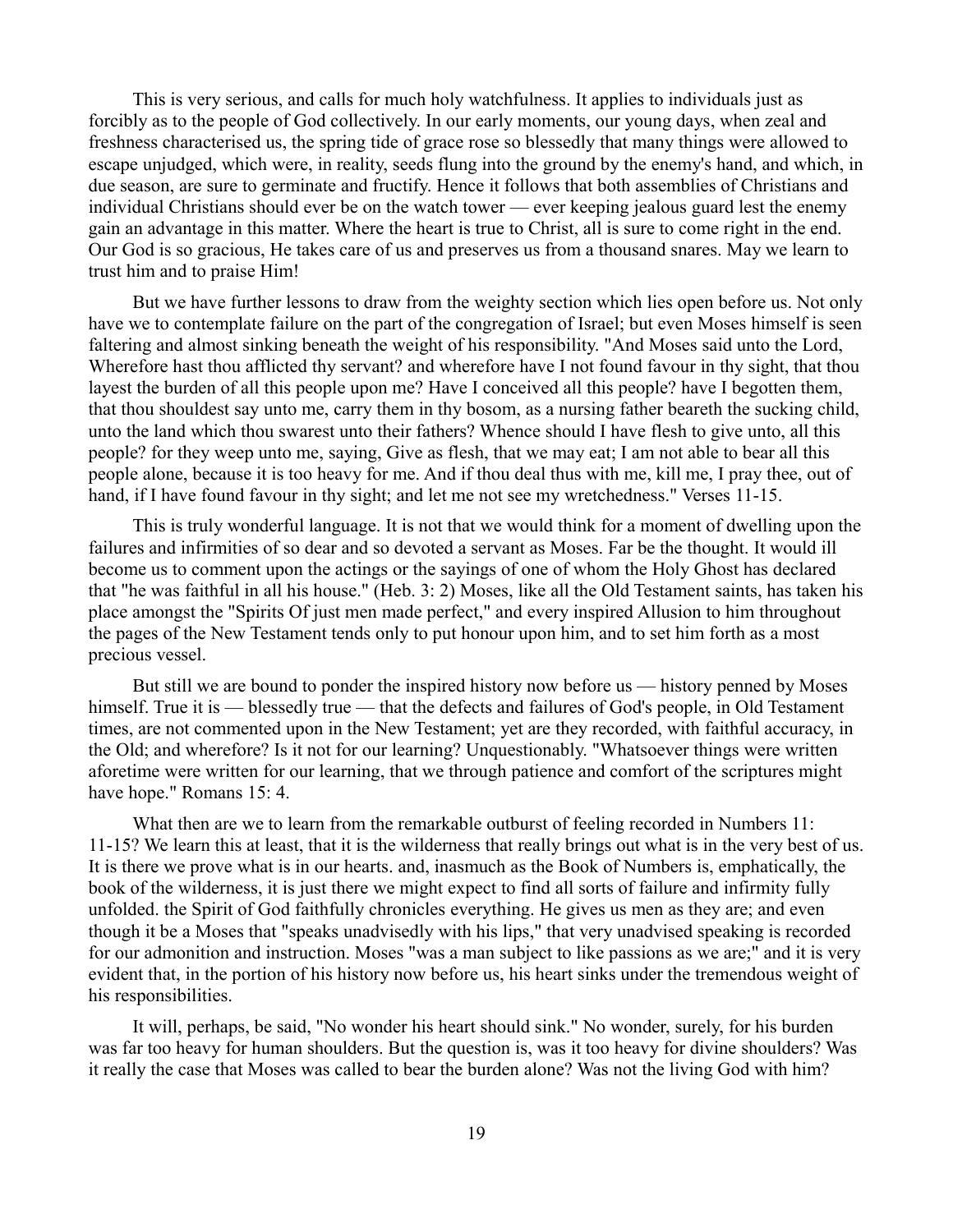And was not He sufficient What did it matter whether God were pleased to act by one man or by ten thousand? All the power, all the wisdom, all the grace, was in Him. He is the fountain of all blessedness, and, in the judgement of which, it makes not one whit of difference as to the channel, or whether there is one channel, or a thousand and one.

This is a fine moral principle for all the servants of Christ. It is most needful for all such to remember that whenever the Lord places a man in a position of responsibility, He will both fit him for it and maintain him in it. It is, of course, another thing altogether if a man *will* rush unsent into any field of work, or any post of difficulty of danger. In such a case, we may assuredly look for a thorough break down, sooner or later. But when God calls a man to a certain position, be will endow him with the needed grace to occupy it. He never sends any one a warfare at his own charges; and therefore all we have to do is to draw upon Him for all we need. This holds good in every case. We can never fail if we only cling to the living God. We can never run dry, if we are drawing from the fountain. Our tiny springs will soon dry up; but our Lord Jesus Christ declares that, "He that believeth in me, as the scripture hath said, out of his belly shall flow rivers of living water."

This is a grand lesson for the wilderness. We cannot get on without it. Had Moses fully understood it, he never would have given utterance to such words as these: "'Whence should *I* have flesh to give unto all this people" He would have fixed his eye only upon God. He would have known that he was but on instrument in the hands of God, whose resources were illimitable. assuredly, Moses could not supply that vast assembly with food even far a single day; but Jehovah could supply the need of every living thing, and supply it for ever.

Do we really believe this? Does it not sometimes appear as though we doubted it? Do we not sometimes feel as though *we* were to supply instead of God? And then is it any marvel if we quail, and falter, and sink? Well indeed might Moses say, "I am not able to bear all this people alone, because it is too heavy for me." There was only one heart that could bear with such a company, namely, the heart of that blessed One, who, when they were toiling amid the brick-kilns of Egypt, had come down to deliver them, and who, having redeemed them out of the hand of the enemy, had taken up His abode in their midst. He was able to bear them, and He alone. His loving heart and mighty hand were alone adequate to the task; and if Moses had been in the full power of this great truth, He would not and could not have said, "If thou deal thus with me, kill me, I play thee, out of hand, if I have found favour in thy sight and let we not see my wretchedness."

This surely was a dark moment in the history of this illustrious servant of God. It reminds us somewhat of the prophet Elijah, when he flung himself at the base of the juniper tree and entreated the Lord to take away his life. How wonderful to see those two men together on the mount of transfiguration! It proves, in a very marked way, that God's thoughts are not as ours, nor His ways as ours. He had something better in store for Moses and Elijah than anything that they contemplated. Blessed be His name, He rebukes our fears by the riches of His grace, and when our poor hearts would anticipate death and wretchedness, He gives life, victory, and glory.

However, we cannot but see, that, in shrinking from a position of weighty responsibility, Moses was really giving up a place of high dignity and holy privilege. This seems most evident from the following passage. "And the Lord said unto Moses, Gather unto Me seventy men of the elders of Israel, whom thou knowest to be the elders of the people, and officers over them; and bring them unto the tabernacle of the congregation, *that they may stand there with thee.* And I will come down and talk with thee there; and *I will take of the spirit which is upon thee and will put it upon them;* and they shall bear the burden of the people with thee, that thou bear it not thyself alone." Verses 16, 17.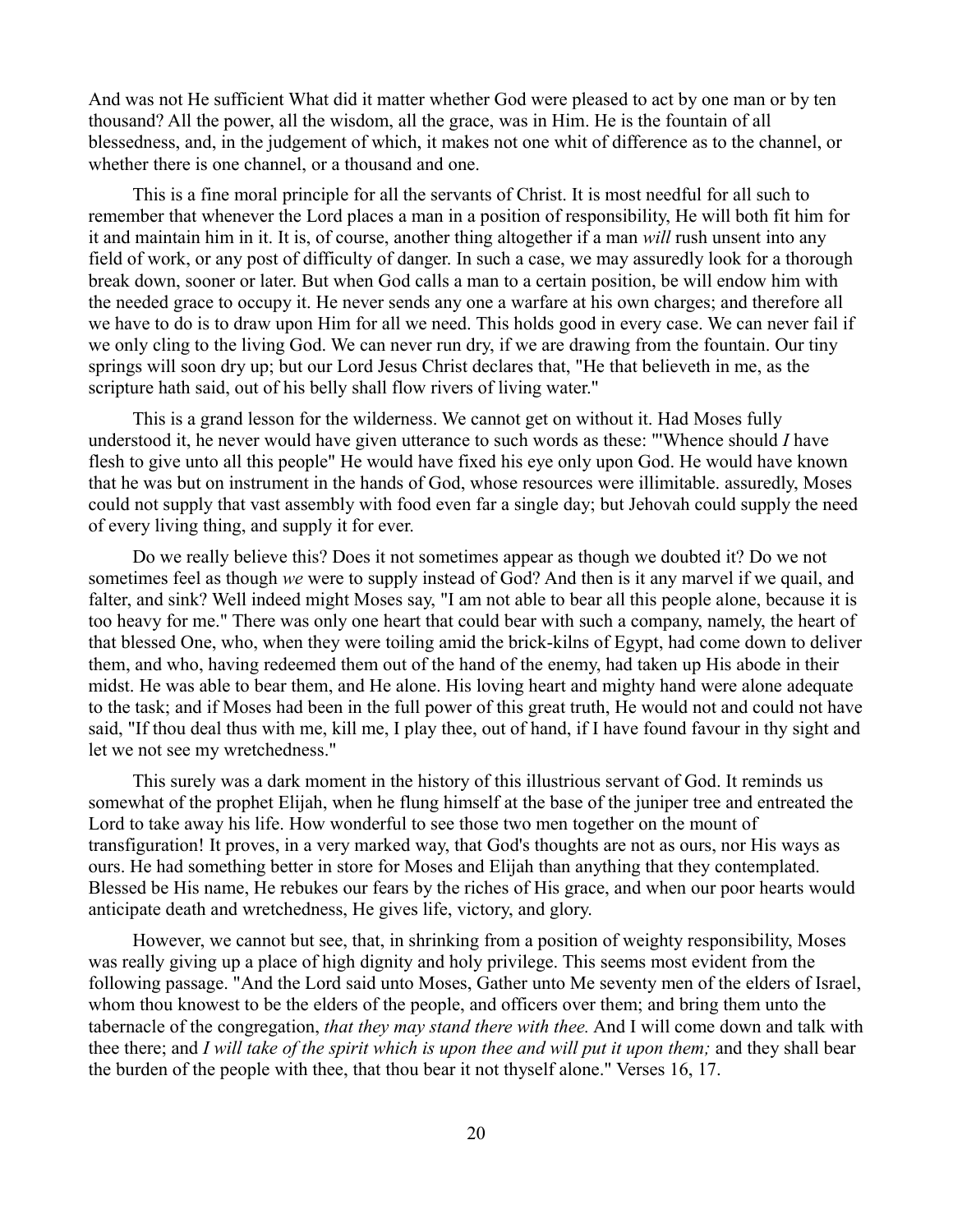Was there any additional power gained by the introduction of seventy men? Not spiritual power certainly, inasmuch as it was only the spirit that was upon Moses, after all. True, there were seventy men instead of one; but the multiplication of men was no increase of spiritual power. It saved Moses trouble, but it lost him dignity. He was henceforth to be a joint instrument instead of the sole one. It may be said that Moses — blessed servant as he was! — did not want dignity for himself, but rather sought a shady, retired, humble path. No doubt; but this does not touch the question before us. Moses, as we shall see presently, was the meekest man upon the face of the earth; nor do we mean even to hint that any mere man would have done better under the circumstances. But then we must seek to bear away with us the great practical lesson which our chapter so impressively teaches. the very best of men fail; and it seems exceedingly plain that Moses, in the eleventh chapter of Numbers, was not in the calm elevation of faith. He appears, for the moment, to have lost that even balance of soul which is the sure result of finding one's centre in the living God. We gather this, not merely from the fact of his tottering beneath the weight of his responsibility; but let us ponder the following paragraph.

"And say thou unto the people, Sanctify yourselves against to-morrow, and ye shall eat flesh: for ye have wept in the ears of the Lord, saying, Who shall give us flesh to eat? for it was well with us in Egypt: therefore the Lord will give you flesh, and ye shall eat. Ye shall not eat one day, nor two days, nor five days, neither ten days, nor twenty days; but even a whole month, until it come out at your nostrils, and it be loathsome unto you: because that ye have despised the Lord which is among you, and have wept before him, Saying, Why came we forth out of Egypt? And Moses said, The people, among whom I am, are six hundred thousand footmen; and thou hast said, I will give them flesh, that they may eat a whole month. Shall the flocks and the herds be slain for them to suffice them? or shall all the fish of the sea be gathered together for them, to suffice them? And the Lord said unto Moses, Is the Lord's hand waxed short? thou shalt see now whether my word will come to pass unto thee or not." Verses 18-23.

In all this we see the working of that spirit of unbelief which ever tends to limit the Holy One of Israel. Could not the Almighty God, the Possessor of heaven and earth, the Creator of the ends of the earth — could not fail provide flesh for six hundred thousand footmen? Alas! it is just here we all so sadly fail. We do not enter, as we ought, into the reality of having to do with the living God. Faith brings God into the scene, and therefore it knows absolutely nothing of difficulties; yea, it laughs at impossibilities. In the judgement of faith, God is the grand answer to every question — the grand solution of every difficulty. It refers all to Him; and hence, it matters not in the least to faith, whether it be six hundred thousand or six hundred millions; it knows that God is all-sufficient. It finds all its resources in Him. Unbelief says, "*How* can such and such things be?" It is full of "Hows"; but faith has one great answer to ten thousand "hows," and that answer is — God.

"And Moses went out, and told the people the words of the Lord, and gathered the seventy men of the elders of the people, and set them round about the tabernacle. And the Lord came down in a cloud, and spake unto him, *and took of the spirit that was upon him, and gave it unto the seventh elders*; and it came to pass, that when the spirit rested upon them, they prophesied, And did not cease."

The true secret of all ministry is spiritual power. It is not man's genius, or man's intellect, or man's energy; but simply the power of the Spirit of God. This was true in the days of Moses, and it is true now. "Not by might, nor by power, but by my Spirit, saith the Lord of hosts." (Zech. 4: 6) It is well for all ministers to bear this ever in mind. It will sustain the heart and give constant freshness to their ministry. A ministry which flows from abiding dependence upon the Holy Ghost can never become barren. If a man is drawing upon his own resources, he will soon run dry. It matters not what his powers may be, or how extensive his reading, or how vast his stores of information; if the Holy Ghost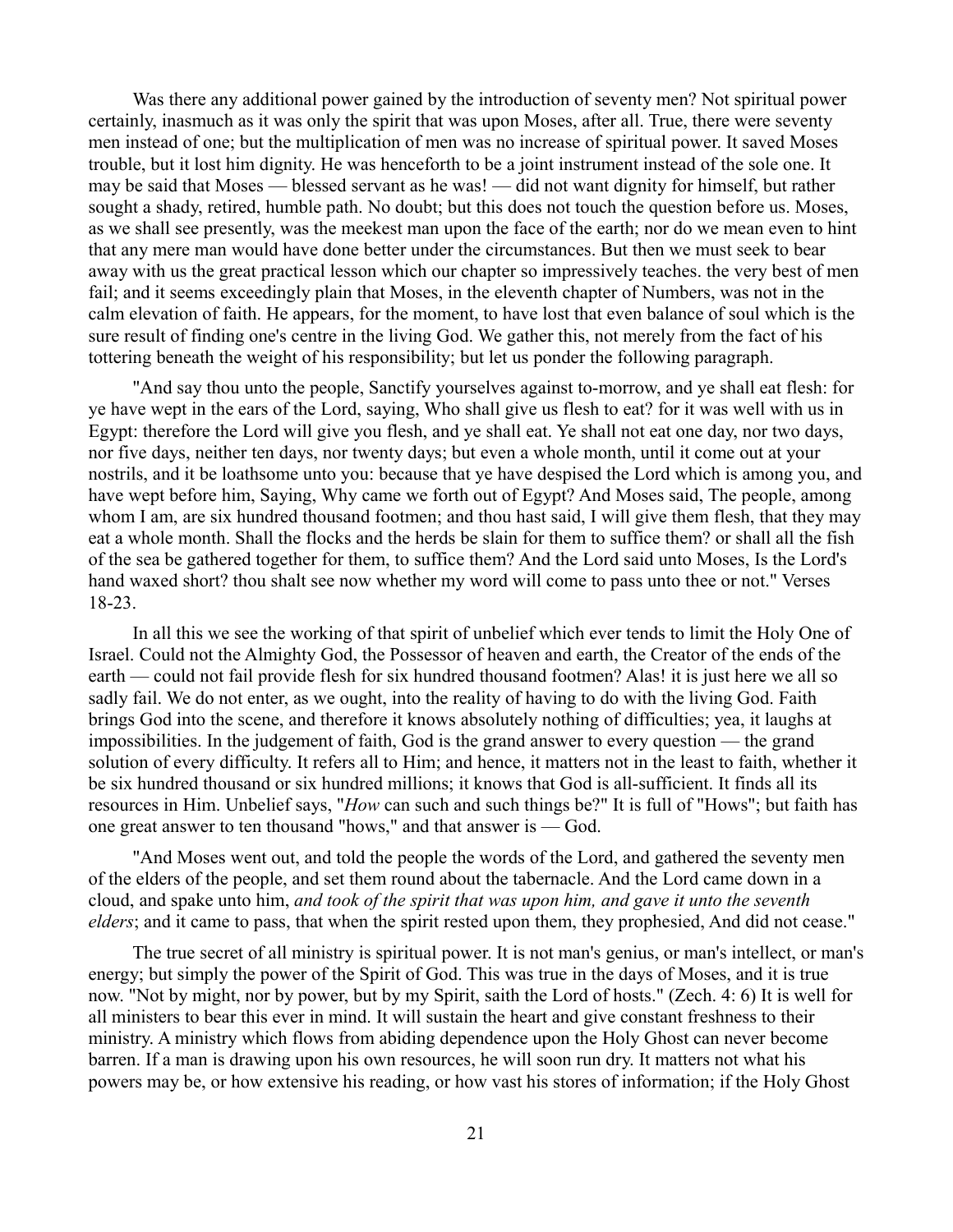be not the spring and power of his ministry, it must, sooner or later, lose its freshness and its effectiveness.

How important therefore that all who minister, whether in the gospel or in the Church of God, should lean continually and exclusively on the power of the Holy Ghost! He knows what souls need, and He can supply it. But He must be trusted and used. It will not do to lean partly on self and partly on the Spirit of God. If there be anything of self-confidence, it will soon be made apparent. We must really get at the bottom of all that belongs to self, if we are to be the vessels of the Holy Ghost.

It is not — need we say it? — that there should not be holy diligence and earnestness in the study of God's word, and in the study too, of exercises, the trials, the conflicts, and the varied difficulties of souls. Quite the reverse. We feel persuaded that the more absolutely we lean, in self-emptiness, upon the mighty power of the Holy Ghost, the more diligently and earnestly we shall study both *the Book* and *the soul.* It would be a fatal mistake for a man to use professed dependence upon the Spirit as a plea for neglecting prayerful study and meditation. "Meditate upon these things; give thyself *wholly* to them; that thy profiting may appear to all." 1 Timothy 4: 15.

But, after all, let it ever be remembered that the holy Ghost is the ever living, never failing spring of ministry. It is He alone that can bring forth in divine freshness and fullness, the treasures of God's word, and apply them, in heavenly power, to the soul's present need. It is not a question of bringing forth new truth, but simply of unfolding the word itself, and bringing it to bear upon the moral and spiritual condition of the people of God. This is true ministry. A man may speak a hundred times on the same portion of scripture, to the same people, and, on each occasion, he may minister Christ, in spiritual freshness, to their souls. And, on the other hand, a man may rack his brain to find out new subjects, and new modes of handling old themes, and, all the while, there may not be one atom of Christ or of spiritual power in his ministry.

All this holds good in reference to the evangelist, as well as to the teacher or pastor. A man may be called to preach the gospel in the same place for years, and he may, at times, feel burdened by the thought of having to address the same audience, on the same theme, week after week, month after month, year after year. He may feel at a loss for something new, something fresh, some variety. He may wish to get away into some new sphere, where the subjects which are familiar to him will be new to the people. It will greatly help such to remember that the one grand theme of the evangelist is Christ. The power to handle that theme is the Holy Ghost; and the one to whom that theme is to be unfolded is the poor lost sinner. Now, Christ is ever new; the power of the Spirit is ever fresh; the soul's condition and destiny ever intensely interesting. Furthermore, it is well for the evangelist to bear in mind, on every fresh occasion of rising to preach, that those to whom he preaches are really ignorant of the gospel, and hence he should preach as though it were the very first time his audience had ever heard the message, and the first time he had ever delivered it. For, be it remembered, the preaching of the gospel, in the divine acceptation of the phrase, is not a barren statement of mere evangelical doctrine — a certain form of words enunciated over and over again in wearisome routine. Far from it. To preach the gospel is really to unfold the heart of God, the person and work of Christ; and all this by the present energy of the holy Ghost, from the exhaustless treasury of holy scripture.

May all preachers keep these things before the mind, and then it will not matter whether it be *one* preacher or *seventy*, one man in the same place for fifty years, or the same man in fifty different places in one year. the question is not at all as to new men or new places, but simply and entirely as to the power of the Holy Ghost unfolding Christ to the soul. Thus in the case of Moses, as recorded in our chapter, there was no increase of power. It was the spirit that was upon him given to the seventy elders.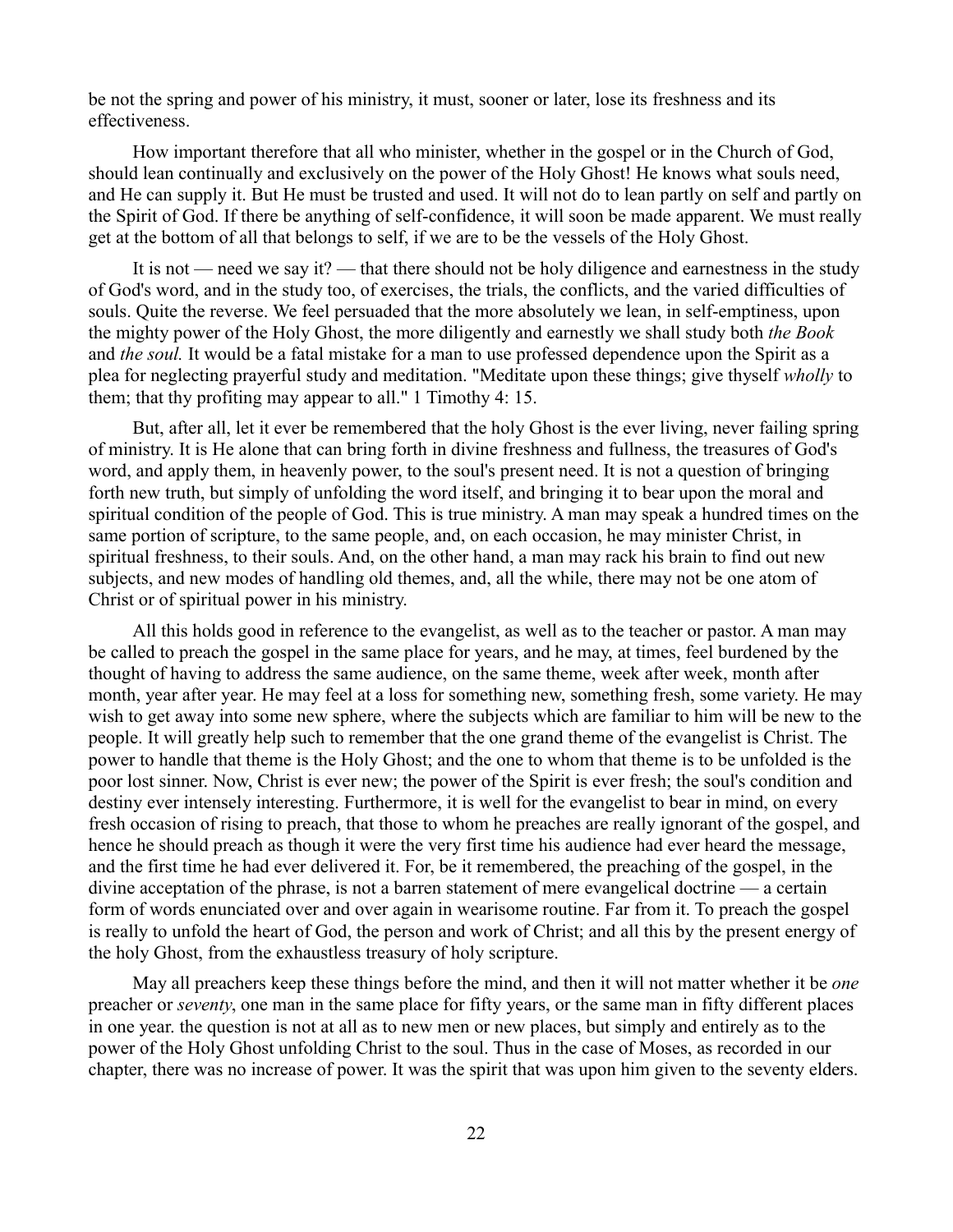God can act by one man just as well as by seventy; and if He does not act, seventy are no more than one. It is of the very utmost importance to keep God ever before the soul. This is the true secret of power and freshness whether for the evangelist, the teacher, or any one else. When a man can say, "all my springs are in God," he need not be troubled as to a sphere of work, or competency to fill it. But when this is not so, we can well understand why a man should sigh for a division of labour and responsibility. We may remember, at the opening of the book of Exodus, how unwilling Moses was to go into Egypt, in simple dependence upon God, and how readily he went in company with Aaron. Thus it is ever. We like something tangible, something that the eye can see, and the hand can handle. We find it hard to endure as seeing Him who is invisible. And yet the very props we lean upon often prove to be broken reeds that pierce the hand. Aaron proved to be a fruitful source of sorrow to Moses; and those whom we, in our folly, imagine to be indispensable coadjutors, frequently turn out the very reverse. O that we may All learn to lean, with an undivided heart, and unshaken confidence, upon the living God.

But we must draw this section to a close, and ere doing so, we shall just glance for a moment at the truly excellent spirit in which Moses meets the new circumstances in which he had placed himself. It is one thing to shrink from the weight of responsibility and care, and it is quite another thing to carry oneself with grace and genuine humility toward those who are called to share that weight with us. The two things are totally different, and we may often see the differences strikingly illustrated. In the scene now before us, Moses manifests that exquisite meekness which so specially characterised him. "But there remained two of the (seventy) men in the camp, the name of the one was Eldad, and the name of the other Medad: and the spirit rested upon them; and they were of them that were written, but went not out unto the tabernacle: and they prophesied in the camp. And there ran a young man, and told Moses, and said, Eldad and Medad do prophesy in the camp. And Joshua the son of Nun, the servant of Moses, one of his young men, answered and said, My lord Moses, forbid them. and Moses said unto him, Enviest thou for my sake? Would God that all the Lord's people were prophets, and that the Lord would put his Spirit upon them!"

This is perfectly beautiful. Moses was far removed from that wretched spirit of envy which would let no one speak but himself. He was prepared, by grace, to rejoice in any and every manifestation of true spiritual power, no matter where or through whom. He knew full well that there could be no right prophesying save by the power of the Spirit of God; and wherever that power was exhibited, who was he that he should seek to quench or hinder?

Would there were more of this excellent spirit! May we each cultivate it! May we have grace to rejoice unfeignedly in the testimony and service of all the Lord's people, even though we may not see eye to eye with them, and though our mode and our measure may vary. Nothing can be more contemptible than that petty spirit of envy and jealousy which will not permit a man to take an interest in any work but his own. We may rest assured that where the spirit of Christ is in action in the heart, there will be the ability to go out and embrace the wide field of our blessed Master's work and all His beloved workmen: there will be the hearty rejoicing in having the work done, no matter who is the doer of it. A man whose heart is full of Christ will be able to say — and to say it without affectation, "Provided the work is done — provided Christ is glorified — provided souls are saved — provided the Lord's flock is cared for and fed, it matters nothing to me who does the work."

This is the right spirit to cultivate, and it stands out in bright contrast with the narrowness and self occupation which can only rejoice in work in which "*I, myself* have a prominent place. may the Lord deliver us from all this, and enable us to cherish that temper of soul expressed by Moses when he said, "Enviest thou for my sake? Would God that all the Lord's people were prophets, and that the Lord would put his spirit upon them?"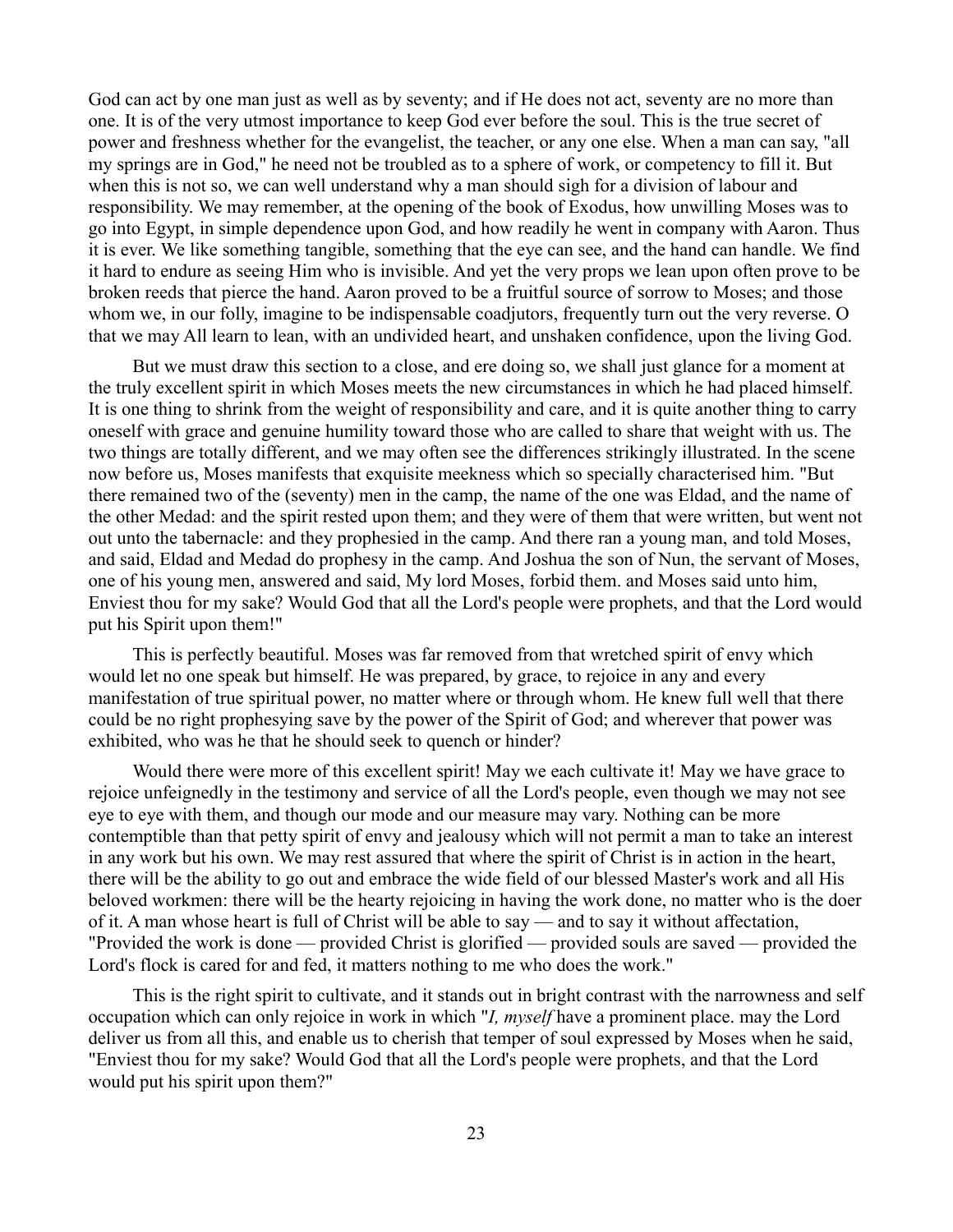The closing paragraph of our chapter shows us the people in the miserable and fatal enjoyment of that for which their hearts had lusted. "He gave them their request, but sent leanness into their soul." They got what they longed for and found it death. They *would* have flesh; and with the flesh came the judgement of God. This is most solemn. May we heed the warning! The poor heart is full of vain desires and hateful lusts. the heavenly manna fails to satisfy. There must be Something else. God allows us to have it. But what then? Leanness — barrenness — judgement! O Lord, keep our hearts fixed on thyself alone and at all times! Be thou the ever satisfying portion of our souls, while we tread this desert, and till we see thy face in glory!

### **Numbers 12**

The brief section of our book to which we now approach may be viewed in two distinct aspects; in the first place, it is typical or dispensational; and, in the second, moral or practical.

In the union of Moses with "the Ethiopian woman," we have a type of that great and marvellous mystery, the union of the Church with Christ her Head. This subject has come before us in our study of the Book of Exodus; but we see it here, in a peculiar light, as that which evokes the enmity of Aaron and Miriam. the sovereign actings of grace draw forth the opposition of those who stand upon the ground of natural relationship and fleshly privilege. We know, from the teaching of the New Testament, that the extension of grace to the Gentiles was that which ever elicited the fiercest and most terrible hatred of the Jews. They would not have it; they would not believe in it; nay, they would not even hear of it. There is a very remarkable allusion to this in the eleventh chapter of Romans, where the apostle, referring to the gentiles, says," For as ye in times past have not believed God, yet have now obtained mercy through their unbelief: even so have these [Jews] also now not believed in your mercy [or in mercy to you] that they also may obtain mercy." Verses 30, 31; see Greek.

This is precisely what we have typically presented in the history of Moses. He, first of all, presented himself to Israel, his brethren according to the flesh; but they, in unbelief, rejected him. They thrust him from them, and would not have him. This became, in the sovereignty of God, the occasion of mercy to the stranger, for it was during the period of Moses' rejection by Israel that he formed the mystic and typical union with a Gentile bride. Against this union Miriam and Aaron speak, in the chapter before us; and their opposition brings down the judgement of God. Miriam becomes leprous a poor defiled thing — a proper subject of mercy, which flows out to her through the intercession of the very one against whom she had spoken.

The type is complete and most striking. The Jews have not believed in the glorious truth of mercy to the Gentiles, and therefore wrath has come upon them to the uttermost. But they will be brought in, by and by, on the ground of simple mercy, just as the Gentiles have come in. This is very humiliating to those who sought to stand on the ground of promise and national privilege; but thus it is in the dispensational wisdom of God, the very thought of which draws forth from the inspired apostle that magnificent doxology, "O the depth of the riches both of the wisdom and knowledge of God! how unsearchable are his judgements, and his ways past finding out! For who hath known the mind of the Lord? or who hath been his counselor? or who hath first given to him, and it shall be recompensed unto him again? For of him, and through him, and to him, are all things: to whom be glory for ever. Amen."

Thus much as to the typical bearing of our chapter; Let as now look at it in its moral and practical bearing. "And Miriam and Aaron spake against Moses because of the Ethiopian woman whom he had married: for he had married an Ethiopian woman. and they said, Hath the Lord indeed spoken only by Moses? hath he not spoken also by us? And the Lord heard it. (Now the man Moses was very meek, above all the men which were upon the face of the earth.) And the Lord spake suddenly unto Moses,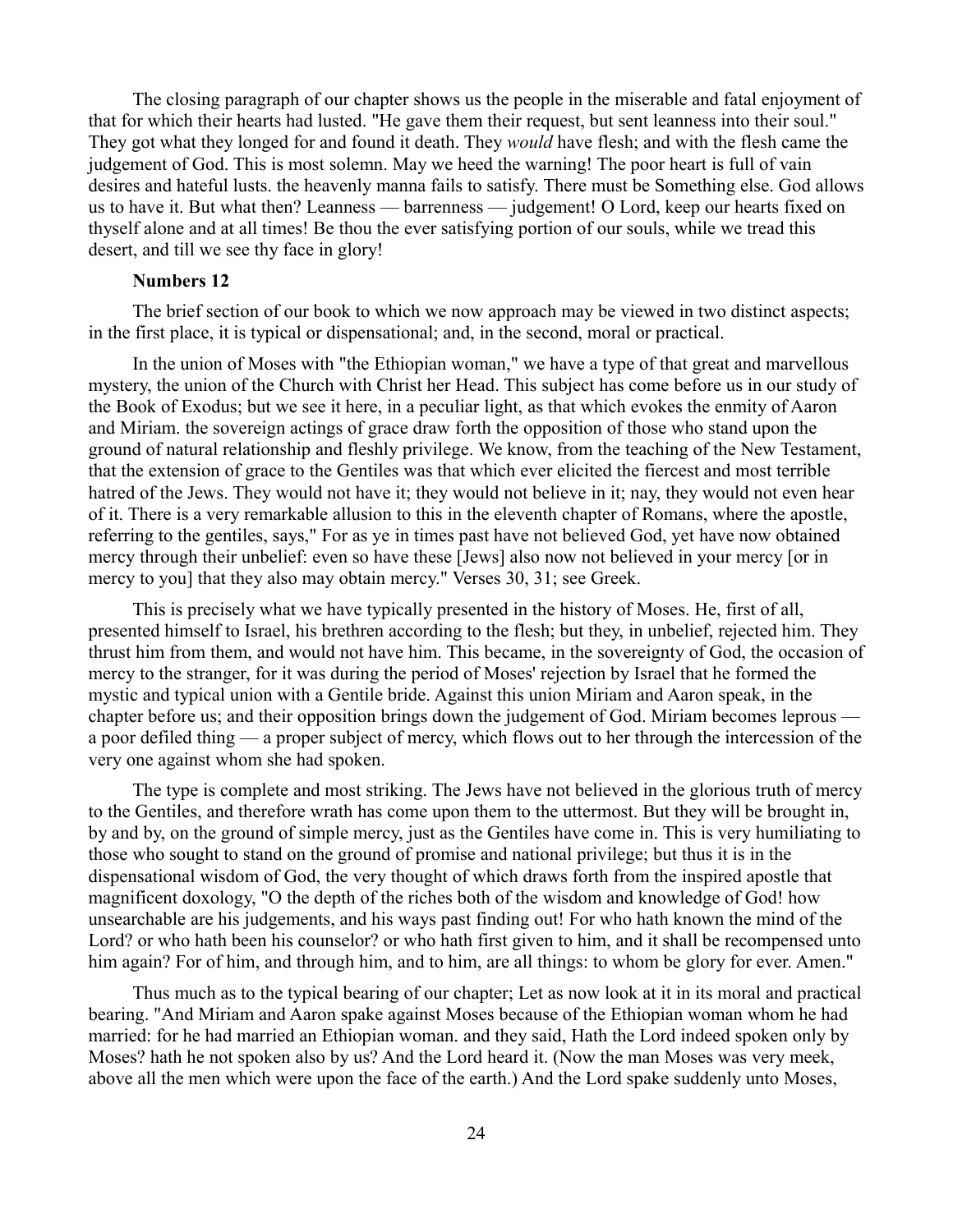and unto Aaron, and unto Miriam, Come out ye three unto the tabernacle of the congregation. And they three came out. And the Lord: came down in the pillar of the cloud, and stood in the door of the tabernacle, and called Aaron and Miriam: and they both came forth. And he said, Hear now my words: If there be a prophet among you, I the Lord. will make myself known unto him in a vision, and will speak unto him in a dream. My servant Moses is not so, who is faithful in all mine house. With him will I speak mouth to month, even apparently, and not in dark speeches; and the similitude of the Lord shall he behold: wherefore then were ye not afraid to speak against my servant Moses? And the anger of the Lord was kindled against them; and he departed. And the cloud departed-from off the tabernacle; and, behold, Miriam became leprous, white as snow: and Aaron looked upon Miriam, and, behold, she was leprous. Verses 1-10.

It is a most serious thing for any one to speak against the Lord's servant. We may rest assured that God will deal with it, sooner or later. In the case of Miriam, the divine judgement came down suddenly and solemnly. It was a grievous wrong, yea, it was positive rebellion, to speak against the one whom God had so markedly raised up and clothed with a divine commission; and who, moreover, in the very matter of which they complained, had acted in full consonance with the counsels of God, and furnished a type of that glorious mystery which was hidden in His eternal mind, even the union of Christ and the Church.

But, in any case, it is a fatal mistake to speak against the very feeblest and humblest of God's servants. If the servant does wrong — if he is in error, if he has failed in anything — the Lord Himself will deal with him; but let the fellow servants beware how they attempt to take the matter into their hands, lest they be found like Miriam, meddling to their own hurt.

It is very awful to hear, at times, the way in which people allow themselves to speak and write about Christ's servants. True, these latter may give occasion; they may have made mistakes, and manifested a wrong spirit and temper; but we must confess we feel it to be a very dreadful sin against Christ to speak evil of His dear servants. Surely we ought to feel the weight and solemnity of these words, "*Wherefore then were ye not afraid to speak. against my servant?"*

May God give as grace to watch against this sore evil Let us see to it that we be not found doing that which is so offensive to Him, even speaking against those who are dear to His heart. There is not a single one of God's people in whom we cannot find some good thing, provided only we look for it in the right way. Let us be occupied *only* with the good; let us dwell upon that, and seek to strengthen and develop it, in every possible way. And, on the other hand, if we have not been able to discover the good thing in our brother and fellow-servant; if our eye has only detected the crooked thing; if we have not succeeded in finding the vital spark amid the ashes — the precious gem among the surrounding rubbish; if we have only seen what was of mere nature, why then let us, with a loving and delicate hand, draw the curtain of silence around our brother, or speak of him only at the throne of grace.

So also when we happen to be in company with those who indulge in the wicked practice of speaking against the Lord's people, if we cannot succeed in changing the current of the conversation, let us rise and leave the place, thus bearing testimony against that which is so hateful to Christ. Let us never sit by and listen to a backbiter. We may rest assured he is doing the work of the devil, and inflicting positive injury upon three distinct parties, namely, Himself, his hearer, and the subject of his censorious remarks.

There is something perfectly beautiful in the way. in which Moses carries himself, in the scene before us. Truly he proved himself a meek man, not only in the matter of Eldad and Medad, But also in the more trying matter of Miriam and Aaron. As to the former, instead of being jealous of those who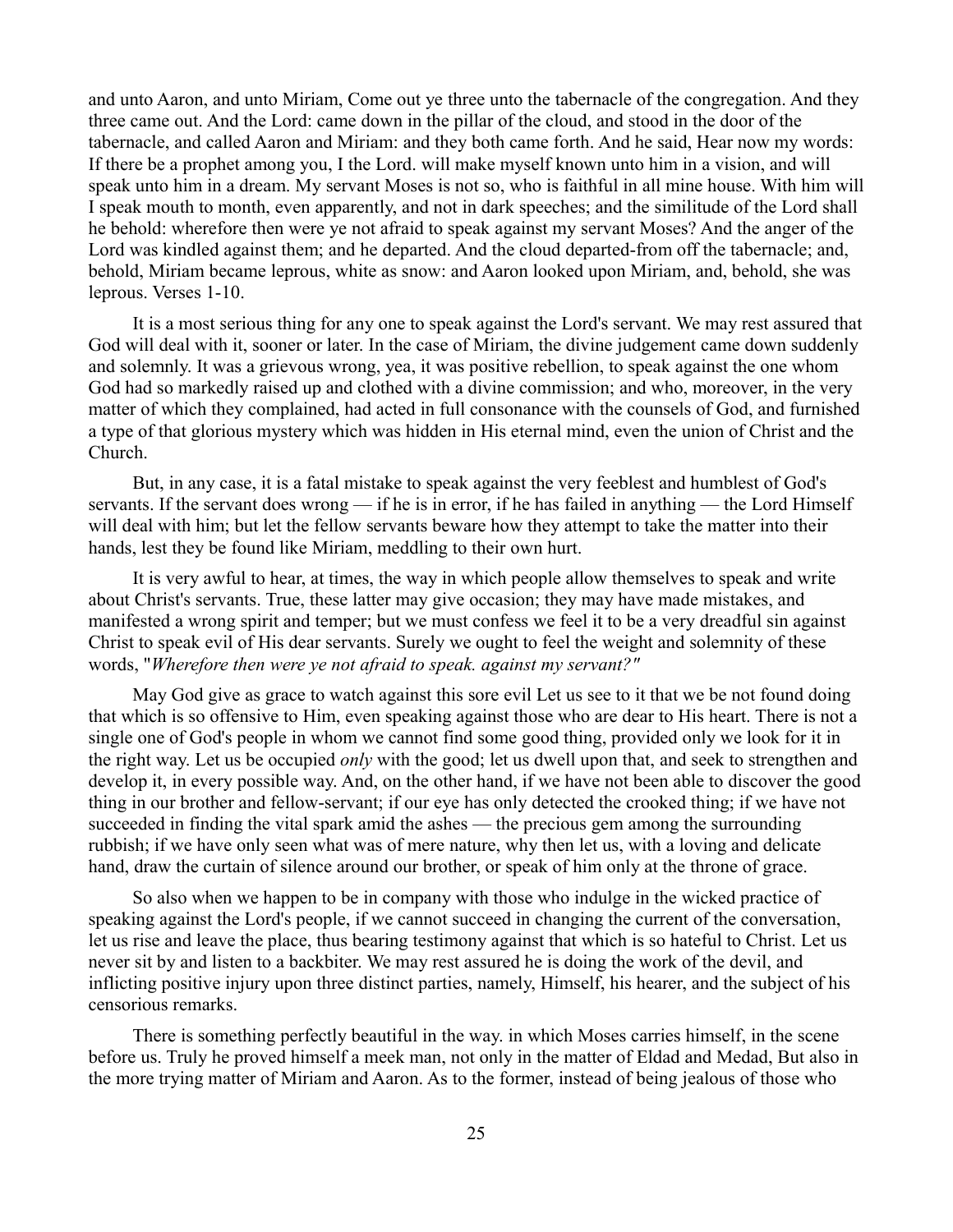were called to share his dignity and responsibility, he rejoiced in their work, and prayed that all the Lord's people might taste the same holy privilege. and, as to the latter, instead of cherishing any feeling of resentment against his brother and sister, he was ready, al once, to take the place of intercession. "And Aaron said unto Moses, Alas, my lord, I beseech thee, lay not the sin upon us, wherein we have done foolishly, and wherein we have sinned. Let her not be as one dead, of whom the flesh is half consumed when he cometh out of his mother's womb. And Moses cried unto The Lord, saying, Heal her now, O God, I beseech thee." Verses 11-13.

Here Moses breathes the spirit of His Master, and prays for those who had spoken so bitterly against him. 'This was victory — the victory of a meek man — the victory of grace. a man who knows his right place in the presence of God is able to rise above all evil speaking. He is not troubled by it, save for those who practice it. He can afford to forgive it. He is not touchy, tenacious, or self-occupied. He knows that no one can put him lower than He deserves to be; and, hence, if any speak against him, he can meekly bow his head and pass on, leaving himself and his cause in the hands of Him who judgeth righteously, and who will assuredly reward every man according to his works.

This is true dignity. May we understand it somewhat better, and then we shall not be so ready to take fire if any one thinks proper to speak disparagingly of us or of our work; nay, more, we shall be able to lift up our hearts in earnest prayer for them, and thus draw down blessing on them and on our own souls.

The few closing lines of our chapter confirm the typical or dispensational view which we have ventured to suggest. "And the Lord said unto Moses, If her father had but spit in her face, should she not be ashamed seven days? Let her be shut out from the camp seven days, and after that let her be received in again. And Miriam was shut out from the camp seven days: and the people journeyed not till Miriam was brought in again. And afterward the people removed from Hazeroth and pitched in the wilderness of Paran." (Ver. 14-16.) We may regard Miriam, thus shut out of the camp, as a figure of the present condition of the nation of Israel, who, in consequence of their implacable opposition to the divine thought of mercy to the gentile, are set aside. But when the "seven days" have run their course, Israel shall be restored, on the ground of sovereign grace exercised toward them through the intercession of Christ.

## **Numbers 13**

"And the Lord spake unto Moses, saying, Send thou men that they may search the land of Canaan, which I give unto the children of Israel: of every tribe of their fathers shall ye send a man, every one a ruler among them. And Moses by the commandment of the Lord sent them from the wilderness of Paran." Verses 1-3.

In order fully to understand the foregoing commandment, we must look at it in connection with a passage in the Book of Deuteronomy, where Moses, in going over the facts of Israel's marvellous history in the wilderness, reminds them of the following important and interesting circumstance: "And when we departed from Horeb, we went through all that great and terrible wilderness, which ye saw by the way of the mountain of the Amorites, as the Lord our God commanded us; and we came to Kadesh-Barnea. and I said unto you, Ye are come unto the mountain of the Amorites, which the Lord our God doth give unto us. Behold, the Lord thy God hath set the land before thee: go up and possess it, as the Lord God of thy fathers hath said unto thee; fear not, neither be discouraged. *And ye came near unto me every one of you,* and said, *we will send men before us,* and they shall search us out the land, and bring us word again by what way we must go up, and into what cities we shall come." Deut. 1: 19-22.

Now here we have the moral root of the fact stated in Numbers 13: 2. It is evident that the Lord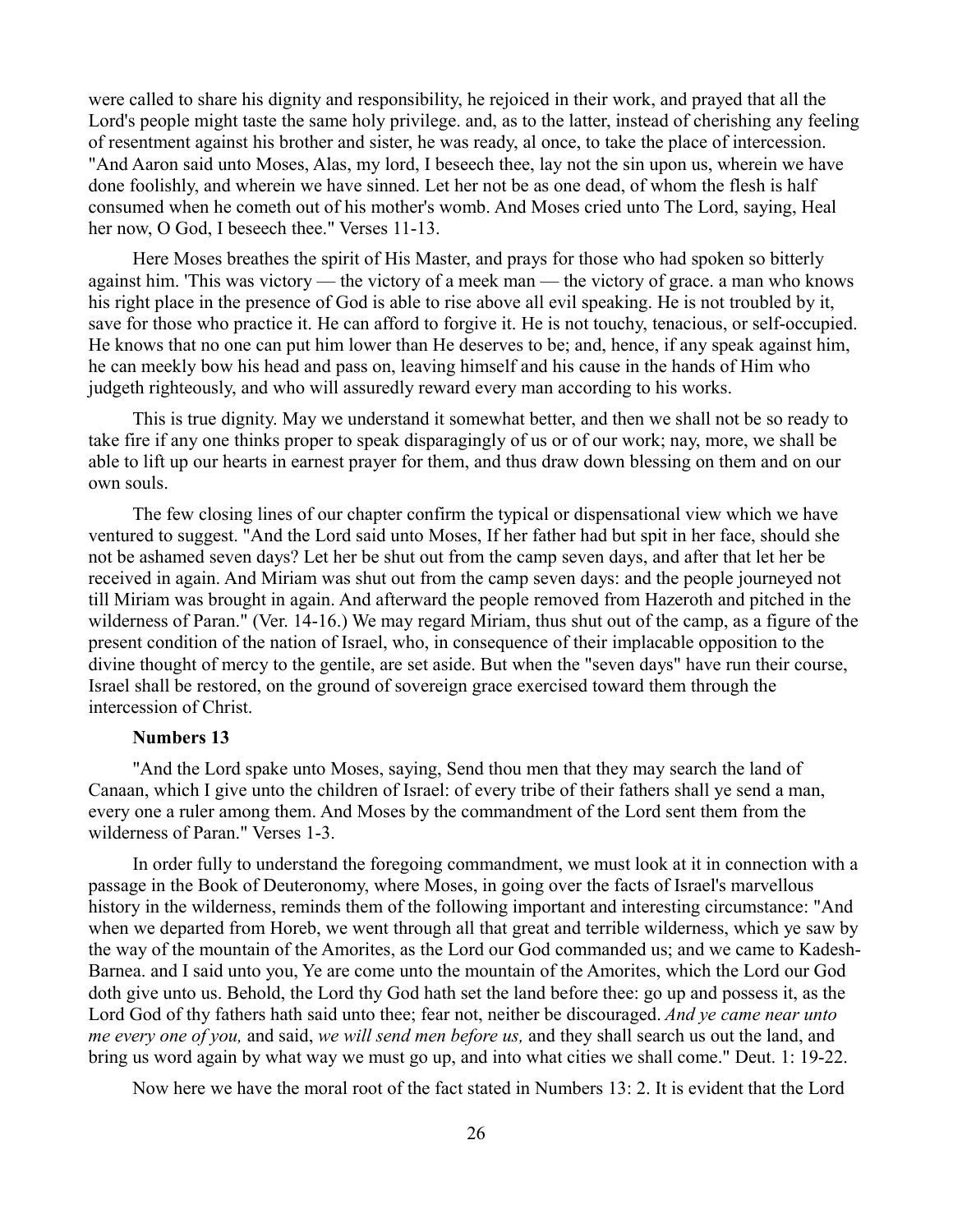gave the commandment concerning the spies because of the moral condition of the people. Had they been governed by simple faith, they would have acted on those soul-stirring words of Moses, "Behold, the Lord thy God hath set the land before thee*: go up and possess it,* as the Lord God of thy fathers hath said unto thee; *fear not, neither be discouraged."* There is not a single syllable about spies, in this splendid passage. What does faith want of spies, when it has the word and the presence of the living God? If Jehovah had given them a land, it must be worth having. And had He not? Yes, truly; and not only so, but He had borne testimony to the nature and character of that land in the following glowing words," For the Lord thy God bringeth thee into a good land, a land of brooks of water, of fountains and depths that spring out of valleys and hills; a land of wheat, and barley, and vines, and fig trees, and pomegranates, a land of oil olive and honey; a land wherein thou shalt eat bread without scarceness, thou shalt not lack anything in it; a land whose stones are iron, and out of whose hills thou mayest dig brass." Deut 8: 7-9.

Should not all this have sufficed for Israel? Ought they not to have been satisfied with the testimony of God? had not He spied out the land for them, and told them all about it? And was not this enough? What need of sending men to spy the land? Did not God know all about it! Was there a spot "from Dan to Beersheba" with which he was not perfectly acquainted? Had He not selected this land and allotted it, in His own eternal counsels, for the seed of Abraham His friend? Did He not know all about the difficulties? and was He not able to surmount them? Why, then, did they "*come near every one of them,* and say, We will send men before us, and they shall search us out the land, and bring us word again!"

Ah! reader, these questions come right home to our hearts. they find us out, and make thoroughly manifest where we are. It is not for us to sit down and coolly animadvert upon the ways of Israel in the wilderness; to point out error here, and failure there? We must take all these things as types set before us for our admonition. They are beacons, erected by a friendly and faithful hand, to warn us off from the dangerous shoals, quicksands, and rocks which lie along our course, and threaten our safety. This, we may be sure, is the true way to read every page of Israel's history, if we would reap the profit which our God has designed for us in penning such a record.

But, it may be the reader is disposed to ask a question here. "Did not the Lord expressly command Moses to send spies. And if so, how was it wrong for Israel to send them? True, the Lord did command Moses to send the spies, in Numbers 13; but this was in consequence of the moral condition of the people, as set forth in Deuteronomy 1. We shall not understand the former unless we read it in the light of the latter. we learn, most distinctly, From Deuteronomy 1: 22, that the idea of sending the spies had its origin in the heart of Israel. God saw their moral condition, and He issued a command in full keeping therewith.

If the reader will turn to the opening pages of the first book of Samuel, he will find something similar in the matter of the appointment of a king. The Lord commanded Samuel to hearken to the voice of the people, and make them a king. (1 Sam. 8: 22) Was it that He approved of the plan? Most surely not; on the contrary, He declares plainly that it was a positive rejection of Himself. Why then command Samuel to appoint a king! The command was given in consequence of Israel's condition. They were growing weary of the position of entire dependence upon an unseen arm; and they longed for an arm of flesh. They desired to be like the nations around them, and to have a king who should go out before them, and fight their battles for them. Well, God gave them their request, and they were very speedily called to prove the worthlessness of their plan. Their king proved a most complete failure, and they had to learn that it was an evil and a bitter thing to forsake the living God and lean on a broken reed of their own selection.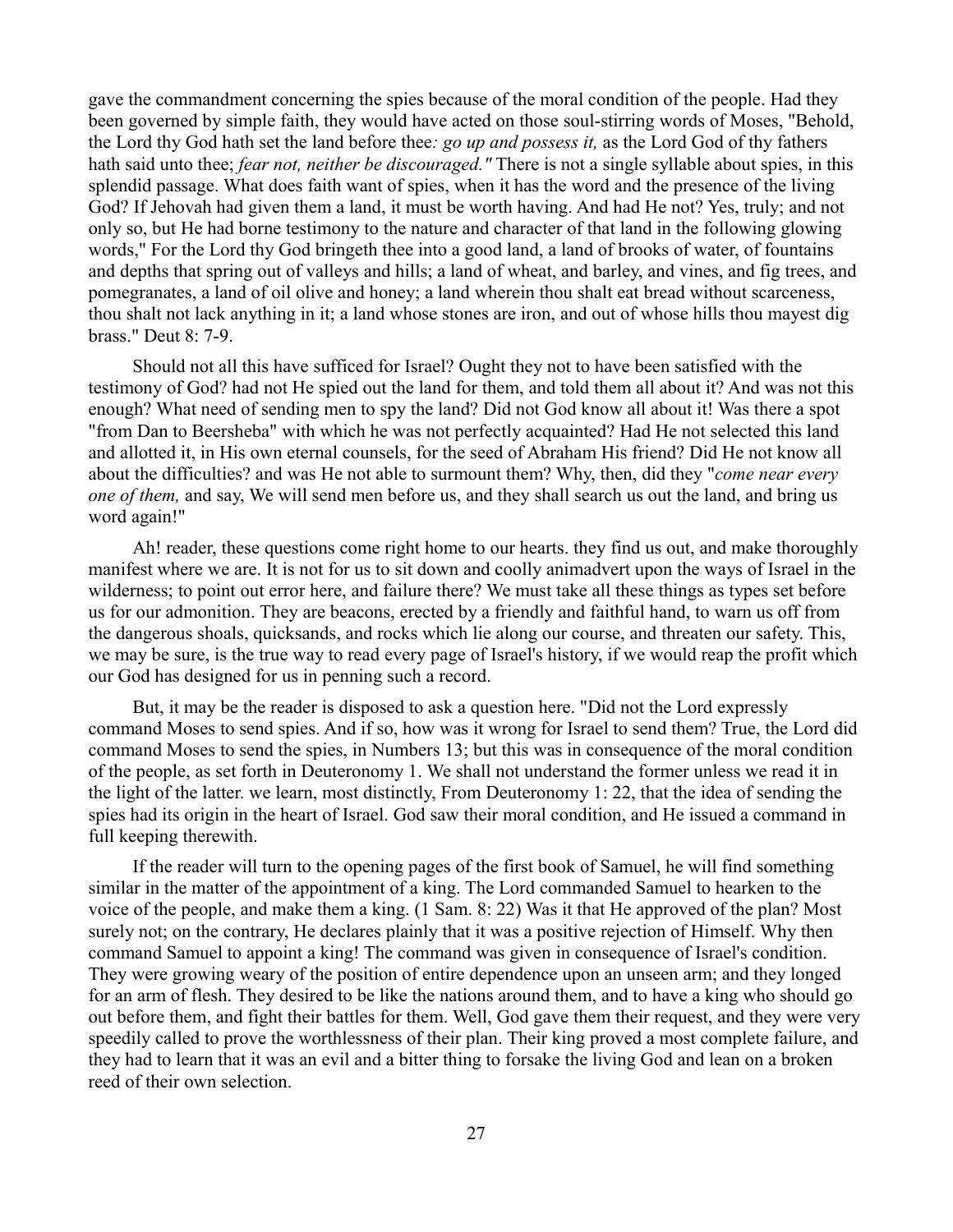Now, we see the same thing in the matter of the spies. There can be no question, in the mind of any spiritual person who studies the entire subject, as to the fact that the scheme of sending the spies was the fruit of unbelief. A simple heart that trusted God would never have thought of such a thing. What! are we to send poor mortals to spy out a land which God has graciously given to us, and which He has so fully and faithfully described? Far be the thought; nay, rather let us say, "It is enough; the land is the gift of God, and as such it must be good. His word is enough for our hearts; we want no spies; we seek for no mortal testimony to confirm the word of the living God. He has given; He has spoken; this is enough."

But alas! Israel was not in a condition to adopt such language. They would send spies. They wanted them, their hearts craved them: the desire for them lay in the very depths of the soul; Jehovah knew this, and hence He issued a commandment in direct reference to the moral state of the people.

The reader would do well to ponder this subject, in the light of scripture. He will need to compare Deuteronomy 1 with Numbers 13. It is possible he may find difficulty in judging of the true nature and moral roots of the act of sending the spies, from the fact that the thing was ultimately done in pursuance of "the commandment of the Lord." But we must ever remember that the fact of the Lord's commanding the thing to be done does not, by any means, prove that the people were right in seeking it. The giving of the law at Mount Sinai; the sending of the spies; and the appointment of a king, are all proofs of this. No doubt God overruled all these things for His own glory and for man's ultimate blessing; but still the law could not be viewed as the expression of the heart of God; the setting up of a king was a positive rejection of Himself; and we may say that the sending of men to spy out the land of promise proved, very distinctly, that the heart of Israel was not fully satisfied with Jehovah. The whole affair was the fruit of their weakness and unbelief, though acquiesced in by God because of their condition, and overruled by Him, in His infinite goodness and unerring wisdom, for the unfolding of His ways and the display of His glory. All this comes fully out as we pursue the history.

"And Moses sent them (the spies) to spy out the land of Canaan, and said unto them, Get you up this way southward, and go up into the mountain: and see the land what it is; and the people that dwelleth therein, whether they be strong or weak, few or many; and what the land is that they dwell in, whether it be good or bad; and what cities they be that they dwell in, whether in tents, or in strong holds; and what the land is, whether it be fat or lean, whether there be wood therein or not. And be ye of good courage, and bring of the fruit of the land. Now the time was the time of the first ripe grapes. So they went up, and searched the land from the wilderness of Zin unto Rehob, as men come to Hamath..... And they came unto the brook of Eshcol, and cut down from thence a branch with one cluster of grapes, and they bare it between two upon a staff; and they brought of the pomegranates, and of the figs. the place was called the brook Eshcol, because of the cluster of grapes which the children of Israel cut down from thence. And they returned from searching of the land after forty days. And they went and came to Moses, and to Aaron, and to all the congregation of the children of Israel, unto the wilderness of Paran, to Kadesh; and brought back word unto them, and unto all the congregation, and showed them the fruit of the Land. And they told him, and said, We came unto the land whither thou sentest us, and surely it floweth with milk and honey; and this is the fruit of it." Numbers 13: 17-27.

Here, then, was the fullest confirmation of all that the Lord had said concerning the land — the testimony of twelve men as to the fact that the land flowed with milk and honey — the testimony of their own senses as to the character of the fruit of the land. Furthermore, there was the telling fact that twelve men had actually been in the land, had spent forty days in travelling up and down therein, had drunk of its springs and eaten of its fruits. And what, according to the judgement of faith, would have been the plain inference to be drawn from such a fact? Why, simply, that the same hand which had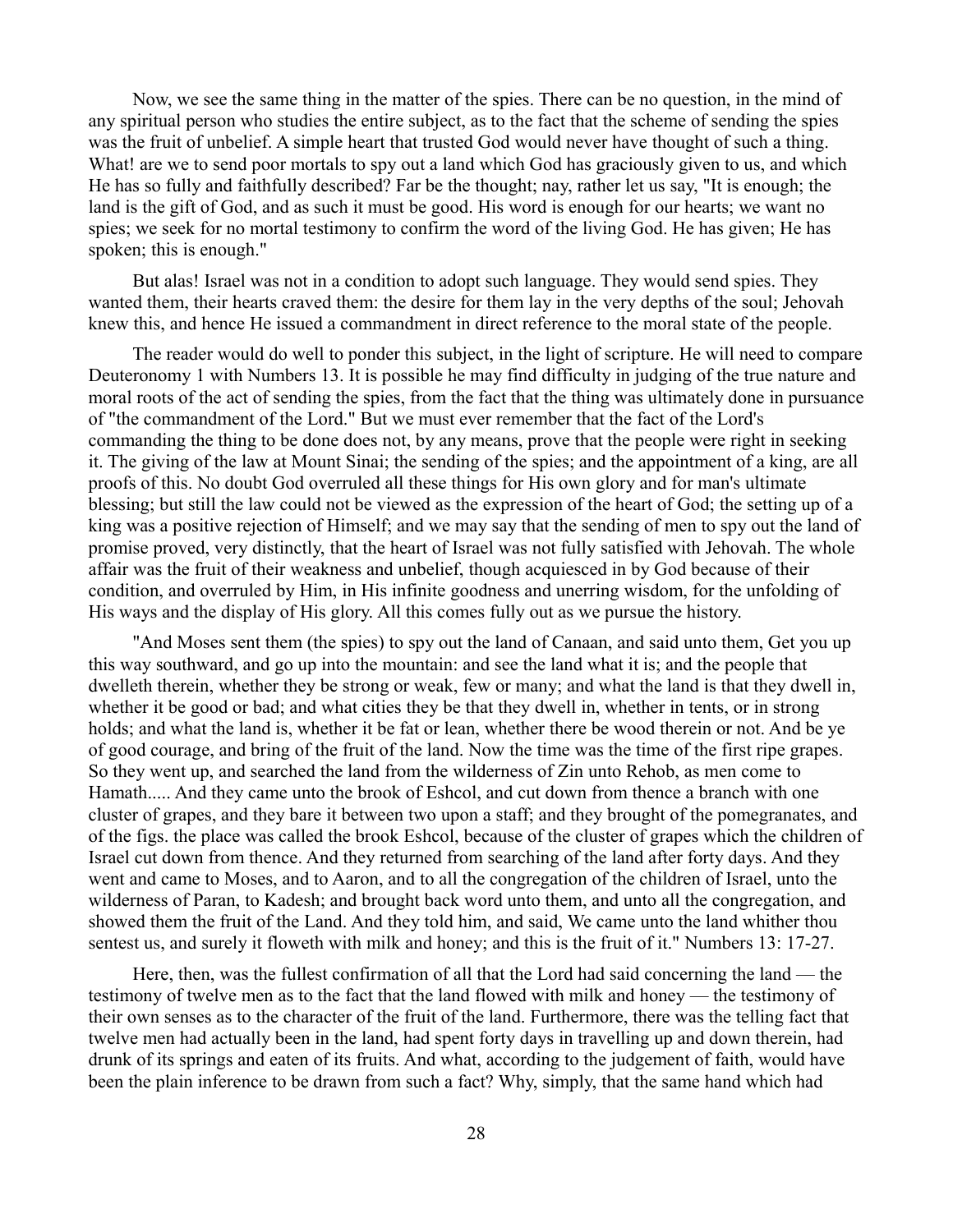conducted twelve men into the land could conduct the whole congregation.

But alas! the people were not governed by faith, but by dark and depressing unbelief; and even the spies themselves — the very men who had been sent for the purpose of assuring and confirming the congregation-even they, with two brilliant exceptions, were under the power of the same Goddishonouring spirit. In short, the whole scheme proved a failure. The issue only made manifest the true condition of the hearts of the people. Unbelief was dominant. The testimony was plain enough: "We came unto the land whither thou sentest us, and surely it floweth with milk and honey; and this is the fruit of it." There was nothing whatever lacking on God's side of the question. The land was all that He had said, the spies themselves being witnesses; but let us hearken to what follows. "Nevertheless the people be strong that dwell in the land, and the cities are walled, and very great: and moreover we saw the children of Anak there." Verse 28.

There is always sure to be a "nevertheless" where man is concerned, and when unbelief is at work. The unbelieving spies saw the difficulties — great cities, high walls, tall giants. All these things they saw; but they did not see Jehovah at all. They looked at the things that were seen, rather than at the things that were unseen. Their eye was not fixed upon Him who is invisible. Doubtless, the cities were great; but God was greater. The walls were high; but God was higher. The giants were strong but God was stronger.

Thus it Is that faith ever reasons. Faith reasons from God to the difficulties: it begins with Him. Unbelief, on the contrary, reasons from the difficulties to God: it begins with them. This makes all the difference. It is not that we are to be insensible to the difficulties; neither are we to be reckless. Neither insensibility nor yet recklessness is faith. There are some easy-going people who seem to get along through life! on the principle of taking things by the smooth handle. This is not faith. Faith looks the difficulties straight in the face; it is fully alive to the roughness of the handle. It is not ignorant, not indifferent — not reckless; but what? IT BRINGS IN THE LIVING GOD. It looks to Him; it leans on Him; it draws from Him. Here lies the grand secret of its power. It cherishes the calm and deep conviction that there never was a wall too high for the Almighty God — never a city too great — never a giant too strong. In short, faith is the only thing that gives God His proper place; and, as a consequence, is the only thing that lifts the soul completely above the influences of surrounding circumstances, be they what they may. Of this precious faith, Caleb was the exponent, when he said, "Let us go up at once and possess it; for we are well able to overcome it." These are the pure accents of that lively faith that glorifies God and makes nothing of circumstances.

But alas! the great majority of the spies were no more governed by this lively faith than the man who sent them; and hence, the one believer was talked down by the ten infidels. "The men that went up with him said, We be not able to go up against the people." The language of infidelity was flatly opposed to the language of faith. The latter, looking at God, said," We are *well* able." The former, looking at the difficulties, said, "We are not able." Thus it was and thus it is. The eyes of faith are ever covered by the living God, and therefore difficulties are not seen. The eyes of unbelief are covered with the circumstances, and therefore God is not seen. Faith brings in God, and therefore all is bright and easy. Unbelief always shuts God out, and therefore all is dark and difficult.

"And they brought up an evil report of the land which they had searched unto the children of Israel, saying, The land, through which we have gone to search it, is a land that eateth up the inhabitants thereof; and all the people that we saw in it are men of a great stature. And there we saw the giants, the sons of Anak, which come of the giants; and we were in our own sight as grasshoppers, and so we were in their sight." Not a word about God. He is entirely shut out. Had they thought of Him —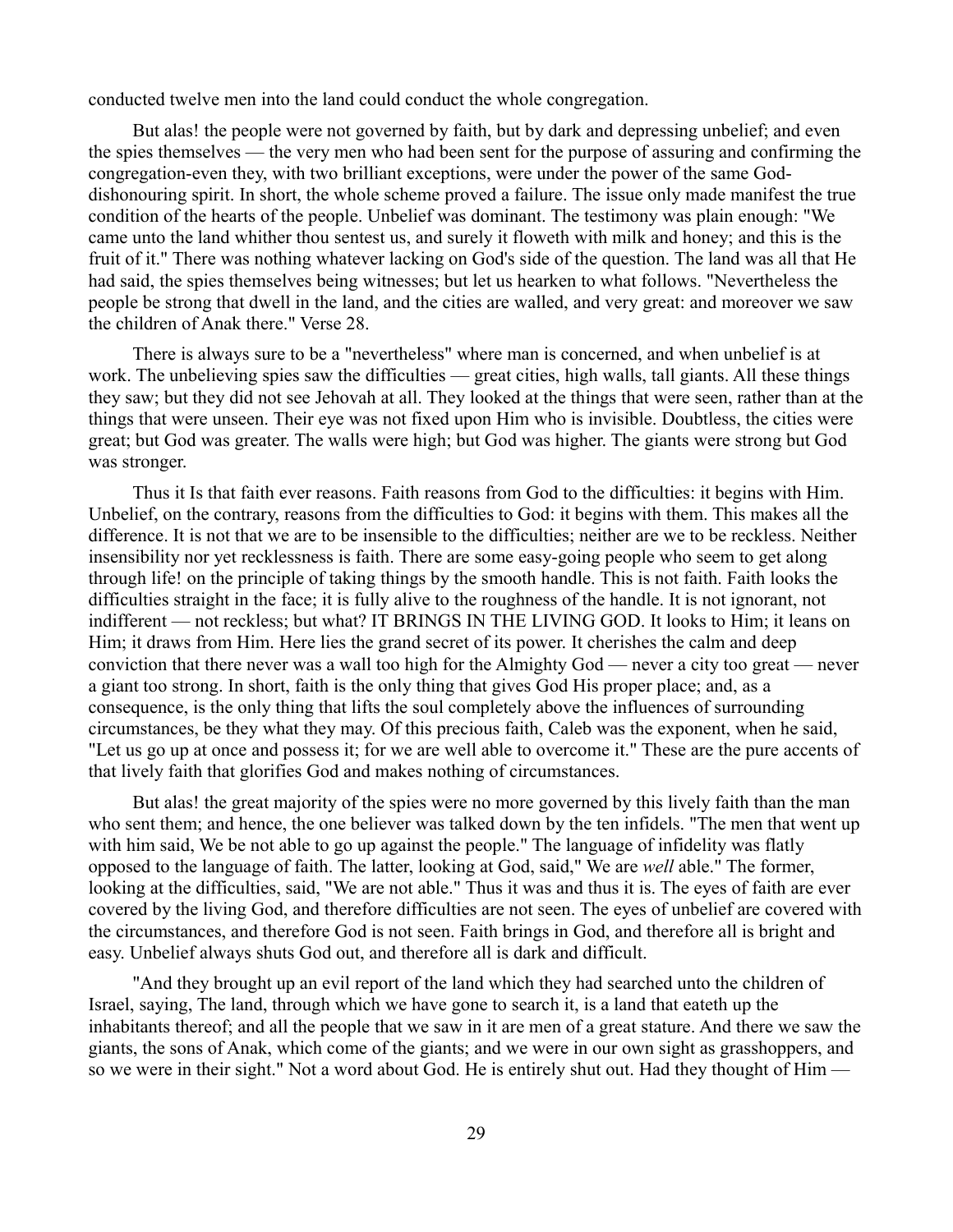had they brought the giants into comparison with Him, then it would have made not one whit of difference as to whether they themselves were grasshoppers, or whether they were men. But, in point of fact they, by their shameful unbelief, reduced the God of Israel to the level of a grasshopper.

It is very remarkable, that whenever infidelity is at work, it will always be found characterised by this one fact, namely, it shuts out God. This will be found true in all ages, in all places, and under all circumstances. There is no exception. Infidelity can take account of human affairs,, it can reason upon them, and draw conclusions from them; but all its reasonings and all its conclusions are based upon the exclusion of God. The force of its arguments depends upon shutting Him out, and keeping Him out. Only introduce God, and all the reasonings of infidelity crumble into dust beneath your feet. Thus, in the scene before us, What is faith's reply to all the objections advanced by those ten unbelievers? Its one simple, all-satisfying reply, to which there can be no rejoinder, is — GOD!

Reader, do you know anything of the force and value of this most blessed answer! Do you know God? Does He fill the entire range of your soul's vision? Is He the answer to your every question? the solution of your every difficulty? Do you know the reality of walking, day by day, with the living God? Do you know the tranquillising power of leaning upon Him," through all the changes and chances of this mortal life?" If not, let me entreat of you not to go on for one hour in your present state. The way is open. God has revealed Himself in the face of Jesus Christ, as the relief, the resource, and the refuge of every needy soul. Look to Him now — even now," while he may be found; call upon him while he is near." "Whosoever shall call upon the name of the Lord shall be saved;" and "He that believeth shall never be confounded."

But if, on the other hand, you do, through grace, know God as your Saviour — your Father, then seek to glorify Him in all your ways, by a childlike unquestioning confidence in all things. Let Him be a perfect covering for your eyes, under all circumstances, and thus, in spite of all difficulties, your soul shall be kept in perfect peace.

# **Numbers 14.**

"And all the congregation lifted up their voice, and cried; and the people wept that night." Need we wonder? What else could be expected from a people who had nothing before their eyes but mighty giants, lofty walls, and great cities? What but tears and sighs could emanate from a congregation who saw themselves as grasshoppers in the presence of such insuperable difficulties, and having no sense of the divine power that could carry them victoriously through all? The whole assembly was abandoned to the absolute dominion of infidelity. They were surrounded by the dark and chilling clouds of unbelief. God was shut out. There was not so much as a single ray of light to illumine the darkness with which they had surrounded themselves. They were occupied with themselves and their difficulties instead of with God and His resources. What else therefore could they do but lift up the voice of weeping and lamentation?

What a contrast between this and the opening of Exodus 15! In the latter their eyes were only upon Jehovah, and therefore they could sing the song of victory. "Thou in thy mercy hast led forth the people which thou hast redeemed; thou hast guided them in thy strength unto thy holy habitation. *The people shall hear and be afraid: sorrow shall take hold on the inhabitants of Palestina."* Instead of this it was Israel that was afraid, and sorrow took hold upon them. "Then the dukes of Edom shall be amazed; the mighty men of Moab, *trembling shall take hold upon them:* all the inhabitants of Canaan shall melt away. *Fear and dread shall fall upon them.* In short, it is the most complete reversing of the picture. The sorrow, the trembling, and the fear take hold upon Israel instead of their enemies. and why? Because the One who filled their vision in Exodus 15 is completely shut out in Numbers 14. This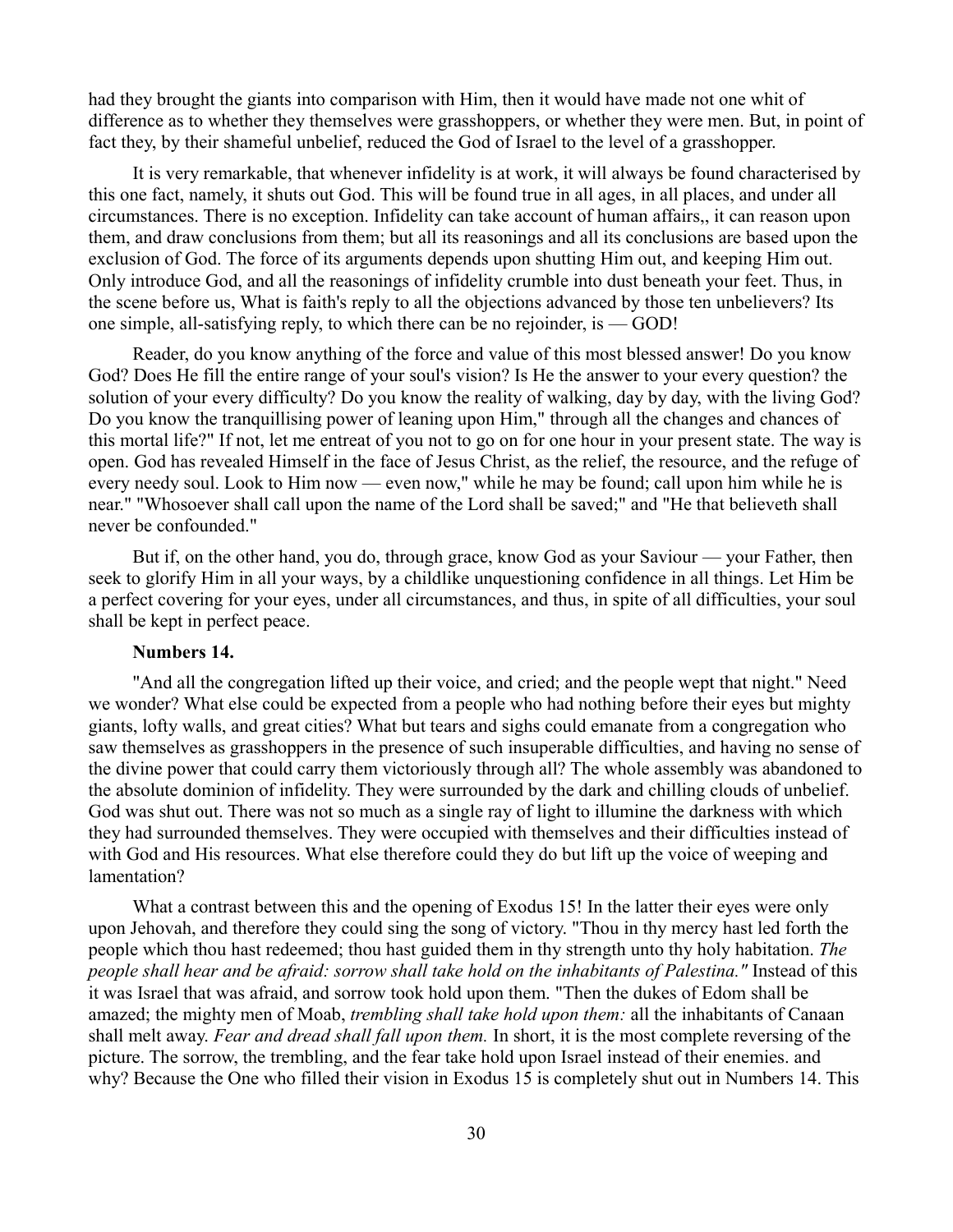makes all the difference. In the one case, faith is in the ascendant; in the other, infidelity. "By the greatness of *thine arm* they shall be as still as a stone; till thy people pass over, O Lord, till the people pass over which thou hast purchased. thou shalt bring them in, and plant them in the mountain of thine inheritance, in the place, O Lord, which thou hast made for thee to dwell in; in the sanctuary, O Lord, which thy hands have established. The Lord shall reign for ever and ever."

Oh! how do these triumphal accents contrast with the infidel cries and lamentations of Numbers 14! Not a syllable about sons of Anak, lofty walls, and grasshoppers, in Exodus 15. No, no; it is all Jehovah. It is His right hand, His mighty arm, His power, His inheritance, His habitation, His actings on behalf of His ransomed people. And then if the inhabitants of Canaan are referred to, they are only thought of as sorrowing, terror-stricken, trembling, and melting away.

But, on the other hand, when we come to Numbers 14 all is most sadly reversed. The sons of Anak rise into prominence. The towering walls, the giant cities with frowning bulwarks, fill the vision of the people, and we hear not a word about the Almighty Deliverer. There are the difficulties on the one side, and grasshoppers on the other; and one is constrained to cry out, "Can it be possible that the triumphal singers by the Red Sea have become the infidel weepers at Kadesh?

Alas! it is so; and here we learn a deep and holy lesson. We must continually recur, as we pass along through these wilderness scenes, to those words which tell us that, "All these things happened unto Israel for ensamples: and they are written for our admonition, upon whom the ends of the ages are met." (1 Cor. 10: 11; see Greek.) Are not we, too, like Israel, prone to look at the difficulties which surround us, rather than at that blessed One who has undertaken to carry us right through them all, and bring us safely into His own everlasting kingdom? Why is it we are sometimes cast down? Why go we mourning? Wherefore are the accents of discontent and impatience heard in our midst, rather than the songs of praise and thanksgiving Simply because we allow circumstances to shut out God, instead of having God as a perfect covering for our eyes and a perfect object for our hearts.

And, further, let us enquire, wherefore is it that we so sadly fail to make good our position as heavenly men? — to take possession of that which belongs to us as Christians! — to plant the foot upon that spiritual and heavenly inheritance which Christ has purchased for us, and on which He has entered as our forerunner? What answer must be given to these inquiries? Just one word — *Unbelief.*

It is declared, concerning Israel, by the voice of inspiration, that, "they could not enter in [to Canaan because of unbelief." (Heb. 3) So is it with us. We fail to enter upon our heavenly inheritance — fail to take possession, practically, of our true and proper portion — fail to walk, day by day, as a heavenly people, having no place, no name, no portion in the earth — having nothing to do with this world save to pass through it as pilgrims and strangers, treading in the footsteps of Him who has gone before, and taken His place in the heavens. And why do we fail? Because of unbelief. Faith is not in energy, and therefore the things which are seen have more power over our hearts than the things which are unseen. Oh! may the Holy Spirit strengthen our faith, and energise our souls, and lead us upward and onward, so that we may not merely be found *talking* of heavenly life, but *living* it to the praise of Him who has, in His infinite grace, called us thereto.

(And all the children of Israel murmured against Moses and against Aaron: and the whole congregation said Unto them, Would God that we had died in the land of Egypt! or would God we had died in this wilderness! And wherefore hath the Lord brought us unto this land, to fall by the sword, that our wives and our children should be a prey? Were. it not better for us to return into Egypt? And they said one to another, Let us make a captain, and let us return into Egypt."

There are two melancholy phases of unbelief exhibited in Israel's history in the wilderness; the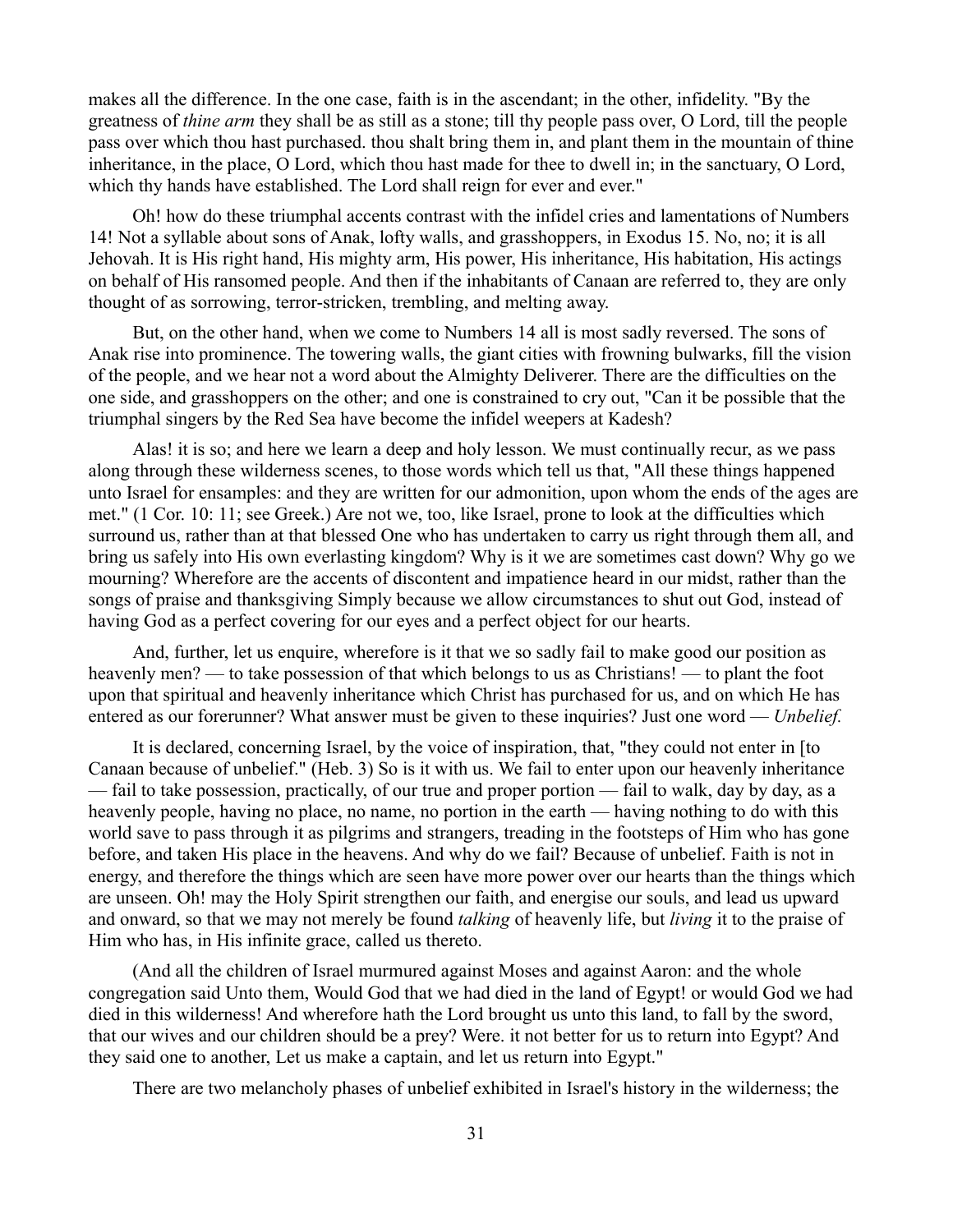one at Horeb, the other at Kadesh. At Horeb they made a *calf*, and said, "These be thy gods, O Israel, that brought thee up out of the land of Egypt." At Kadesh, they proposed to make a *captain* to lead them back into Egypt. The former of these is the *superstition* of unbelief; the latter, the wilful *independence* of unbelief; and, most surely, we need not marvel if these who thought that a calf had brought them out of Egypt should seek a captain to lead them back, The poor human mind is tossed like a ball from one to the other of those sore evils. There is no resource save that which faith finds in the living God. In Israel's case God was lost sight of. It was either a calf or a captain; either death in the wilderness, or return into Egypt. Caleb stands in bright contrast with all this. To him it was neither death in the wilderness, nor return into Egypt, but an abundant entrance into the promised land behind the impenetrable shield of Jehovah.

"And Joshua the son of Nun, and Caleb the son of Jephunneh, which were of them that searched the land, rent their clothes: and they spake unto all the company of the children of Israel, saying, The land, which we passed through to search it, is an exceeding good land. If the Lord delight in us, then he will bring us into this land, and give it us; a land which floweth with milk and honey. Only rebel not ye against, the Lord, neither fear ye the people of the land; for they are bread for us: their defence is departed from them, and the Lord is with us: fear them not. But all the congregation bade stone them with stones."

And for what were they to be stoned? Was it for telling lies? was it for blasphemy or evil-doing? No; it was for their bold and earnest testimony to the truth. They had been sent to spy the Land, and to fulfil a true report concerning it. This they did; and for this "All the congregation bade stone them with stones.' The people did not like the truth then any more than now. Truth is never popular. There is no place for it in this world, or in the human heart. Lies will be received; and error in every shape; but truth never. Joshua and Caleb had to encounter, in their day, what all true witnesses, in every age, have experienced and all must expect, namely, the opposition and hatred of the mass of their fellows. There were six hundred thousand voices raised against two men who simply told the truth, and trusted in God. Thus it has been; thus it is; and thus it will be until that glorious moment when "The earth shall be full of the knowledge of the Lord, as the waters cover the sea."

But oh! how important it is to be enabled, like Joshua and Caleb, to bear a full, clear, and uncompromising testimony to the truth of God! How important to maintain the truth as to the proper portion and inheritance of the saints! There is such a tendency to corrupt the truth — to fritter it away — to surrender it to lower the standard. Hence the urgent need of having the truth in divine power in the soul, of being able, in our little measure, to say, "We speak that we do know, and testify that we have seen." Caleb and Joshua had not only been in the land, but they had been with God about the land. They had looked at it all from faith's point of view. They knew the land was theirs, in the purpose of God; that it was worth having as the gift of God; and that they should yet possess it by the power of God. They were men full of faith, full of courage, full of power.

Blessed men! They were living in the light of the divine presence, while the whole congregation were wrapped in the dark shades of their own unbelief. What a contrast! This it is which ever marks the difference between even the people of God. You may constantly find persons of whom you can have no doubt as to their being children of God; but yet they never seem to rise to the height of divine revelation, as to their standing and portion as saints of God. They are always full of doubts and fears; always overcast with clouds; always at the dark side of things. They are looking at themselves, or at their circumstances, or at their difficulties. They are never bright and happy; never able to exhibit that joyful confidence and courage which become a Christian, and which bring glory to God.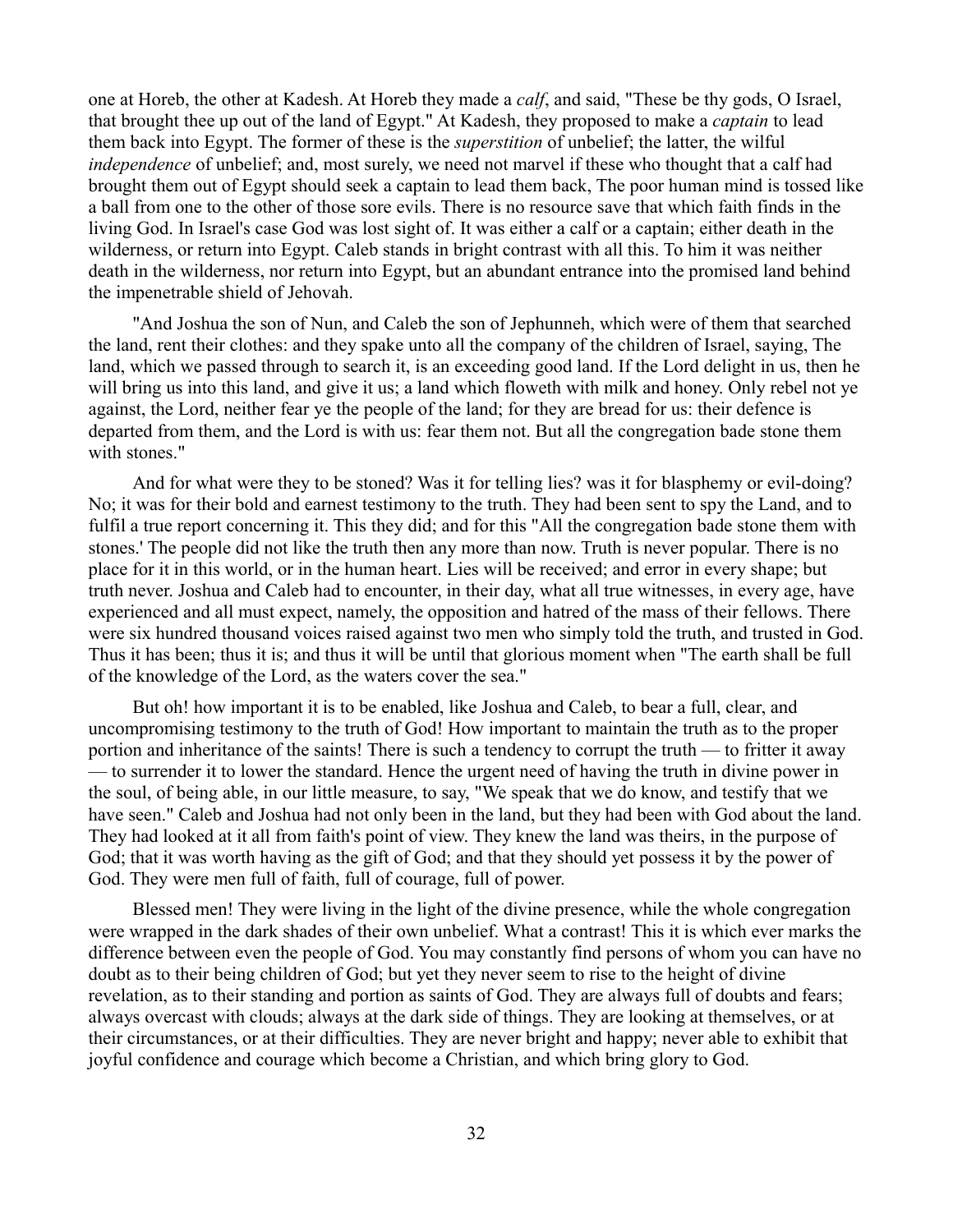Now all this is truly lamentable; it ought not to be; and we may rest assured there is some grave defect, something radically wrong. The Christian should always be peaceful and happy; always able to praise God, come what may. His joys do not flow from himself, or from the scene through which he is passing; they flow from the living God, and they are beyond the reach of every earthly influence. He can say, God, the spring of all my joys." This is the sweet privilege of the very feeblest child of God. But here is just where we so sadly fail and come short. We take our eyes off God, and fix them on ourselves, or on our circumstances, our grievances, or our difficulties; hence all is darkness and discontent, murmuring and complaining. This is not Christianity at all. It is unbelief — dark, deadly, God-dishonouring, heart-depressing unbelief. "God hath not given us the spirit of fear; but of power, and of love, and of a sound mind."

Such is the language of a true spiritual Caleb — language addressed to one whose heart was feeling the pressure of the difficulties and dangers which surrounded Him. The Spirit of God fills the soul of the true believer with holy boldness. He gives moral elevation above the chilling and murky atmosphere around, and lifts the soul into the bright sunshine of that region "where storms and tempests never rise."

"And the glory of the Lord appeared in the tabernacle of the congregation before all the children of Israel. And the Lord said unto Moses, How long will this people provoke me? and how long will it be ere they believe me, for all the signs which I have showed among them? I will smite them with the pestilence and disinherit them, and will make of thee a greater nation and mightier than they.

What a moment was this in the history of Moses! Here was what nature might well regard as a golden opportunity for him. Never before and never since have we any occasion in the which a mere man had such a door open before him. The enemy and his own heart might say," Now's your time. You have here an offer of becoming the head and founder of a great and mighty nation — an offer made to you by Jehovah Himself. You have not sought it. It is put before you by the living God, and it would be the very height of folly on your part to reject it."

But, reader, Moses was not a self-seeker. He had drunk too deeply into the spirit of Christ to seek to be anything. He had no unholy ambition, no selfish aspirations. He desired only God's glory and His people's good; and in order to reach those ends, he was ready, through grace, to lay himself and his interests on the altar.

Hear his marvellous reply. Instead of jumping at the offer contained in the words, "I Will make of thee a greater nation and mightier than they" — instead of eagerly grasping at the golden opportunity of laying the foundation of his personal fame and fortune — he sets himself completely aside, and replies in accents of the most noble disinterestedness: And Moses said unto the Lord, Then the Egyptians shall hear it, (for thou broughtest up this people in thy might from among them;) and they will tell it to the inhabitants of this land: for they have heard that thou, Lord, art among this people; that thou, Lord, art seen face to face; and that thy cloud standeth over them; and that thou goest before them, by daytime in a pillar of a cloud, and in a pillar of fire by night. Now if thou shalt kill all this people as one man, then the nations which have heard the fame of thee will speak, saying, Because the Lord was not able to bring this people into the land which he sware unto them, therefore he hath slain them in the wilderness." Verses 13-16.

Here Moses takes the very highest ground. He is wholly occupied about the Lord's glory. He cannot endure the thought that the lustre of that glory should be tarnished in the view of the nations of the uncircumcised. What though he should become a head and a founder? what though future millions should look back to him as their illustrious progenitor? this personal glory and greatness was only to be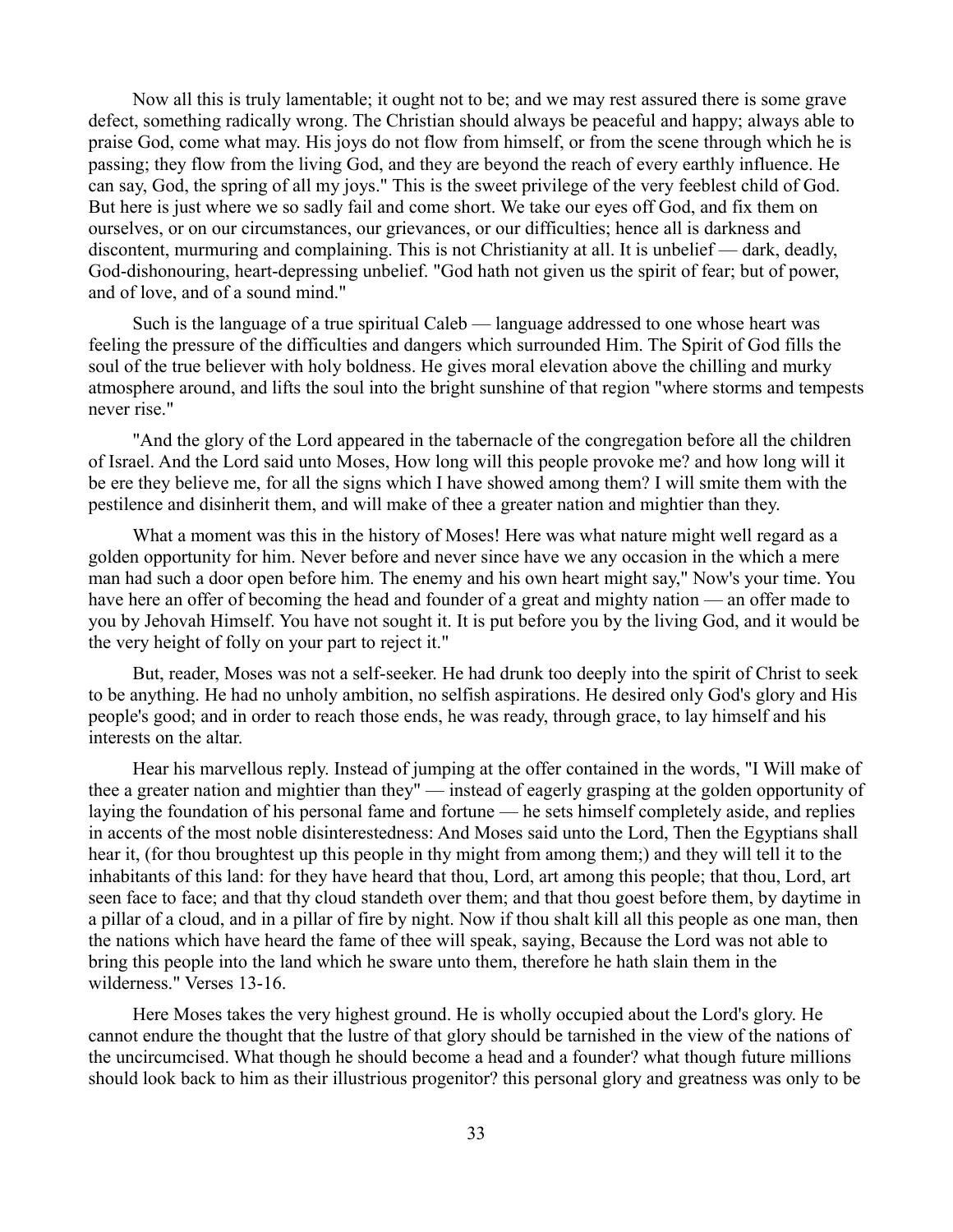purchased by the sacrifice of a single ray of divine glory, — what then Away with it all. Let the name of Moses be blotted out for Ever. He had said as much in the days of the *calf*; and he was ready to repeat it in the days of the *captain*. In the face of the superstition and independence of an unbelieving nation, the heart of Moses throbbed *only* for the glory of God. That must be guarded at all cost. Come what may — cost what it may, the glory of The Lord must be maintained. Moses felt it was impossible for anything to be right if the basis were not laid firmly down in the strict maintenance of the glory of the God of Israel. To think of himself made great at God's expense was perfectly insufferable to the heart of this blessed man of God. He could not endure that the name which he loved so well should be blasphemed among the nations, or that it should ever be said by any one, "The Lord was not able."

But there was another thing which lay near the disinterested heart of Moses. He thought of the people. He loved and cared for them. Jehovah's glory, no doubt, stood uppermost; but Israel's blessing stood next. "And now," he adds, "I beseech thee, let the power of my Lord be great, according as thou hast spoken, saying, The Lord is long-suffering, and of great mercy, forgiving iniquity and transgression, and by no means clearing the guilty; visiting the iniquity of the fathers upon the children unto the third and fourth generation. Pardon, I beseech thee, the iniquity of this people, according unto the greatness of thy mercy, and as thou hast forgiven this people from Egypt even until now." Verses 17-19.

This is uncommonly fine. The order, the tone, and the spirit of this entire appeal are most exquisite. There is, first and chiefest of all, a jealous care for the Lord's glory. This must be fenced round about on every side. But then it is on this very ground, mainly, the maintenance of the divine glory, that pardon is sought for the people. The two things are linked together in the most blessed say, in this intercession. "Let the *power* of my Lord be great." To what end? Judgement and destruction? Nay; "The Lord is *long-suffering."* What a thought! The power of God in long-suffering and pardon! How unspeakably precious! How intimate was Moses with the very heart and mind of God when he could speak in such a strain! and how does he stand in contrast with Elijah, on Mount Horeb, when he made intercession against Israel! We can have little question as to which of these two honoured men was most in harmony with the mind and spirit of Christ. "Pardon, I beseech thee, the iniquity of this people according unto the greatness of thy mercy." These words were grateful to the ear of Jehovah, who delights in dispensing pardon. "And the Lord said, I have pardoned, according to thy word." And then He adds," But as truly as I live, all the earth shall be filled with the glory of the Lord."

Let the reader carefully note these two statements. They are absolute and unqualified. "I have pardoned." And, "All the earth shall be filled with the glory of the Lord." Nothing could, by any possibility, touch these grand facts. The *pardon* is secured; and the *glory* shall yet shine forth over all the earth. No power of earth or hell, men or devils, can ever interfere with the divine integrity of these two precious statements. Israel shall rejoice in the plenary pardon of their God; and all the earth shall yet bask in the bright sunshine of his glory.

But then there is such a thing as government, as well as grace. This must never be forgotten; nor must these things ever be confounded. the whole book of God illustrates the distinction between grace and government; and no part of it, perhaps, more forcibly than the section which now lies open before us. Grace will pardon; and grace will fill the earth with the blessed beams of divine glory; but mark the appalling movement of the wheels of government as set forth in the following burning words:" Because all those men which have seen my glory, and my miracles, which I did in Egypt and in the wilderness, have tempted me now these ten times, and have not hearkened to my voice; surely they shall not see the land which I sware unto their fathers, neither shall any of them that provoked me see it. But my servant Caleb, because he had another spirit with him, and hath followed me fully, him will I bring into the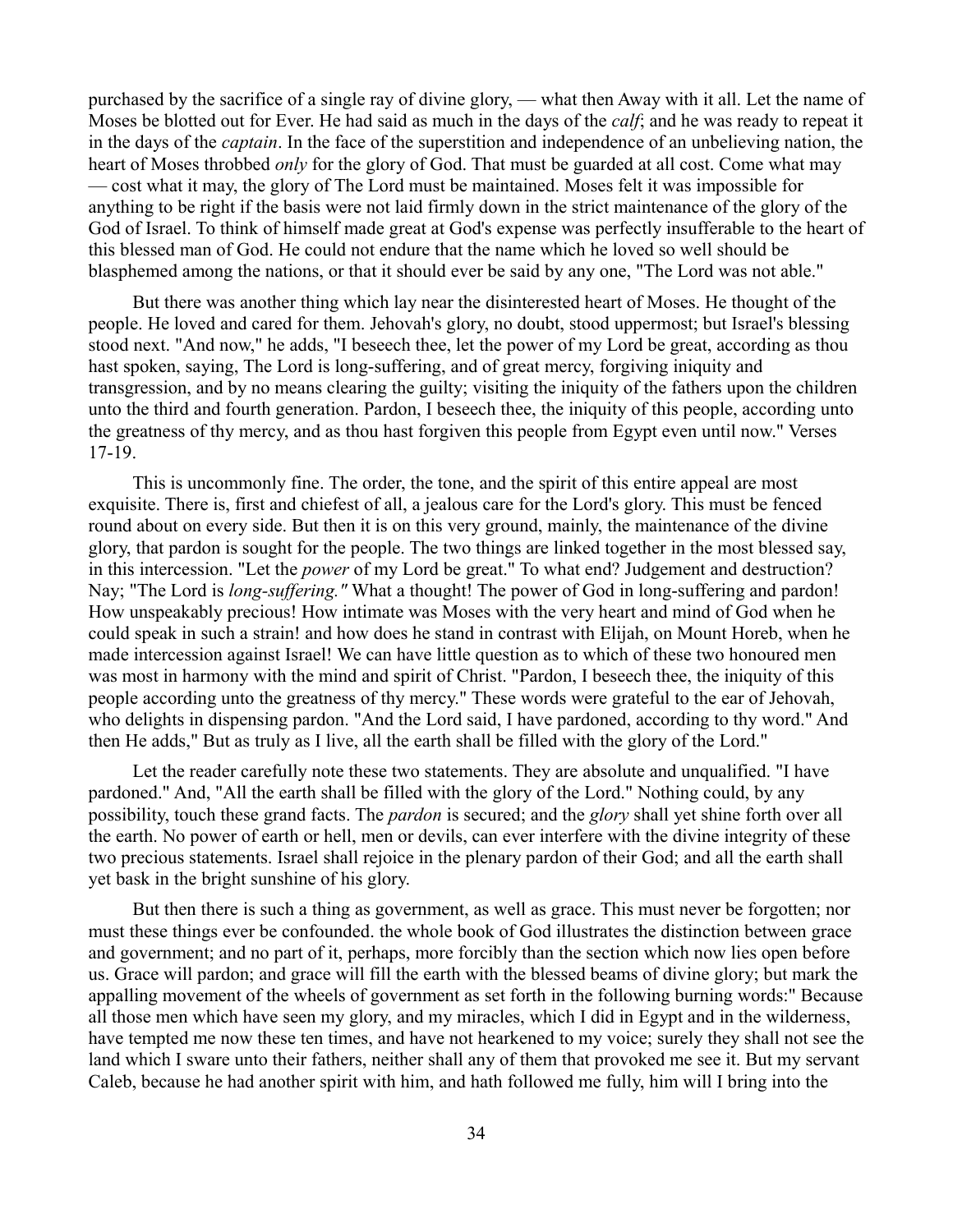land whereunto he went; and his seed shall possess it. (Now the Amalekites and the Canaanites dwelt in the valley.) To-morrow turn you, and get you into the wilderness by the way of the Red Sea." verses 22-25.

This is most solemn. Instead of confiding in God, and going boldly on into the land of promise, in simple dependence upon His omnipotent arm, they provoked him by their unbelief, despised the pleasant land, and were compelled to turn back again into that great and terrible wilderness. "The Lord spake unto Moses and unto Aaron, saying, How long shall I bear with this evil congregation, which murmur against me? I have heard the murmurings of the children of Israel, which they murmur against me. Say unto them, As truly as I live, saith the Lord, as ye have spoken in mine ears, so will I do to you: your carcasses shall fall in this wilderness; and all that were numbered of you, according to your whole number, from twenty years old and upward, which have murmured against me, doubtless ye shall not come into the and concerning which I sware to make you dwell therein, save Caleb the son of Jephunneh, and Joshua the son of Nun. But your little ones which ye said should be a prey, them will I bring in, and they shall know the land which ye have despised. But as for you, your carcasses, they shall fall in this wilderness. And your children shall wander in the wilderness forty years, and bear your whoredoms, until your carcasses be wasted in the wilderness. After the number of the days in which ye searched the land, even forty days, each day for a year, shall ye bear your iniquities, even Forty years; and ye shall know my breach of promise. I the Lord have said, I will surely do it unto all this evil congregation, that are gathered together against me; in this wilderness they shall be consumed, and there they shall die." (Verses 26-33)

Such, then, was the fruit of unbelief, and such the governmental dealings of God with a people that had provoked Him by their murmurings and hardness of heart.

It is of the utmost importance to note here that it was unbelief that kept Israel out of Canaan, on the occasion now before us. The inspired commentary in Hebrews 3 places this beyond all question. "So we see that they could not enter in because of unbelief." It might, perhaps, be said that the time was not come for Israel's entrance upon the land of Canaan. The iniquity of the Amorites had not yet reached its culminating point. But this is not the reason why Israel refused to cross the Jordan. They knew nothing and thought nothing about the iniquity of the Amorites. Scripture is as plain as possible: "They could not enter in" — not because of the iniquity of the Amorites; not because the time was not come — but simply "because of unbelief." They ought to have entered. They were responsible to do so; and they were judged for not doing so. The way was open. the judgement of faith, as uttered By faithful Caleb, was clear and unhesitating: "Let us go up *at once* and possess it; for we are well able to overcome it." They were as well able, at that moment, as they could ever be at any moment, inasmuch as the One who had given them the land was the spring of their ability to enter upon it and possess it.

It is well to see this; and to ponder it deeply. There is a certain style of speaking of the counsels, purposes, and decrees of God — of the enactments of His moral government; and of the times and seasons which he has put in His own power — which goes far to sweep away the very foundations of human responsibility. This must be carefully guarded against. We must ever bear in mind that man's responsibility rests on what is revealed, not on what is secret. Israel was responsible to go up at once and take possession of the land; and they were judged for not doing so. Their carcasses fell in the wilderness, because they had not faith to enter the land.

And does not this convey a solemn lesson to us? Most surely. How is it that we, as Christians, so fail in making good, practically, our heavenly portion? We are delivered from judgement by the *blood* of the Lamb; we are delivered from this present world by the *death* of Christ; But we do not, in spirit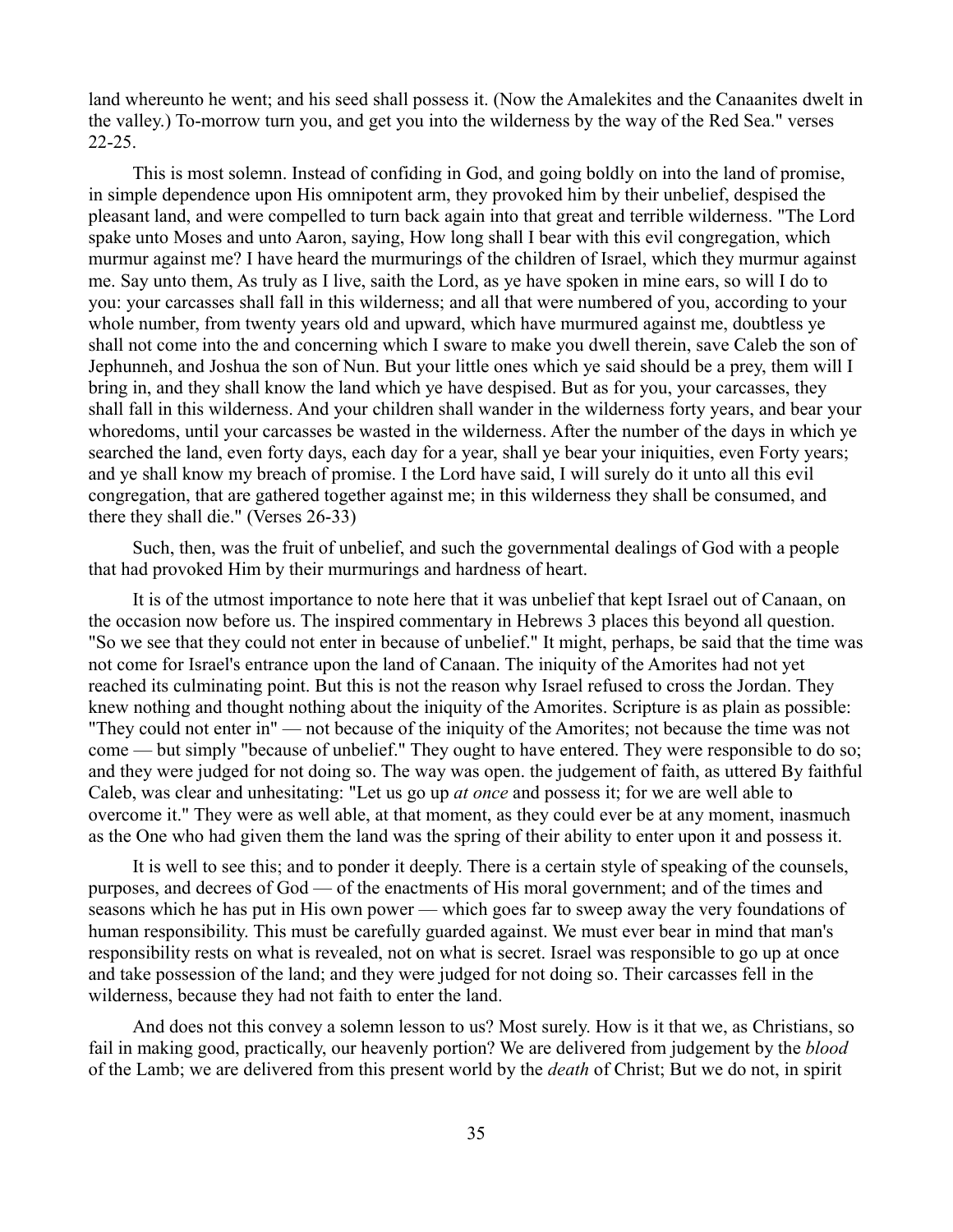and by faith, cross the Jordan, and take possession of our heavenly inheritance. It is generally believed that Jordan is a type of death, as the end of our natural life in this world. This, in one sense, is true. But how was it that when Israel did, at length cross the Jordan, they had to begin to fight? Assuredly, we shall not have any fighting when we actually get to heaven. The spirits of those who have departed in the faith of Christ are not fighting in heaven. They are not in conflict in any shape or form. They are at rest. They are waiting for the morning of the resurrection; but they wait in rest, not in conflict.

Hence, therefore, there is something more typified in Jordan than the end of an individual's life in this world. We must view it as the figure of the death of Christ, in one grand aspect; just as the Red Sea is a figure of it, in another; and the blood of the paschal lamb, in another. The blood of the lamb sheltered Israel from the judgement of God upon Egypt. The waters of the Red Sea delivered Israel from Egypt itself and all its power. But they had to cross the Jordan; they had to plant the sole of their foot upon the land of promise, and make good their place there in spite of every foe. They had to fight for every inch of Canaan.

And what is the meaning of this latter? Have we to fight for heaven? When a Christian falls asleep, and his Spirit goes to be with Christ in paradise, is there any question of fighting? Clearly not. What then are we to learn from the crossing of Jordan, and the wars of Canaan? Simply this, Jesus has died. He has passed away out of this world. He has not only died for our sins, but He has broken every link which connected us with this world; so that we are dead to the world, as well as dead to sin, and dead to the law. We have, in God's sight, and in the judgement of faith, as little to do with this world as a man lying dead on the floor. We are called to reckon ourselves dead to it all, and alive to God through Jesus Christ our Lord. We live in the power of the new life which we possess in union with Christ risen. We belong to heaven; and it is in making good our position as heavenly men that we have to fight with wicked spirits in the heavenlies — in the very sphere which belongs to us, and from which they have not yet been expelled. If we are satisfied to "walk as men" — to live as those who belong, to this world — to stop short of Jordan, If we are satisfied to live as dwellers upon the earth, if we do not aim at our proper heavenly portion and position, then we shall not know anything of the conflict of Ephesians 6: 12. It is seeking to live as heavenly men now on earth, that we shall enter into the meaning of that conflict which is the antitype of Israel's wars in Canaan. We shall not have to fight when we get to heaven, but if we want to live a heavenly life, on the earth, if we seek to carry ourselves as those who are dead to the world, and alive to Him who went down into Jordan's cold flood for us, then, assuredly, we must fight. Satan will leave no stone unturned to hinder our living in the power of our heavenly life; and hence the conflict. He will seek to make us walk as those who have an earthly standing, to be citizens of this world, to contend for our rights, to maintain our rank and dignity, to give the lie, practically, to that great foundation Christian truth, that we are dead and risen with and in Christ.

If the reader will turn for a moment to Ephesians 6. he will see how this interesting subject is presented by the inspired writer. "Finally, my brethren, be strong in the Lord, and in the power of his might. Put on the whole armour of God, that ye may be able to stand against the *wiles* of the devil. For we wrestle not against flesh and blood (as Israel had to do in Canaan); but against principalities, against powers, against the rulers of the darkness of this world, against wicked spirits in heavenly places. Wherefore take unto you the whole armour of God, that ye may be able to withstand in the evil day, and having done all, to stand." Verses 10-13

Here we have proper Christian conduct. It is not here a question of the lusts of the flesh, or the fascinations of the world, though surely we have to watch against these, but "the wiles of the devil." Not his power, which is forever broken, but those subtle devices and snares by which he seeks to keep Christians from realising their heavenly position and inheritance.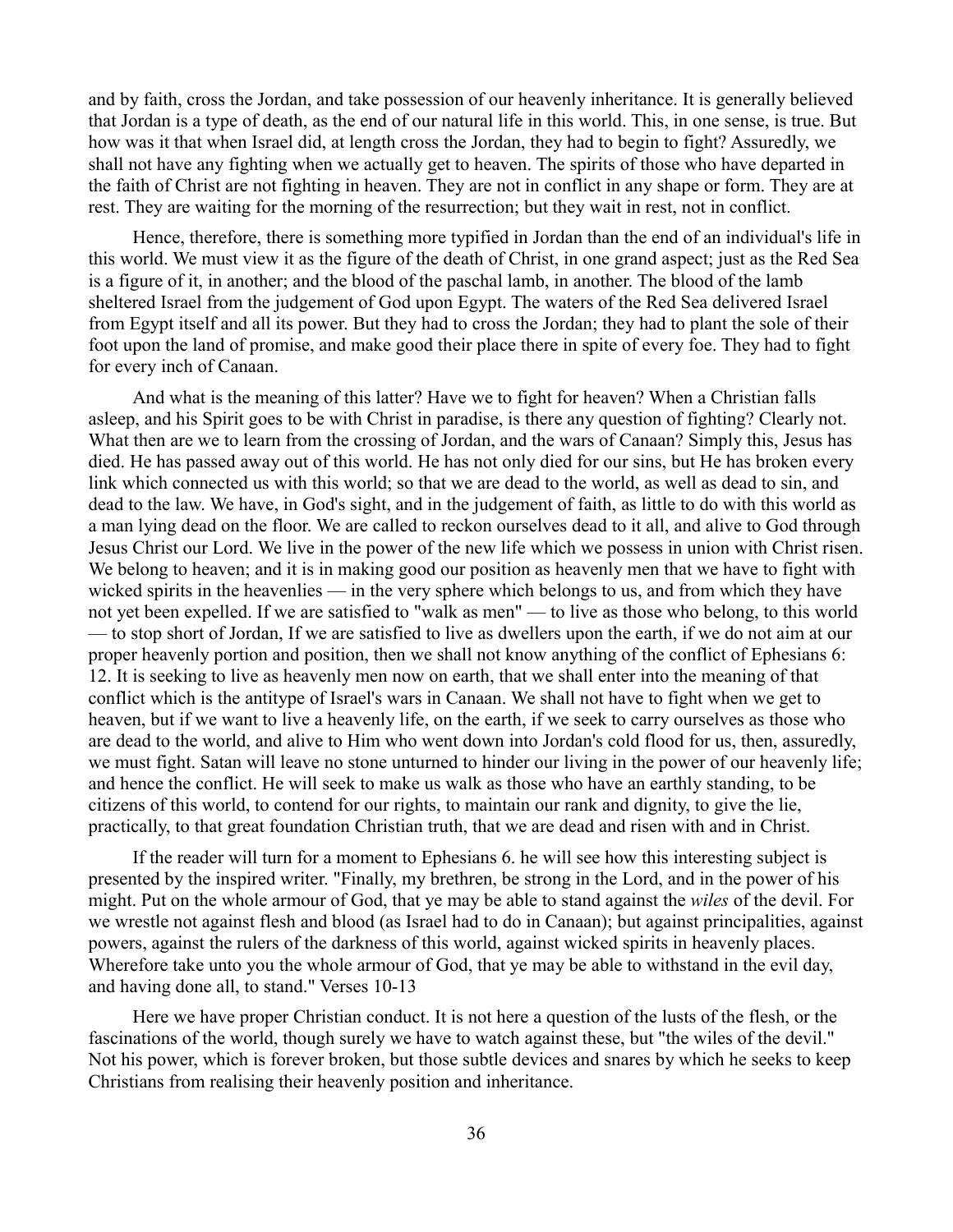Now, it is in carrying on this conflict, that we so signally fail. We do not aim at apprehending that for which we have been apprehended. Many of us are satisfied with knowing that we are delivered from judgement by the blood of the Lamb. We do not enter into the deep significance of the Red Sea and the river Jordan; we do not practically seize their spiritual import. We walk as men, the very thing for which the apostle blamed the Corinthians. We live and act as if we belonged to this world, whereas scripture teaches and our baptism expresses that we are dead to the world, even as Jesus is dead to it; and that we are risen in Him, through the faith of the operation of God, who hath raised Him from the dead. Colossians 2: 12.

May the Holy Spirit lead our souls into the reality of these things. May He so present to us the precious fruits of that heavenly land which is ours in Christ, and so strengthen us with His own might in the inner man, that we may boldly cross the Jordan and plant the foot upon the spiritual Canaan. We live far below our privileges as Christians. We allow the things that are seen to rob us of the enjoyment of those things that are unseen. Oh! for a stronger faith, to take possession of all that God has freely given to us in Christ

We must now proceed with our history.

"And the men which Moses sent to search the land, who returned, and made all the congregation to murmur against him, by bringing up a slander upon the Land, even those men that did bring up the evil report upon the land, died by the plague before the Lord. But Joshua the son of Nun, and Caleb the son of Jephunneh, which were of the men that went to search the land, lived still." Verses 36-38.

It is wonderful to think that out of that vast assembly of six hundred thousand men, besides women and children, there were only two that had faith in the living God. We do not of course, speak of Moses, but merely of the congregation. The whole assembly, with two very brilliant exceptions indeed, was governed by a spirit of unbelief. They could not trust God to bring them into the land; nay, they thought He had brought them into the wilderness to die there; and surely we may say, they reaped according to their dark unbelief. The ten false witnesses died by the plague; and the many thousands who received their false witness were compelled to turn back into the wilderness, there to wander up and down for forty years, and then die and be buried.

But Joshua and Caleb stood on the blessed ground of faith in the living God — that faith which fills the soul with the most joyful confidence and courage. And of them we may say, they reaped according to their faith. God must always honour the faith which He has implanted in the soul. It is His own gift, and He cannot, we may say with reverence, but own it wherever it exists. Joshua and Caleb were enabled, in the simple power of faith, to withstand a tremendous tide of infidelity. They held fast their confidence in God in the face of every difficulty; and he signally honoured their faith in the end, for While the carcasses of their brethren were mouldering in the dust of the wilderness, their feet were treading the vine-clad hills and fertile valleys of the land of Canaan. The former declared that God had brought them forth to die in the wilderness; and they were taken at their word. The latter declared that God was able to bring them into the land, and they were taken at their word.

This is a most weighty principle, "According to your faith be it unto you." Let us remember this, God delights in faith. He loves to be trusted, and He delights to put honour on those who trust Him. On the contrary, unbelief is grievous to Him. It provokes and dishonours Him, and brings darkness and death over the soul. It is a most terrible sin to doubt the living God who cannot lie, and to harbour questions when He has spoken. The devil is the author of all doubtful questions. He delights in shaking the confidence of the soul, but he has no power whatever against a soul that simply confides in God. His fiery darts can never reach one who is hidden behind the shield of faith. And oh, how precious it is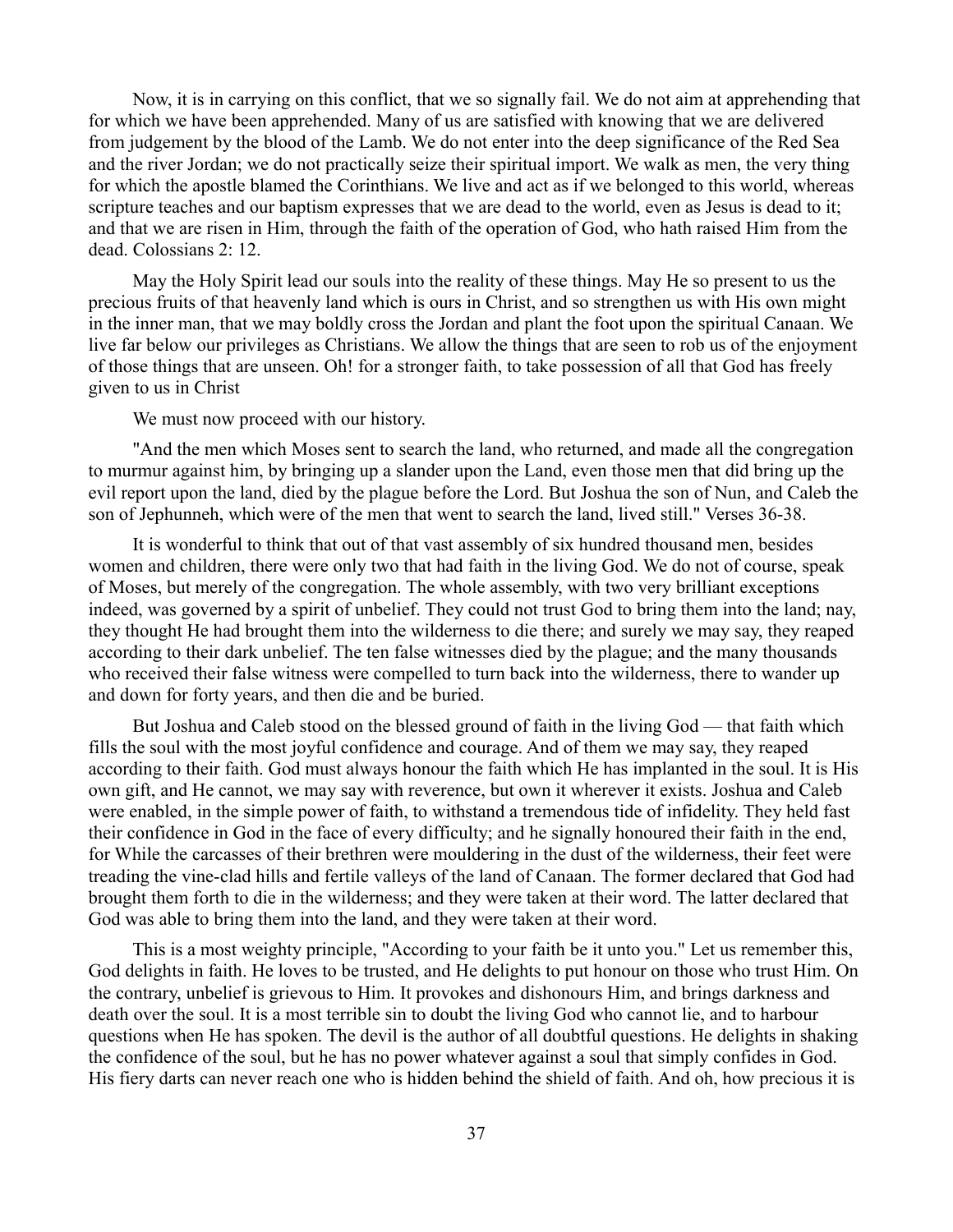to live a life of childlike trust in God. It makes the heart so happy, and fills the mouth with praise and thanksgiving. It chases away every cloud and mist, and brightens our path with the blessed beams of our Fathers countenance. On the other hand, unbelief fills the heart with all manner of questions, throws us in upon ourselves, darkens our path and makes us truly miserable. Caleb's heart was full with joyful confidence, while the hearts of his brethren were filled with bitter murmurings and complaints. Thus it must ever be, if we want to be happy, we must be occupied with God and His surroundings. If we want to be miserable, we have only to be occupied with self and its surroundings. Look, for a moment, at the first chapter of Luke. What was it that shut up Zacharias in dumb silence? It was unbelief. What was it that opened the hearts of Mary and Elizabeth? Faith. Here lay the difference. Zacharias might have joined those pious women in their songs of praise. Were it not that dark unbelief sealed his lips in melancholy silence. What a picture, What a lesson! Oh that we may learn to trust God more simply. May the doubtful mind be far from us. May it be ours, in the midst of an infidel scene, to be strong in faith giving glory to God.

The closing paragraph of our chapter teaches us another holy lesson — let us apply our hearts to it with all diligence. "And Moses told these sayings unto all the children of Israel: and the people mourned greatly. And they rose early in the morning, and gat them up to the top of the mountain, saying, Lo, we be here, and will go up unto the place which the Lord hath promised: for we have sinned. And Moses said, wherefore now do ye transgress the commandment of the Lord? But it shall not prosper. Go not up, for the Lord is not among you; that ye be not smitten before your enemies. For the Amalekites, and the Canaanites are there before you. And ye shall fall by the sword; because ye are turned away from the Lord, therefore the Lord will not be with you. But they presumed to go up unto the hill top; nevertheless, the ark of the covenant of the Lord and Moses, departed not out of the camp. The Amalekites came down, and the Canaanites which dwelt in that hill, and smote them, and discomfited them, even unto Hormah.

What a mass of contradictions is the human heart! When exhorted to go up, at once, in the energy of faith, and possess the land, they shrank back and refused to go. They fell down and wept when they ought to have conquered. In vain did the faithful Caleb assure them that the Lord would bring them in and plant them in the mountain of His inheritance — that He was able to do it. They would not go up, because they could not trust God. But now, instead of bowing their heads and accepting the governmental dealings of God, they would go up presumptuously, trusting in themselves.

But ah! how vain to move without the living God in their midst! Without Him, they could do nothing. And yet, when they might have had Him, they were afraid of the Amalekites; but now they presume to face those very people without Him. "Lo, we be here, and *will* go up unto the place which the Lord hath promised." This was more easily said than done. an Israelite without God was no match for an Amalekite; and it is very remarkable that, when Israel refused to act in the energy of faith, when they fell under the power of a God-dishonouring unbelief, Moses points out to them the very difficulties to which they themselves had referred. He tells them "*The Amalekites and the Canaanites are there before you"*

This is full of instruction. They, by their unbelief, had shut out God; and therefore it was obviously a question between Israel and the Canaanites. Faith would have made it a question between God and the Canaanites. This was precisely the way in which Joshua and Caleb viewed the matter when they said, "If the Lord delight in us, then He will bring us into this land, and give it us; a land which floweth with milk and honey. Only rebel not ye against the Lord, *neither fear ye the people of the land,* for they are bread for us: their defence is departed from them, and *the Lord is with us: fear them not."*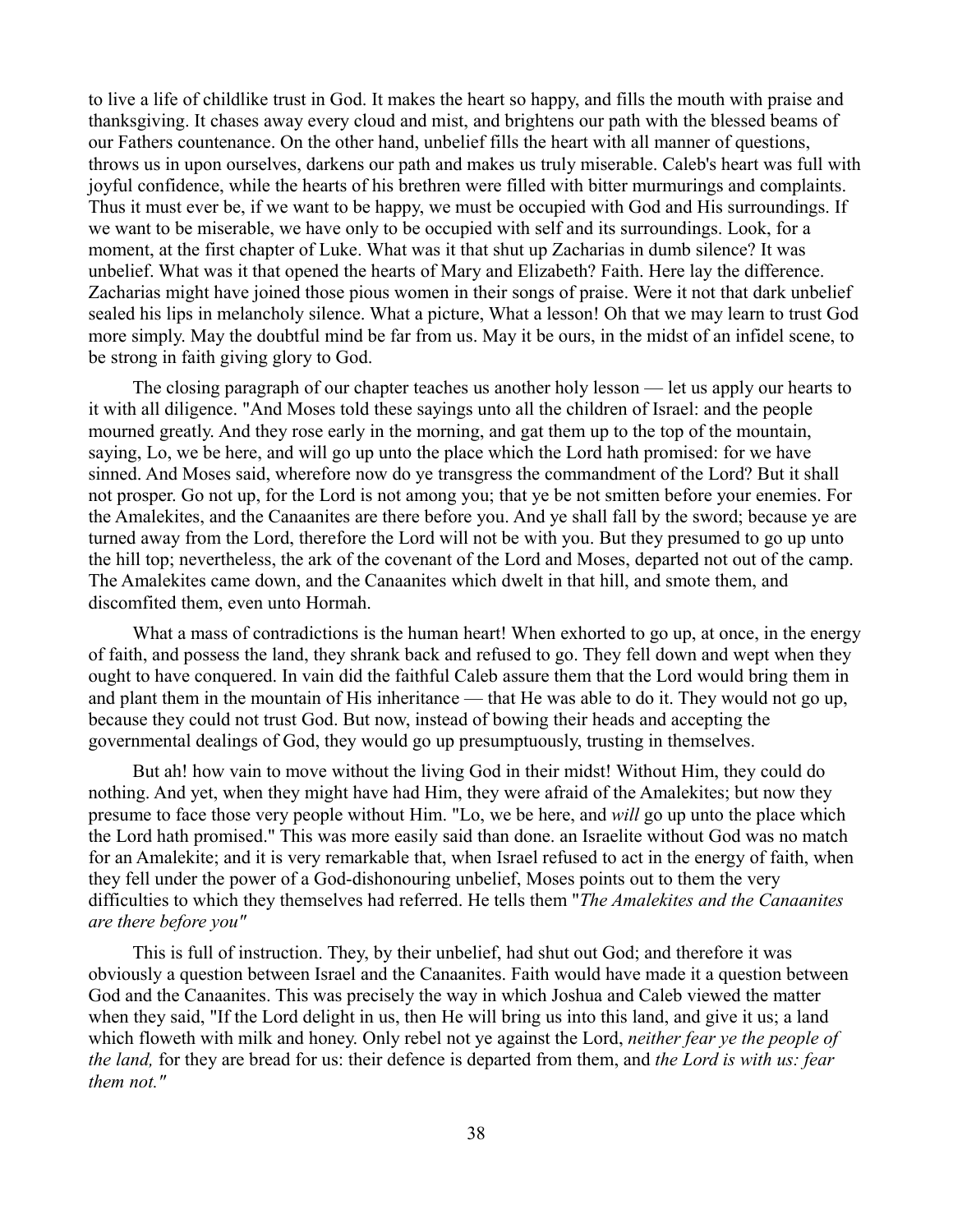Here lay the grand secret. The Lord's pleasure with His people secures victory over every foe. But if he be not with them, they are as water poured upon the ground. the ten unbelieving spies had declared themselves to be as grasshoppers in the presence of the giants; and Moses, taking them at their word, tells them, as it were, that grasshoppers are no match for giants. If on the one hand, it be true that "according to your faith, so be it unto you;" it is also true, on the other hand, that according to your unbelief, so be it unto you.

But the people presumed. They affected to be something when they were nothing. And, oh! how miserable to presume to move in our own strength! What defeat and confusion! what exposure and contempt! what humbling and smashing to pieces! It must be so. They abandoned God in their unbelief; and He abandoned them in their vain-presumption. They would not go with Him in faith; and He would not go with them in their unbelief. "Nevertheless the ark of the covenant of the Lord, and Moses, departed not out of the camp." They went without God, and hence they fled before their enemies.

Thus it must ever be. It is of no possible use to affect strength, to put forth lofty pretensions, to presume to be anything. Assumption and affectation are worse than worthless. If God be not with us, we are as the vapour of the morning. But this must be learnt practically. We must be brought down to the very bottom of all that is in self, so as to prove its utter worthlessness. And truly it is the wilderness, with all its varied scenes, and its thousand and one exercises, that leads to this practical result. There we learn what flesh is. There nature comes fully out, in all its phases; sometimes full of cowardly unbelief; at other times, full of false confidence. at Kadesh, refusing to go up when told to go; at Hormah, persisting in going when told not. Thus it is that extremes meet in that evil nature which the writer and reader bear about, from day to day.

But there is one special lesson, beloved Christian reader, which we should seek to learn thoroughly, ere we take our departure from Hormah; and it is this: There is immense difficulty in walking humbly and patiently in the path which our own failure has rendered necessary for us. Israel's unbelief, in refusing to go up into the land, rendered it needful, in the governmental dealings of God, that they should turn about and wander in the wilderness for forty years. To this they were unwilling to submit. They kicked against it. They could not bow their necks to the necessary yoke.

How often is this the case with us! We fail; we take some false step; we get into trying circumstances in consequence; and, then, instead of meekly bowing down under the hand of God, and seeking to walk with Him, in humbleness and brokenness of spirit, we grow restive and rebellious; we quarrel with the circumstances instead of judging ourselves; and we seek, in self-will, to escape from the circumstances, instead of accepting them as the just and necessary consequence of our own conduct.

Again, it may happen that through weakness or failure, of one kind or another, we refuse to enter a position or path of spiritual privilege, and thereby we are thrown back in our course, and put upon a lower form in the school. Then, instead of carrying ourselves humbly, and submitting, in meekness and contrition, to the hand of God, we presume to force ourselves into the position, and affect to enjoy the privilege, and put forth pretensions to power, and it all issues in the most humiliating defeat and confusion.

These things demand our most profound consideration. It is a great thing to cultivate a lowly spirit, a heart content with a place of weakness and contempt. God resisteth the proud, but He giveth grace to the lowly. A pretentious spirit must, sooner or later, be brought down; and all hollow assumption of power must be exposed. If there be not faith to take possession of the promised land,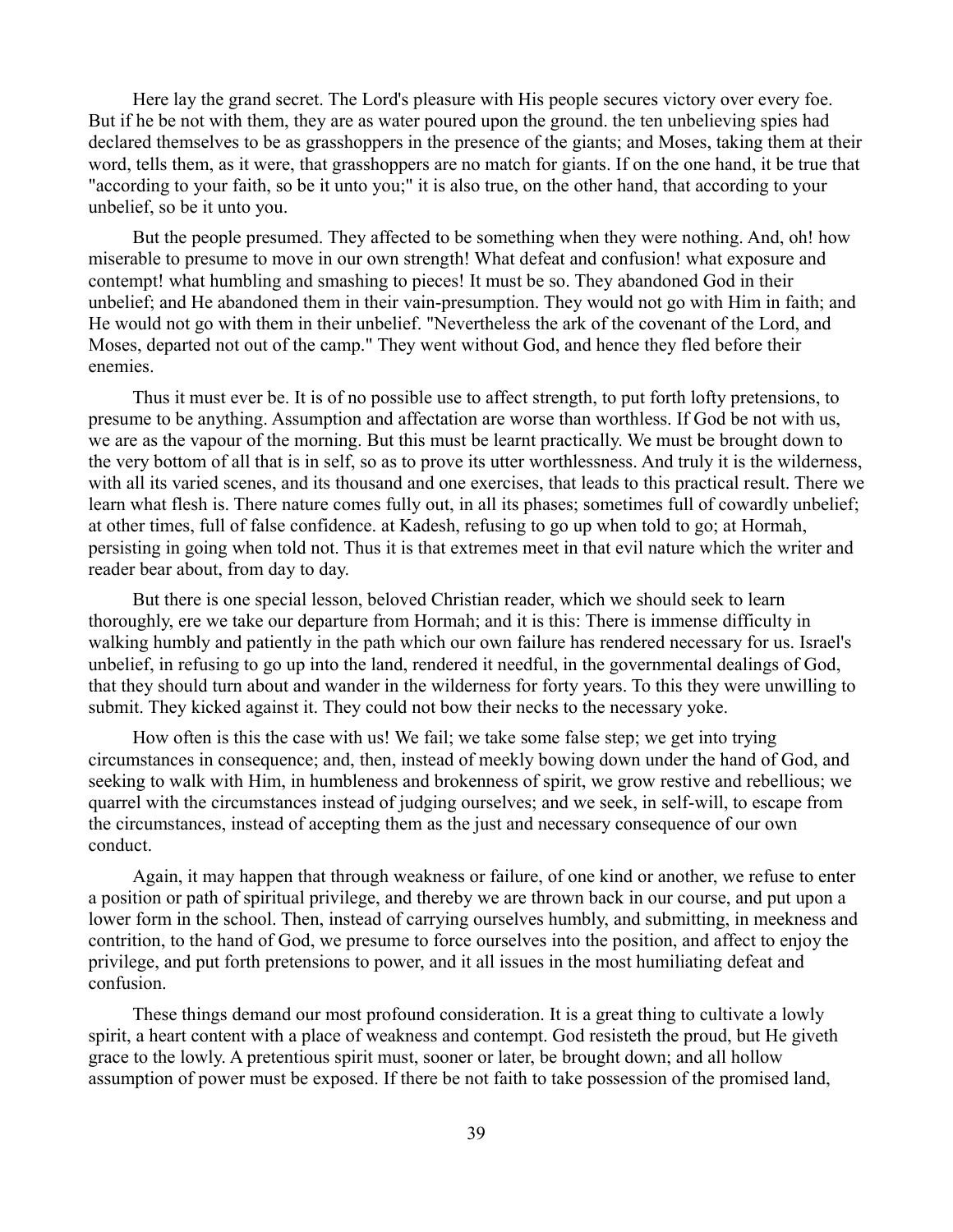there is nothing for it but to tread the wilderness in meekness and lowliness.

And, blessed be God, we shall have Him with us in that wilderness journey, though we shall not and cannot have Him with us in our self-chosen path of pride and assumption. Jehovah refused to accompany Israel into the mountain of the Amorites; but He was ready to turn about, in patient grace, and accompany them through all their desert wanderings. If Israel would not enter Canaan with Jehovah, He would go back into the wilderness with Israel. Nothing can exceed the grace that shines in this. Had they been dealt with according to their deserts, they might, at least, have been left to wander alone through the desert. But, blessed for ever be His great name, He does not deal with us after our sins, or reward us according to our iniquities. His thoughts are not as our thoughts; nor are

His ways as our ways. Notwithstanding all the unbelief, the ingratitude, and the provocation exhibited by the people; notwithstanding that their return back into the desert was the fruit of their own conduct, yet did Jehovah, in condescending grace and patient love, turn back with them to be their travelling companion for forty long and dreary years in the wilderness.

Thus, if the wilderness proves what man is, it also proves what God is; and, further, it proves what faith is; for Joshua and Caleb had to return with the whole congregation of their unbelieving brethren, and remain for forty years out of their inheritance, though they themselves were quite prepared, through grace, to go up into the Land. This might seem a great hardship. Nature might judge it unreasonable that two men of faith should have to suffer on account of the unbelief of other people. But faith can afford to wait patiently. and besides, how could Joshua and Caleb complain of the protracted march, when they saw Jehovah about to share it with them? Impossible. They were prepared to wait for God's time; for faith is never in a hurry. The faith of the servants might well be sustained by the grace of the Master.

# **Numbers 15**

The words with which our chapter opens are peculiarly striking, when taken in connection with the contents of chapter 14. There all seemed dark and hopeless. Moses had to say to the people, "*Go not up'*, for the Lord is not among you; that ye be not smitten before your enemies." And, again, the Lord had said to them, "as truly as I lire, as ye have spoken in mine ears, so will I do to you. Your carcasses shall fall in this wilderness...... Doubtless *ye shall not come into the land* concerning which I sware to make you dwell therein..... As for you, your carcasses, they shall fall in this wilderness."

Thus much as to chapter 14. But no sooner do we open the section now before us, than, just as though nothing had happened, and though all were as calm, as bright, and as certain as God could make it, we read such words as these, "The Lord spake unto Moses, saying, Speak unto the children of Israel, and say unto them, *when ye be come into the land of your habitations, which I give unto you,"* &c. This is one of the most remarkable passages in the entire of this most wonderful book. Indeed there is not, in the whole compass of the book, a passage more thoroughly characteristic, not only of Numbers, but of the entire volume of God. When we read the solemn sentence, "Ye shall not come into the Land," what is the plain lesson which it reads out to us? The lesson, which we are so slow to learn, of man's utter worthlessness. "All flesh is grass."

And, on the other hand, when we read such words as these, "When ye be come into the land of your habitations, which I give unto you," what is the precious lesson which they read out to us? This, assuredly, that salvation is of the Lord. In the one, we learn man's failure; in the other, God's faithfulness. If we look at man's side of the question, the sentence is, "Doubtless *ye shall not* come into the land.'' But if we look at God's side of the question, we can reverse the matter, and say, "Doubtless *ye shall."*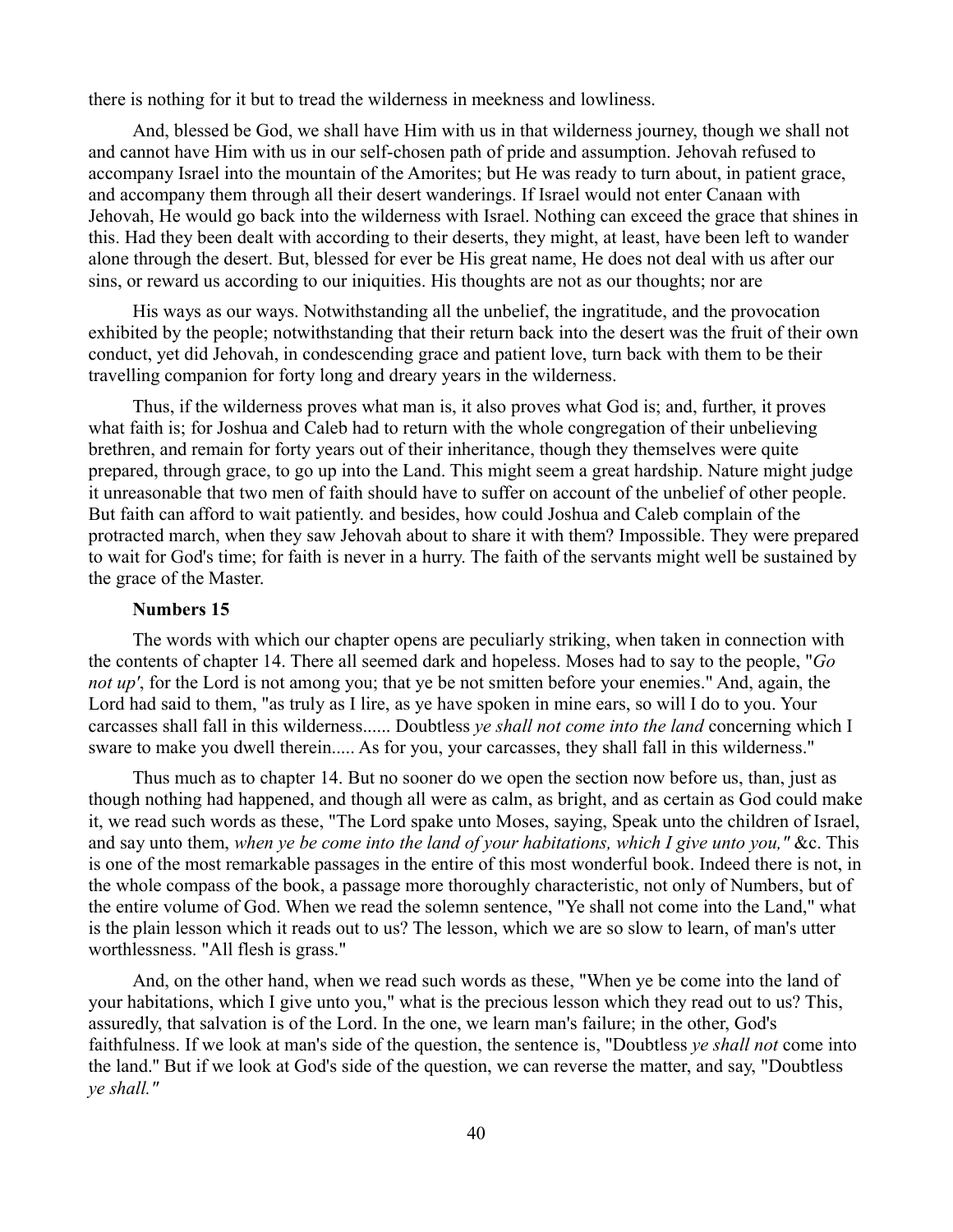Thus it stands in the scene now before us; and thus it stands in the whole volume of inspiration, from beginning to end. Man fails; but God is faithful. Man forfeits everything; but God makes good all. "The things which are impossible with man are possible with God." Need we travel through the inspired canon in order to illustrate and prove this? Need we refer the reader to the history of Adam, in paradise? or the history of Noah, after the flood? or the history of Israel, in the wilderness? Israel, in the land? Israel, under the law? Israel, under the Levitical ceremonial? Shall we dwell upon the record of man's failure in the prophetic, priestly, and kingly office? Shall we point out the failure of the professing church as a responsible vessel on the earth? Has not man failed always and in everything? alas! it is so.

This is one side of the picture — the dark and humbling side. But, blessed be God, there is the bright and encouraging side also. If there is the "Doubtless ye shall not;" there is also the "Doubtless ye shall." and why? Because Christ has entered the scene, and in Him all is infallibly secured for the glory of God and the eternal blessing of man. It is God's eternal purpose to "Head up all things in Christ." There is not a single thing in which the fist man has failed, that the second Man will not make good. All is set up on a new footing in Christ. He is the Head of the new creation; Heir of all the promises made to Abraham, Isaac, and Jacob, touching the land; Heir of all the promises made to David concerning the throne. the government shall be upon His shoulder. He shall bear the glory. He is the Prophet, Priest, and King. In a word, Christ makes good all that Adam lost, and brings in much more beside than Adam ever had. Hence, when we look at the first Adam and his doings, whenever and However viewed, the sentence is "Doubtless *ye shall not."* Ye shall not remain in Paradise — ye shall not retain the government — ye shall not inherit the promises — ye shall not enter the land — ye shall not occupy the throne — ye shall not enter the kingdom.

But, on the other hand, when we look at the last Adam and His doings, wherever and However viewed, The entire category must be gloriously reversed; the "not" must be for ever taken from the sentence, for in Christ Jesus "all the promises of God are yea and Amen, to the glory of God by us." There is no "nay" in the matter when Christ is concerned. all is "yea'' — all is divinely settled and established; and because it is so, God has set His seal to it, even the seal of His Spirit, which all Believers now possess. "For the Son of God, Jesus Christ, who was preached among you by us, even by me and Silvanus and Timotheus, was not yea and nay, but in him was yea. For all the promises of God in him are yea, and in him Amen, unto the glory of God by us. Now He which stablisheth us with you in Christ, and hath anointed us, is God; who hath also sealed us, and given the earnest of the Spirit in our hearts." 2 Cor. 1: 19-22.

Thus, then, the opening lines of Numbers 15 must be read in the light of the whole volume of God. It falls in with the entire history of the ways of God with man, in this world. Israel had forfeited all title to the land. They deserved nothing better than that their carcasses should fall in the wilderness. And yet such is the large and precious grace of God, that He could speak to them of their coming into the land, and instruct them as to their ways and works therein.

Nothing can be more blessed or more establishing than all this. God rises above all human failure and sin. It is utterly impossible that a single promise of God can fail of its accomplishment. Could it Be that the conduct of Abraham's seed in the wilderness should frustrate God's eternal purpose, or hinder the fulfilment of the absolute and unconditional promise made to the fathers? Impossible; and, therefore, if the generation which came up out of Egypt refused to go into Canaan, Jehovah would, of the very stones, raise up a seed to Whom His promise should be made good. This will help to explain the opening sentence of our chapter, which comes in with such remarkable force and beauty after the humiliating scenes of chapter 14. In this latter, Israel's sun seems to go down amid dark and angry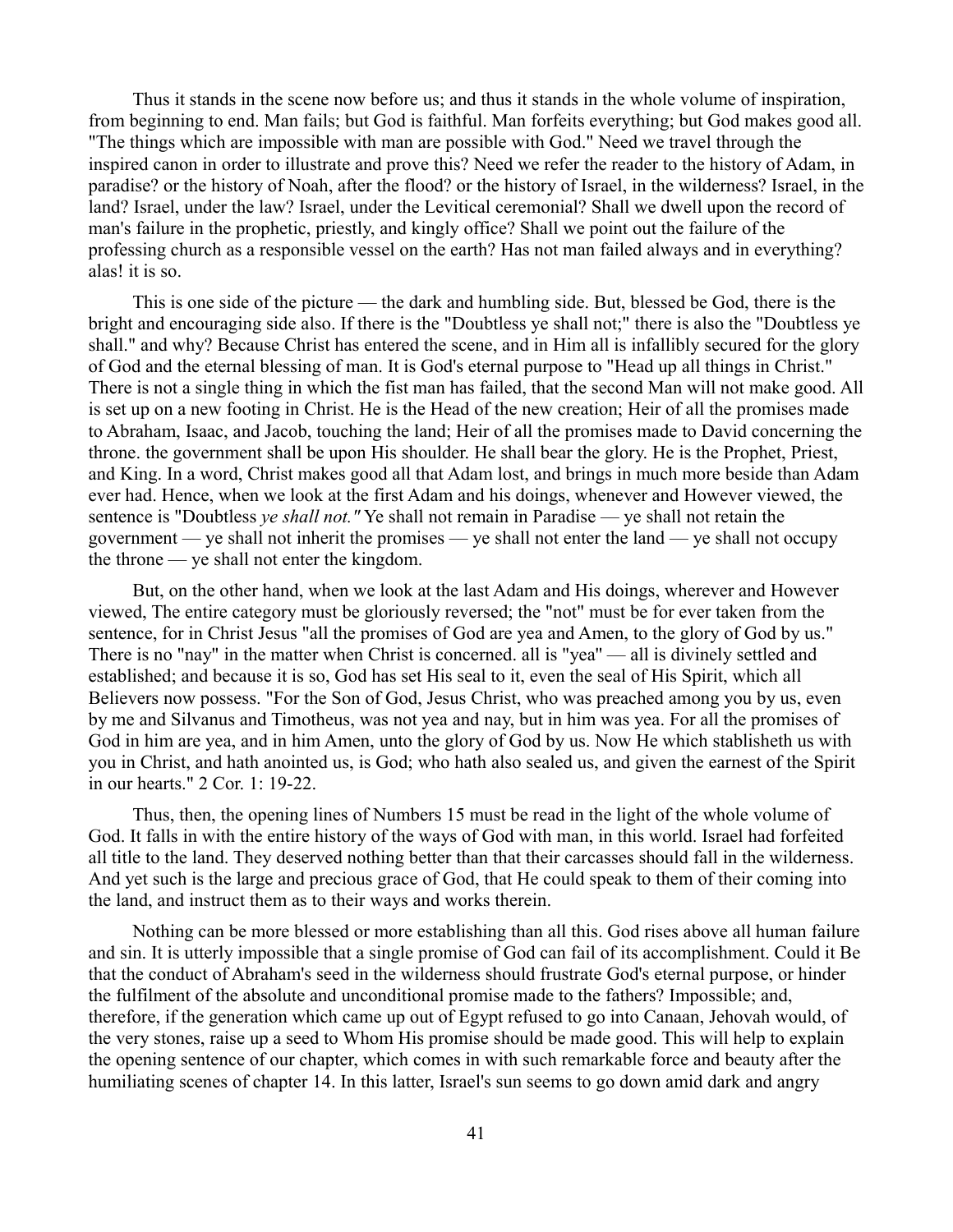clouds; But in the former, it rises with serene brightness, revealing and establishing that great truth that "The gifts and calling of God are without repentance." God never repents of His call or His gift; and hence, though an unbelieving generation should murmur and rebel ten thousand times over, He will make good all that He has promised.

Here is the divine resting place of faith at all times — the sure and safe haven for the soul amid the wreck of all human schemes and undertakings. Everything goes to pieces in man's hands; but God in Christ remains. Let man be set up in business again and again, under the most favourable circumstances, and he is sure to become a bankrupt; but God has set up Christ in resurrection, and all who believe in Him are placed on a new footing altogether, they are taken into partnership with the risen and glorified Head, and there they stand for ever. That wondrous partnership can never be dissolved. All is secured on a basis that no power of earth or hell can ever touch.

Reader, say, Dost thou understand the application of all this to thyself? Hast thou discovered, in the light of God's presence, that thou art, in very deed, a bankrupt; that thou hast made shipwreck of everything; that thou hast not a single plea to urge? Hast thou been led to make a personal application of those two sentences upon which we have been dwelling, namely "Doubtless thou shalt not," and "Doubtless thou shalt''? Hast thou learnt the force of these words, "Thou hast destroyed thyself; But in me is thy help''? In one word, hast thou come to Jesus as a lost, guilty self-destroyed sinner, and found redemption, pardon, and peace in Him?

Do pause, dear friend, and seriously consider these things. We can never lose sight of the weighty fact that we have something more to do than to write "Notes on the Book of Numbers." We have to consider the soul of the reader. We have a most solemn responsibility to discharge to him or to her; and therefore it is that, from time to time, we feel constrained to turn, for a moment, from the page on which we are meditating, in order to make an appeal to the heart and conscience of the reader, and entreat him, most earnestly, that if he be as yet unconverted, undecided, he would lay aside this volume, and apply his heart seriously to the great question of his present condition and eternal destiny. In comparison with this, all other questions dwindle into utter insignificance. what are all the schemes and undertakings which begin, continue, and end in time, when compared with eternity and the salvation of your never-dying soul? They are as the small dust of the balance. "What shall it profit a man if he shall gain the whole world and lose his own soul" If you had the wealth of a Rothschild, the money king if you stood on the loftiest pinnacle of literary fame or political ambition — if your name were adorned with all the honours which the universities of this world could bestow — if your brow were wreathed with the laurels and your breast covered with the medals of a hundred victories — what would it profit you? You must leave all — you must pass through the narrow arch of time into the boundless ocean of eternity. Men of princely wealth, men of literary fame, men who have ruled by their intellectual power the House of Lords and Commons — men who have held thousands hanging entranced upon their lips — men who have reached the very highest point of naval, military, and forensic distinction — have passed away into eternity; and the awful question as to such is, "Where is the soul?"

Beloved reader, we beseech thee, by the most weighty arguments that can possibly be urged upon the soul of men, not to turn away from this subject until thou hast come to a right conclusion. By God's great love — by the cross and passion of Christ — by the powerful testimony of God the Holy Ghost — by the awful solemnity of a never-ending eternity — by the unspeakable value of thy immortal soul — by all the joys of heaven — by all the horrors of hell — by these seven weighty arguments, we urge thee, this moment, to come to Jesus. Delay not! Argue not Reason not But come now, just as you are, with all your sins, with all your misery, with your misspent life, with your dreadful record of mercies slighted, advantages abused, opportunities neglected — come to Jesus who stands, with open arms and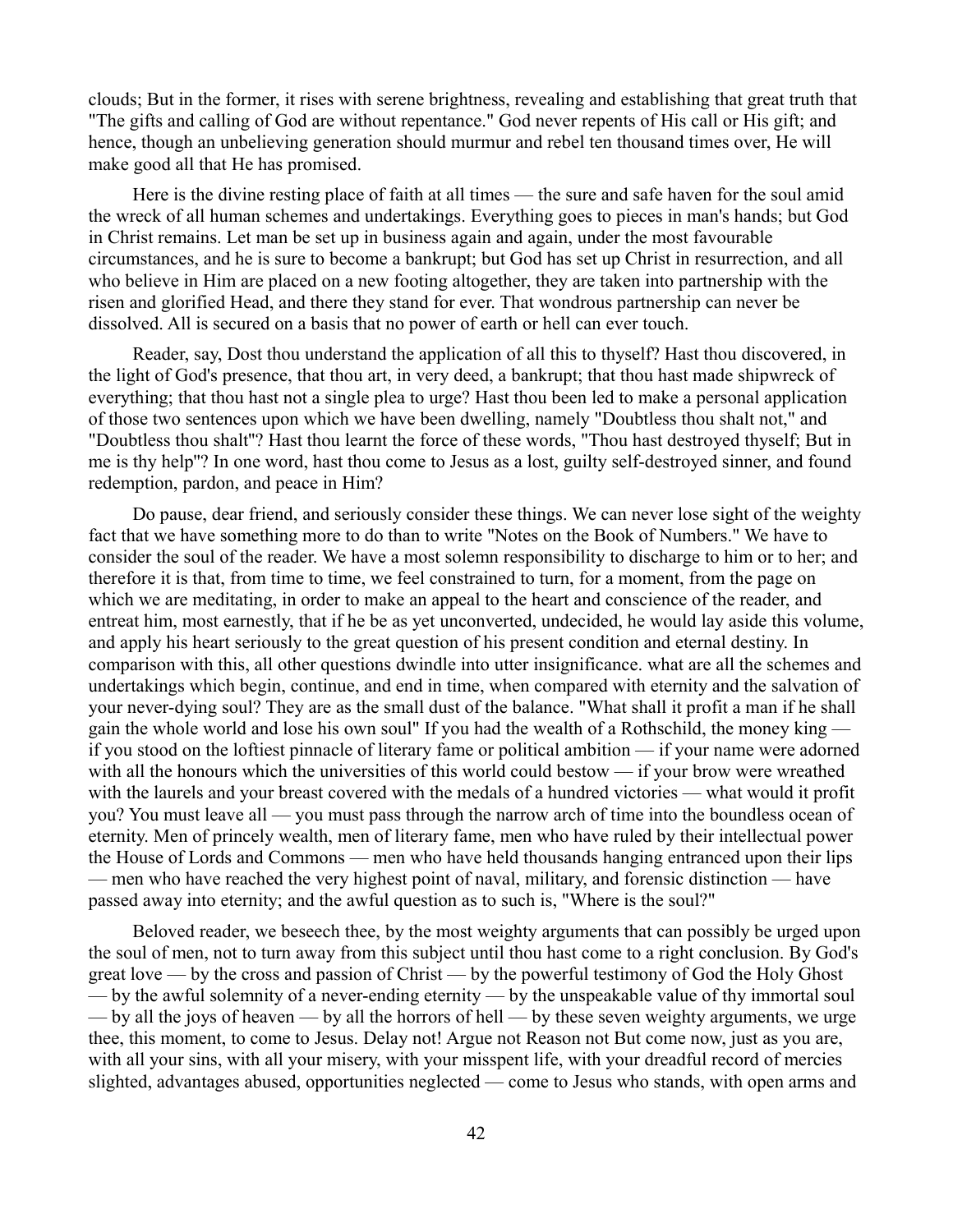loving heart, ready to receive you, and points to those wounds which attest the reality of His atoning death upon the cross, and tells you to put your trust in Him, and assures you you will never be confounded. May God's Spirit carry home this appeal to thy heart, this moment, and give thee no rest until thou art savingly converted to Christ, reconciled to God, and sealed with the Holy Spirit of promise!

We shall now return, for a moment, to our chapter.

Nothing can be more lovely than the picture here presented. We have vows and freewill offerings, sacrifices of righteousness, and the wine of the Kingdom, all based upon the sovereign grace which shines in the very first verse. It is a fair sample, a beauteous foreshadowing of the future condition of Israel. It reminds us of the marvellous visions which close the book of the prophet Ezekiel. The unbelief, the murmuring, the rebellion, are all over and all forgotten. God retires into His own eternal counsels, and from thence looks forward to the time when His people shall offer an offering in righteousness and pay their vows to Him, and the joy of His kingdom shall fill their hearts for ever. Verses 3-13.

But there is one very striking feature in this chapter, and that is the place which "the stranger" gets. It is most thoroughly characteristic. "And if a stranger sojourn with you, or whosoever be among you in your generations, and will offer an offering made by fire, of a sweet savour unto the Lord; as ye do, so he shall do. One ordinance shall be both for you of the congregation, and also for the stranger that sojourneth with you *an ordinance for ever* in your generations: *as ye are, so shall The stranger be before the Lord.* One law and one manner shall be for you, and for the stranger that sojourneth with you."

What a place for the stranger! What a lesson for Israel! What a standing testimony on the page of their favourite and boasted Moses! The stranger is placed on the very same platform with Israel "As ye are, so shall the stranger be," and this, too, "before the Lord." In Exodus 12: 48 we read, "And when a stranger shall sojourn with thee, and will keep the Passover to the Lord, let all his males be circumcised, and then let him come near and keep it." But in Numbers 15 there is no allusion to circumcision at all. And why? Is it that such a point could ever be waived? No; but we believe the omission here is full of meaning. Israel had forfeited everything. The rebellious generation was to be set aside and cut off; but God's eternal purpose of grace must stand, and All His promises be fulfilled. All Israel shall be saved; they shall possess the land; they shall offer pure offerings, pay their vows, and taste the joy of the Kingdom. On what ground? On the ground of sovereign mercy. Well, it is on the selfsame ground that "the stranger" shall be brought in; and not only brought in, but" As ye are, so shall the stranger be before the Lord."

Will the Jew quarrel with this? Let him go and study Numbers 13 and 14. And when he has drunk into his inmost soul the wholesome lesson, then let him meditate on Numbers 15; and we feel assured he will not seek to push "the stranger" off the platform, for he will be ready to confess himself a debtor to mercy alone, and to acknowledge that the same mercy which has reached him can reach the stranger, and he will rejoice to go in company with that stranger to drink of the wells of salvation thrown open by the sovereign grace of the God of Jacob.

Are we not forcibly reminded, by the teaching of this part of our book, of that profound section of dispensational truth presented in Romans 9-11, particularly of its magnificent close? "The gifts and calling of God are without repentance. For as ye [strangers] in times past have not believed God, yet have now obtained mercy through their unbelief: even so have these also now not believed in your mercy (i.e., Mercy shown to the Gentiles, see Greek), that they also may obtain mercy [i.e., come in on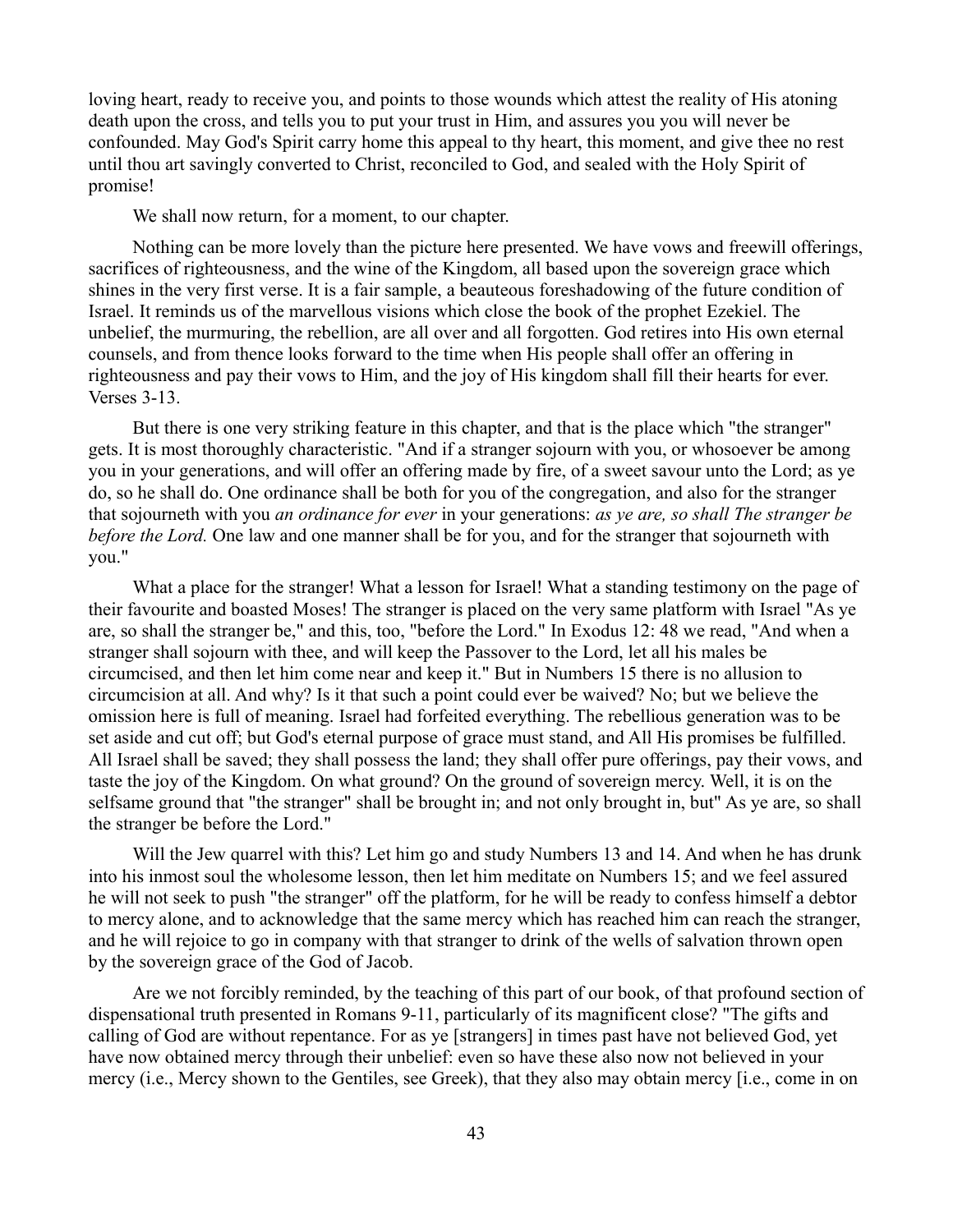the ground of mercy like the stranger.] For God hath concluded them all in unbelief, that he might have mercy upon all [Jews and Gentiles — Israel and the stranger.] O the depth of the riches both of the wisdom and knowledge of God! how unsearchable are his judgements, and his ways past finding out! For who hath known the mind of the Lord? or who hath been his counselor Or who hath first given to him, and it shall be recompensed unto him again? For of him, and through him, and to him, are all things: to whom be glory for ever. Amen." Romans 11: 29-36.

In Numbers 15: 22-32, we have instructions as to sins of ignorance and presumptuous sins — a very grave and important distinction. For the former, simple provision is made, in the goodness and mercy of God. The *death* of Christ is presented, in this portion of the chapter, in its two grand aspects, namely, the burnt offering, and the sin offering; that is, its aspect to Godward, and its aspect to usward; and we have also all the preciousness, fragrance, and joy of His perfect *life* and service, as a man in this world, as typified by the meat offering and drink offering. In the burnt offering, we see atonement wrought according to the measure of Christ's devotedness to God, and of God's delight in Him. In the sin offering, we see atonement wrought according to the measure of the sinner's necessities and the hatefulness of sin in God's sight. The two offerings, taken together, present the atoning death of Christ in all its fullness. Then, in the meat offering, we have Christ's perfect life and the reality of His human nature, as manifested in all the details of His path and service in this world. While the drink offering typifies His complete surrender of Himself to God.

Into the rich and marvellous instruction conveyed in the different classes of sacrifices, presented in this passage, we do not attempt to enter now. The reader who desires to study the subject more fully, is referred to a little volume entitled "Notes on the Book of Leviticus." (Pages 1 - 140.) We merely state here, in the very Briefest manner, what we judge to be the main import of each offering; to go into details would only be to repeat what we have already written.

We would merely add that the claims of God demand that sins of ignorance should be taken cognisance of. We might feel disposed to say, or at least to think, that such sins ought to be passed over. But God does not think so. His holiness must not be reduced to the standard of our intelligence. *Grace* has made provision for sins of ignorance; but *holiness* demands that such sins should be judged and confessed. Every true heart will bless God for this. For what would become of us if the provisions of divine grace were not adequate to meet the claims of divine holiness? And adequate they most surely could not be, if they travelled not beyond the range of our intelligence.

And yet, while all this will, generally speaking, be fully admitted, it is often very sorrowful to hear professing Christians making excuses for ignorance, and justifying unfaithfulness and error on the ground of ignorance. But very often, in such cases, the question may, very cogently, be urged, why are we ignorant, in reference to any point of conduct, or the claims of Christ upon us? Suppose a question comes before us, demanding a positive judgement, and calling for a certain line of action; we plead ignorance. Is this right? Will it avail? Will it dispose of our responsibility! Will God allow us to shirk the question after such a fashion? Nay, reader, we may rest assured it will not do. Why are we ignorant? Have we put forth all our energies, have we adopted every available means, have we made every possible effort, to get at the root of the matter and reach a just conclusion? Let us bear in mind that the claims of truth and holiness demand all this of us; nor should we be satisfied with anything less. We cannot but admit that, were it a question involving, in any measure, *our own* interests, our name, our reputation, our property, we should leave no stone unturned in order to make ourselves fully acquainted with all the facts of the case. We should not long plead ignorance in such matters. If information were to be had, we should have it. We should do our very utmost to know all the ins and outs, the *pros* and *cons* of the question, so that we might form a sound judgement in the matter.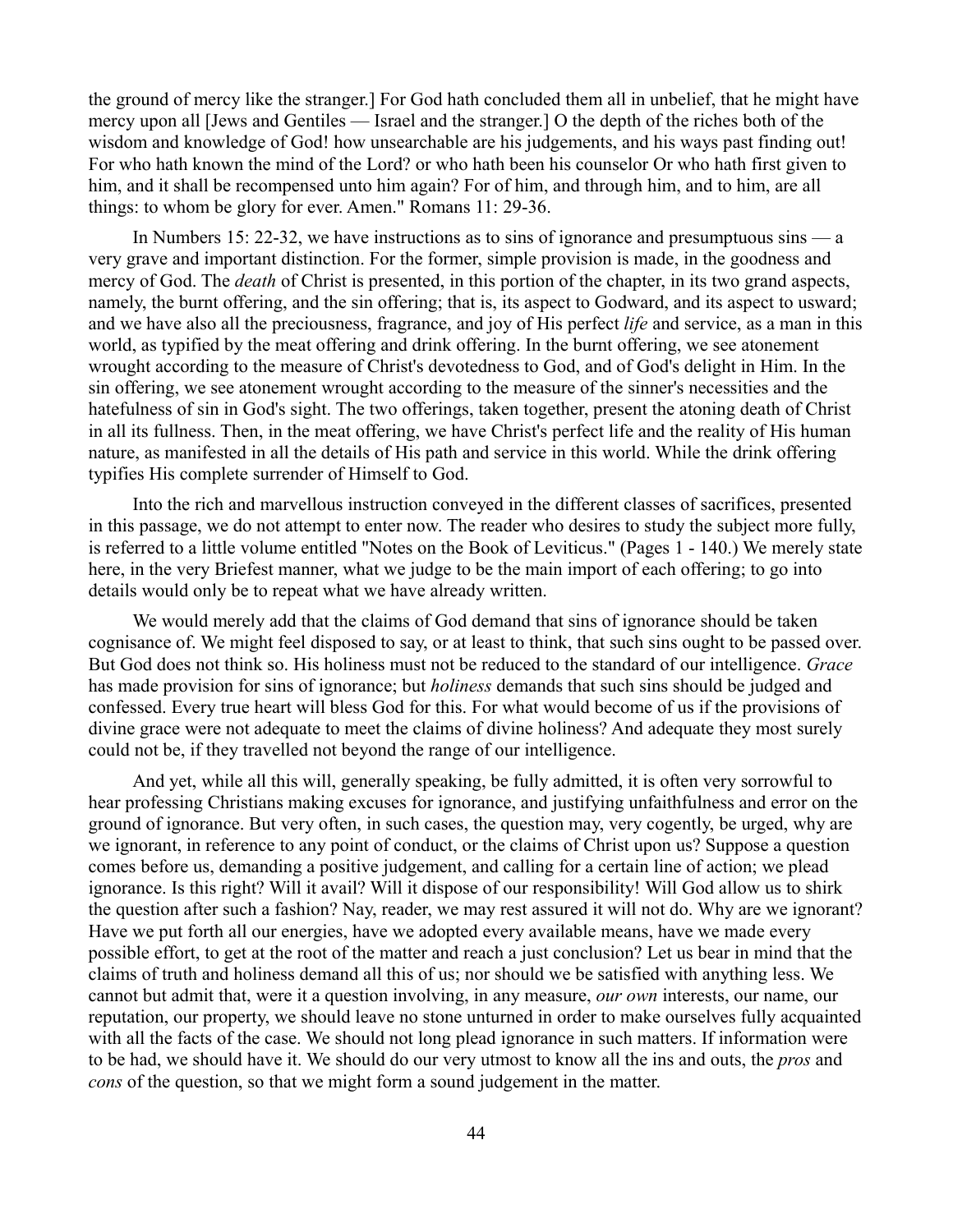Is this not so, reader? Well, then, why should we plead ignorance when the claims of Christ are in question? Does it not prove that while we are quick, earnest, energetic, all alive, when *self* is concerned, we are indifferent, sluggish, slow-paced, when Christ is concerned? Alas! alas! this is the plain humbling truth. May we be humbled under a sense of it! May the Spirit of God make us more thoroughly in earnest in things which concern our Lord Jesus Christ. May self and its interests sink, and may Christ and His interests rise in our estimation, every day! And may we at least cordially own our holy responsibility to go diligently into every question in the which the glory of our Lord and Saviour Jesus Christ may, even in the most remote degree, be involved, however we may fail practically in our research. Let us not dare to say, or think, or act, as though we thought that anything that concerns Him is a matter of indifference to us. God, in His mercy, forbid! Let us esteem All that merely concerns ourselves to be, comparatively, non-essential; but the claims of Christ to be of paramount authority.

We have said thus much on the subject of ignorance, in the sense of our responsibility, to the truth of God, and to the soul of the reader. We feel its immense practical importance. We believe we very often plead *ignorance*, when *indifference* would be the truer term to use. This is very sad. Surely if our God, in His infinite goodness, has made ample provision even for sins of ignorance, that is no reason why we should coolly shelter ourselves behind the plea of ignorance when there is the most abundant information within our reach, had we only the energy to make use of it.

We might not, perhaps, have dwelt at such length upon this point, were it not for the conviction which becomes, each day, more strengthened in the soul, that we have reached a serious moment in our history as Christians. We are not given to croaking. We have no sympathy whatever with it. We believe it is our privilege to be filled with the most joyful confidence, and to have our hearts and minds ever garrisoned by the peace of God that passeth all understanding. "God hath not given us the spirit of fear; but of power, and of love, and of a sound mind." 2 Timothy 1: 7.

But it is impossible to close our eyes to the startling fact that the claims of Christ — the value of truth — the authority of holy scripture, are being, more and more, set aside, each day, each week, each year. We believe we are approaching a moment in the which there will be toleration for anything and everything save the truth of God. It behoves us therefore to look well to it, that God's word has its own proper place in the heart; and that the conscience is governed, in all things, by its holy authority. A tender conscience is a most precious treasure to carry about with us, from day to day — a conscience that ever yields a true response to the action of the word of God — that bows down, without a question, to its plain statements. When the conscience is in this fine condition, there is always a regulating power wherewith to act upon one's practical course and character. Conscience may be compared to the regulator of a watch. It may happen that the hands of the watch get astray; but so long as the regulator has power over the spring, there is always the means of correcting the hands. If that power be gone, the entire watch must be taken to pieces. So with the conscience. So long as it continues true to the touch of scripture, as applied by the Holy Ghost, there is always a safe and sure regulating power; But if it becomes sluggish, hardened, or perverted, if it refuses to yield a true response to "Thus saith the Lord," there is little if any hope. It then becomes a case similar to that referred to in our chapter, "But the soul that doeth anything *presumptuously*, whether he be born in the land, or a stranger, *the same reproacheth the Lord;* and that soul shall be cut off from among his people*. Because he hath despised the word of the Lord,* and hath broken his commandment, that soul shall utterly be cut off; his iniquity shall be upon him." Verses 30, 31.

This is no sin of ignorance, but a presumptuous, wilful sin, for which nothing remained But the unmitigated judgement of God. "Rebellion is as the sin of witchcraft, and stubbornness is as iniquity and idolatry." (1 Sam. 15: 13.) These are weighty words for a moment like the present, when man's will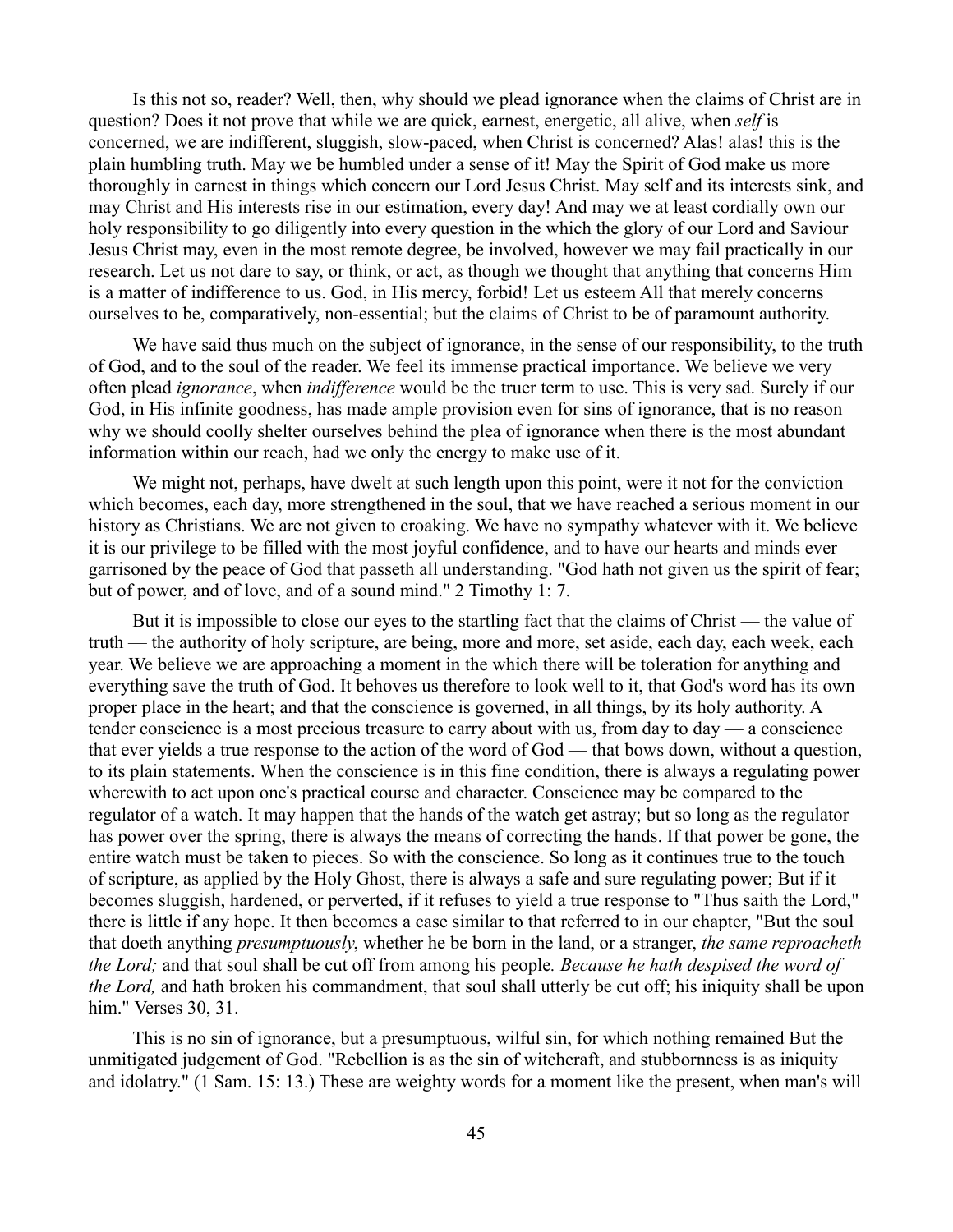is developing itself with such extraordinary force. It is deemed manly to assert our will; but scripture teaches the direct opposite. The two grand elements of human perfection — of perfect manhood — are these, namely, *dependence* and *obedience*. In proportion as any one departs from these, he departs from the true spirit and attitude of a man. Hence, when we turn our eyes to Him who was the perfect man the man Christ Jesus, we see these two grand features perfectly adjusted and perfectly developed, from first to last. That blessed One was never, for a single moment, out of the attitude of perfect dependence and absolute obedience. To prove and illustrate this fact would take us through the entire gospel narrative. But take the scene of the temptation, and there you will find a sample of the whole of that blessed life. His one unvarying reply to the tempter was, "*It is written."* No reasonings, no arguments, no questions. He lived by the word of God. He conquered Satan by holding fast the *only* true position of a man — dependence and obedience. He *could* depend upon God; and He *would* obey Him. What could Satan do in such a case? Absolutely nothing.

Well, then, this is our example. we, as having the life of Christ, are called to live in habitual dependence and obedience. This is walking in the Spirit. This is the safe and happy path of the Christian. Independence and disobedience go together. They are utterly unchristian and unmanly. We find these two things in the first man, as we find the two opposites in the Second. Adam in the garden sought to be independent, He was not content with being a man, and abiding in the only true place and spirit of a man, and he became disobedient. Here lies the secret of fallen humanity — these are the two elements which make up fallen manhood. Trace it where you will — before the flood, after the flood; without law, under the law; Heathen, Pagan, Jew, Turk, or nominal Christian; analyse it as closely as you please — and you will see that it resolves itself into these two component parts — independence and disobedience. And when you reach the close of man's history in this world, when you view him in that last sad sphere in which he is to figure, how do you see him? in what character does he appear? as "the wilful king," and the "lawless man."

May we have grace to ponder these things aright. Let us cultivate a lowly and an obedient spirit. God has said, "To this man will I look, even to him who is of a contrite spirit and trembleth at my word." May these words sink down into our ears and into our hearts; and let the constant breathing of our souls be, "Keep back thy servant, O Lord, from presumptuous sins, and let them not have dominion over him."\*

{\*We would remind the young Christian reader, especially, that the true safeguard against sins of ignorance is the study of the word; and the true safeguard against presumptuous sins, is subjection to the word. We all need to bear these things in mind; but our younger brethren particularly. There is a strong tendency amongst young Christians to get into the current of this present age, and to drink in its spirit. Hence the independence, the strong will, the impatience of control, the disobedience to parents, the headiness, high-mindedness, and self-confidence, the pretentious style, the assumption, the setting up to be wiser than their elders — all these things so hateful in the sight of God, and so entirely opposed to the spirit of Christianity. We would most earnestly and lovingly entreat all our young friends to guard against these things, and to cultivate a lowly mind. Let them remember that "God resisteth the proud, but giveth grace to the lowly."}

It only remains for us, ere closing this section, to notice the case of the sabbath-breaker and the institution of "the riband of blue."

"And while the children of Israel were in the wilderness, they found a man that gathered sticks upon the sabbath day. And they that found him gathering sticks brought him to Moses and Aaron, and to all the congregation. And they put him in ward, because it was not declared what should be done to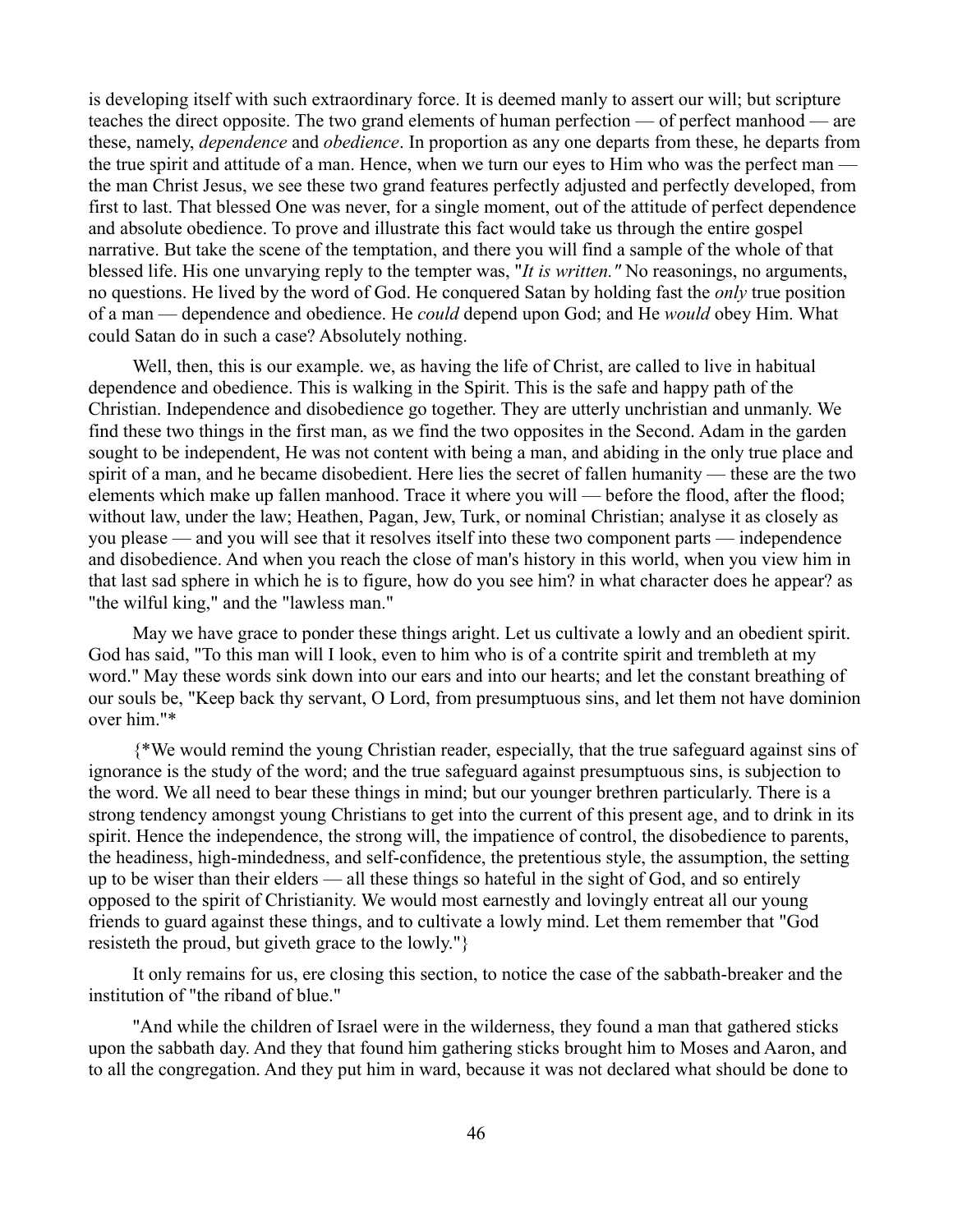him. And the Lord said unto Moses, The man shall be surely put to death: all the congregation shall stone him with stones without the camp. And all the congregation brought him without the camp, and stoned him with stones, and he died; as the Lord commanded Moses." Verses 32-36.

This surely was a presumptuous sin — it was flying in the face of a most plain and positive commandment of God. It is this that specially marks a presumptuous sin, and leaves it utterly inexcusable. Ignorance cannot be pleaded in the face of a divine command.

But why, it may be asked, had they to put the man in ward? Because, although the commandment was explicit, yet the breach of it had not been anticipated, nor had any penalty been enacted. To speak after the manner of men, Jehovah had not contemplated such folly on man's part, as the interruption of His rest, and therefore He had not formally provided for such an occurrence. We need not say that God knows the end from the beginning; but in the matter now before us, He purposely left the case unnoticed until occasion required. But alas! occasion did require, for man is capable of anything. He has no heart for God's rest. To kindle a fire on the sabbath day was not only a positive breach of the law, but it evidenced the most complete alienation from the mind of the Lawgiver, inasmuch as it introduced into the day of *rest* that which is the apt symbol of *judgement*. Fire is emblematic of judgement, and as such it was wholly out of keeping with the repose of the sabbath. Nothing therefore remained but to visit the sabbath-breaker with judgement, for "whatsoever a man soweth, that shall he also reap."

"And the Lord spake unto Moses, saying, Speak unto the children of Israel, and bid them that they make them fringes in the borders of their garments, throughout their generations, and that they put upon the fringe of the borders a riband of blue. And it shall be unto you for a fringe, that ye may look upon it, and remember all the commandments of the Lord, and do them; and that ye seek not after your own heart, and your own eyes .... that ye may remember, and do all my commandments, and be holy unto your God. I am the Lord your God, which brought you out of the land of Egypt, to be your God: I am the Lord your God." Verses 37-41.

The God of Israel would keep His people in continual remembrance of His holy commandments. Hence the beautiful institution of "the riband of *blue*" which was designed to be a heavenly memorial attached to the very borders of their garments, so that the word of God might ever be held fast in the remembrance of the thoughts of their hearts. Whenever an Israelite cast his eyes upon the blue riband, he was to think of Jehovah, and yield a hearty obedience to all His statutes.

Such was the great practical intention of "the riband of blue." But when we turn to Matthew 23: 5, we learn the sad use which man had made of the divine institution: "But all their works they do for to be seen of men: they make broad their phylacteries, and *enlarge the borders of their garments."* Thus the very thing which had been instituted for the purpose of leading them to remember Jehovah, and to yield a lowly obedience to His precious word, was turned into an occasion of self-exaltation and religious pride. Instead of thinking of God, and His word, they thought of themselves, and of the place which they held in the estimation of their fellows. "*All* their works they do *to be seen of men."* Not a thought of God. The spirit of the original institution was completely lost, while the outward form was kept up for selfish ends. Can we not see something like this around us and among us? Let us think of it — think deeply and seriously. Let us see to it that we do not turn the heavenly memorial into an earthly badge, and that which ought to lead to lowly obedience into an occasion of self-exaltation.

### **Numbers 16**

The chapter on which we have just been dwelling, is what may be called a digression from the history of Israel's wilderness life, except indeed the short paragraph respecting the Sabbath-breaker, It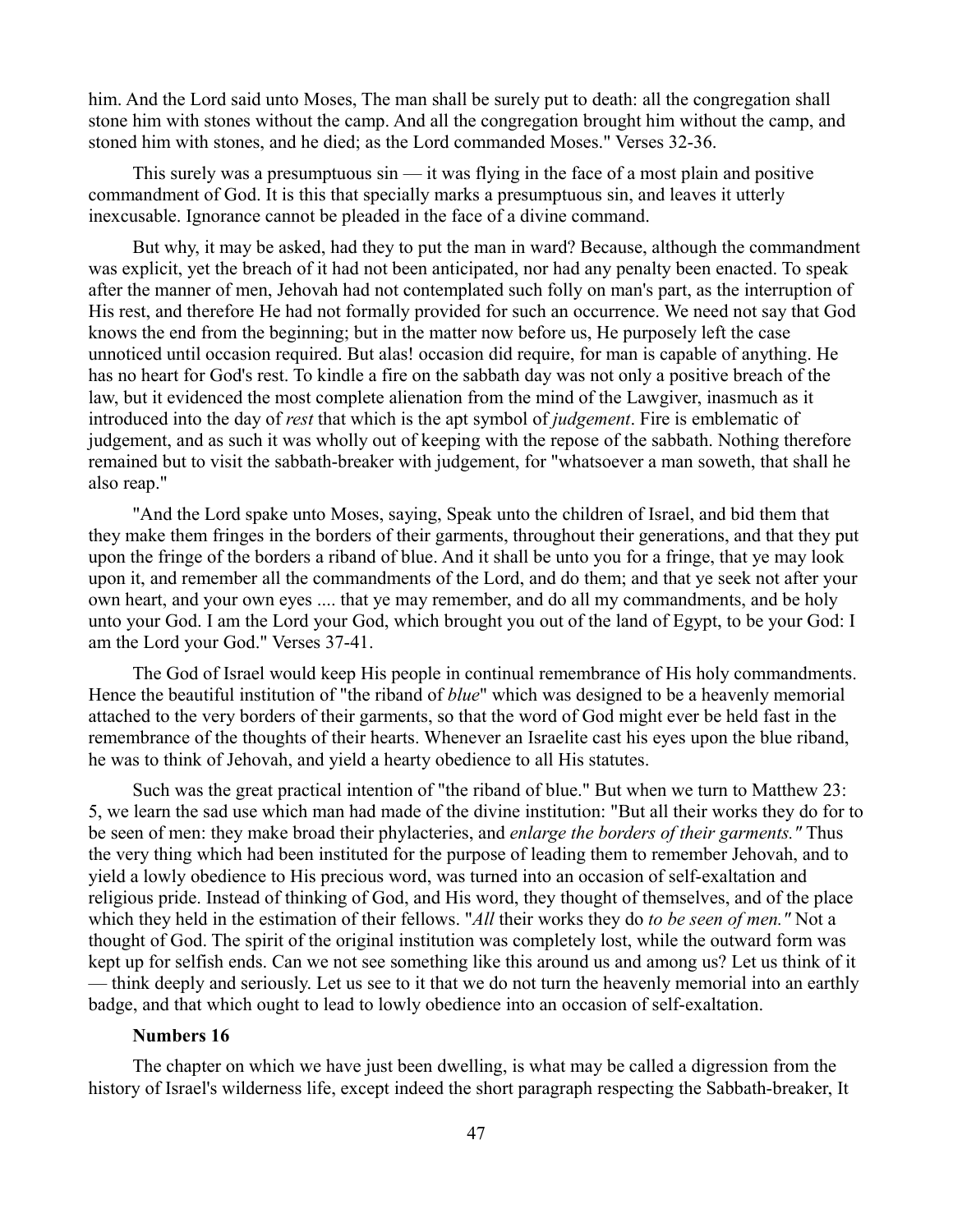looks forward into the future, when, spite of all their sin and folly, their murmuring and rebellion, Israel shall possess the land of Canaan, and offer sacrifices of righteousness and songs of praise to the God of their salvation. In it we have seen Jehovah rising far above all the unbelief and disobedience, the pride and wilfulness exhibited in Numbers 13 and Numbers 14, and looking on to the full and final accomplishment of His own eternal purpose, and the fulfilment of His promise to Abraham, Isaac, and Jacob.

But in chapter 16 the wilderness story is resumed — that sad and humbling story, so far as man is concerned; but a bright and blessed story of the exhaustless patience and boundless grace of God. These are the two grand lessons of the wilderness. We learn what man is, and we learn what God is. The two things lie side by side on the pages of the Book of Numbers. Thus in chapter 14 we have man and his ways. In chapter 15 we have God and His ways. And now, in the chapter which opens before us, we come back to man and his ways again. May we reap much deep and solid instruction from the double lesson!

"Now Korah, the son of Ishar, the son of Kohath, the son of Levi, and Dathan and Abiram, the sons of Eliab, and On, the son of Peleth, sons of Reuben, took men: and they rose up before Moses, with certain of the children of Israel, two hundred and fifty princes of the assembly, famous in the congregation, men of renown: and they gathered themselves together against Moses and against Aaron, and said unto them, Ye take too much upon you, seeing all the congregation are holy, every one of them, and the Lord is among them: wherefore then lift ye up yourselves above the congregation of the Lord?" Verses 1-3.

Here then we enter upon the solemn history of what the Holy Ghost, by the Apostle Jude, terms "The gainsaying of Core." The rebellion is attributed to Korah, inasmuch as he was the religious leader in it. He seems to have possessed sufficient influence to gather around him a large number of influential men" princes, famous men, and men of renown." In short, it was a very formidable and serious rebellion; and we shall do well to look closely at its source and moral features.

It is always a most critical moment in the history of an assembly when a spirit of disaffection displays itself; for, if it be not met in the right way, the most disastrous consequences are sure to follow. There are materials in every assembly capable of being acted upon, and it only needs some restless master spirit to arise, in order to work on such materials, and fan into a devouring flame the fire that has been smouldering in secret. There are hundreds and thousands ready to flock around the standard of revolt, when once it has been raised, who have neither the vigour nor the courage to raise it themselves. It is not every one that Satan will take up as an instrument in such work. It needs a shrewd, clever, energetic man — a man of moral' power — one possessing influence over the minds of his fellows, and an iron will to carry forward his schemes. No doubt Satan infuses much of all these into the men whom he uses in his diabolical undertakings. At all events, we know, as a fact, that the great leaders in all rebellious movements are generally men of master minds, capable of swaying, according to their own will, the fickle multitude, which, like the ocean, is acted upon by every stormy mind that blows. Such men know how, in the first place, to stir the passions of the people; and, in the second place, how to wield them, when stirred. Their most potent agency — the leper with which they can most effectually raise the masses-is some question as to their liberty and their rights. If they can only succeed in persuading people that their liberty is curtailed, and their *rights* infringed, they are sure to gather a number of restless spirits around them, and do a vast deal of serious mischief.

Thus it was in the matter of Korah and his coadjutors. They sought to make it appear that Moses and Aaron were lording it over their brethren, and interfering with their rights and privileges as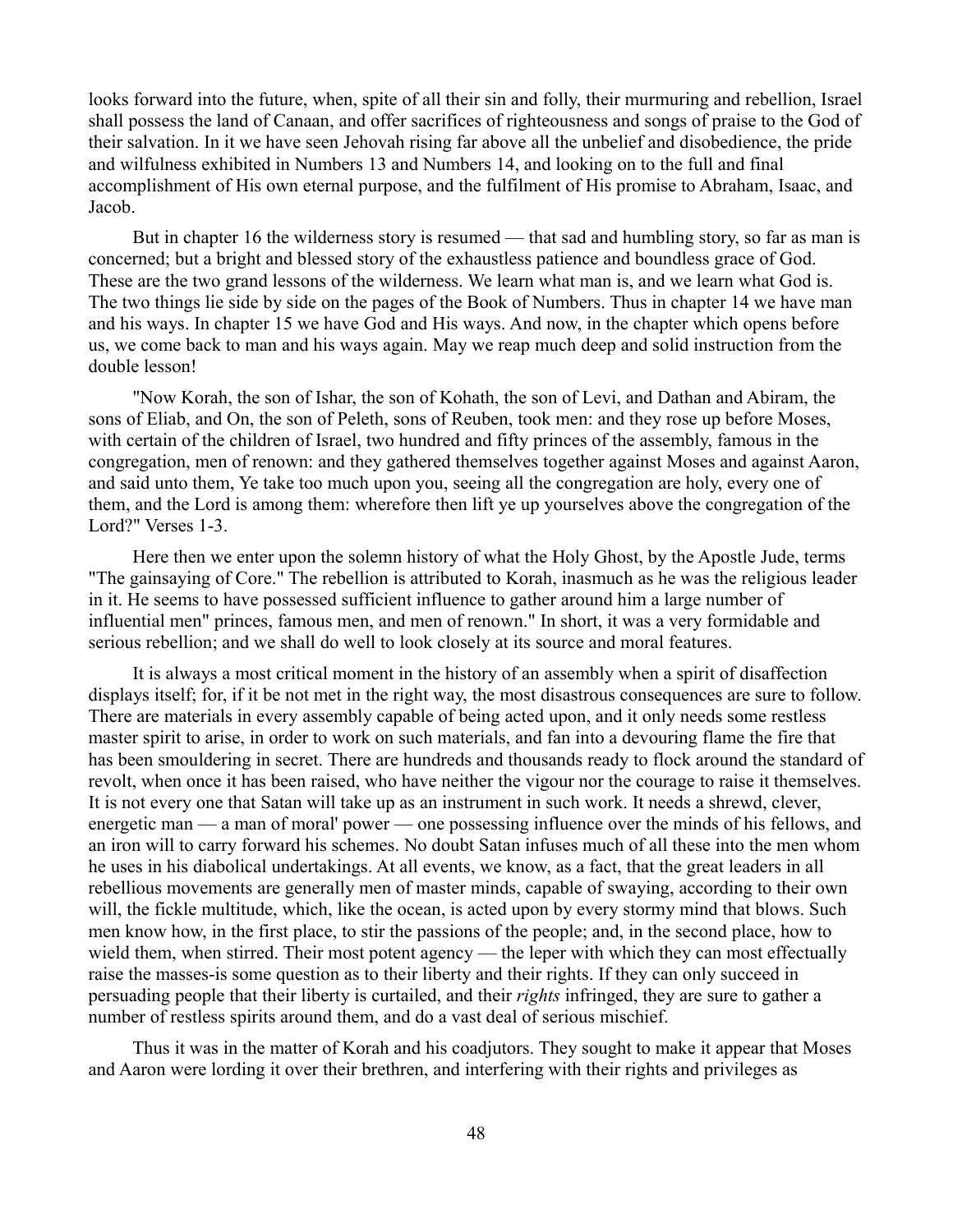members of a holy congregation, in which, according to their judgement, all were on a dead level, and one had as much right to be active as another.

"Ye take too much upon you." Such was their charge against "the meekest man in all the earth." But what had Moses taken upon him? Surely the most cursory glance back at the history of that dear and honoured servant would have been sufficient to convince any impartial person that, so far from taking dignity and responsibility upon him, he had shown himself only too ready to shrink from them when presented, and sink under them when imposed. Hence, therefore, any one who could think of accusing Moses of taking upon him, only proved himself totally ignorant of the man's real spirit and character. Assuredly the one who could say to Joshua," Enviest thou for my sake? would God that all the Lord's people were prophets, and that the Lord would put His spirit upon them!" was not very likely to take much upon him.

But, on the other hand, if God calls one a man into prominence — if he qualifies him for work if He fills and fits the vessel for special service — if He assigns a man his position — then of what possible use can it be for any one to quarrel with divine gift, and divine appointment? In truth, nothing can be more absurd. "A man can receive nothing except it be given him from heaven." And therefore it must prove worse than useless for any one to assume to be or have anything, for all such assumption must prove hollow in the end. Men will, sooner or later, find their level; and nothing will stand but what is of God.

Korah and his company, therefore, were quarrelling with God and not with Moses and Aaron. These latter had been called of God to occupy a certain position, and to do a certain work, and woe be to them if they refused. It was not they who had aimed at the position or assumed the work; they were ordained of God. This ought to have settled the question; and it would have settled it for all save restless, self-occupied rebels, who sought to undermine the true servants of God in order to exalt themselves. This is always the way with the promoters of sedition or disaffection. Their real object is to make themselves somebody. They talk loudly and very plausibly about the common rights and privileges of God's people; But, in reality, they themselves are aiming at a position for which they are in no way qualified; and at privileges to which they have no right.

In point of fact, the matter is as simple as possible. Has God given a man his place to fill — his work to do? Who will question this? Well, then, let each one know his place and fill it — know his work and do it. It is the most senseless thing in the world for one to attempt to occupy another's post or do another's work. We were led to see this, very distinctly, when meditating on Numbers 3 and Numbers 4, It must ever hold good. Korah had his work; Moses had his. Why should one envy another? It would be quite as reasonable to charge the sun, moon, and stars with taking too much upon them, when they shine in their appointed spheres, as to charge any gifted servant of Christ therewith, when he seeks to discharge the responsibility which his gift, most surely, imposes upon him. These luminaries serve in the place assigned them by the hand of the almighty Creator; and so long as Christ's servants do the same, it is charging them falsely to say that they take too much upon them.

Now this principle is of immense importance, in every assembly, large or small — under all circumstances where Christians are called to work together. It is a mistake to suppose that all the members of the body of Christ are called to places of prominence; or that any member can select his place in the body. It is wholly and absolutely a matter of divine appointment.

This is the clear teaching of 1 Corinthians 12. "The body is not one member, but many. If the foot shall say, Because I am not the hand, I am not of the body; is it therefore not of the body? And if the ear shall say, Because I am not the eye, I am not of the body; is it therefore not of the body? If the whole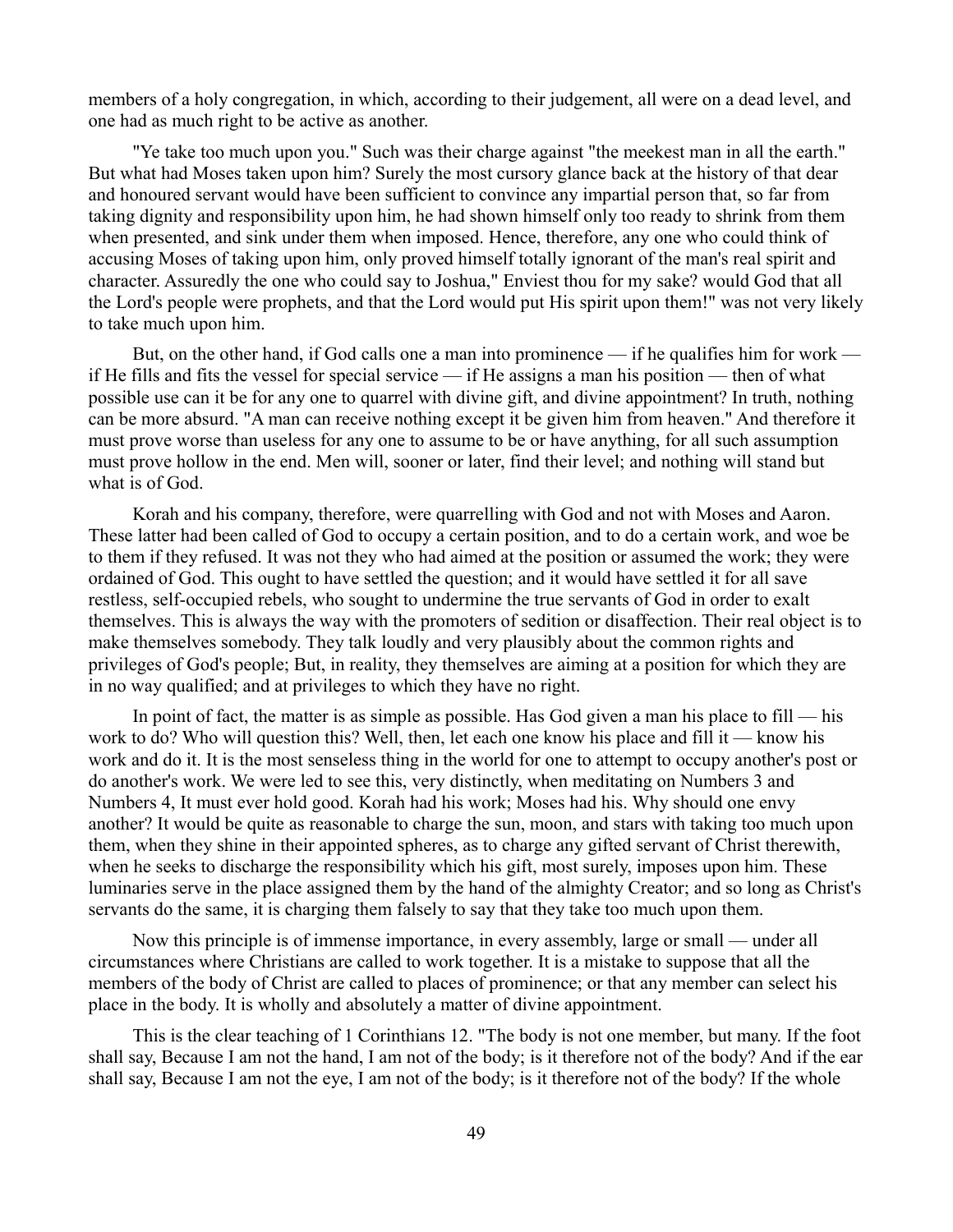body were an eye, where were the hearing? If the whole were hearing, where were the smelling? But *now hath God set the members every one of them in the body as it hath pleased Him."* Verses 14-18.

Here lies the true, the *only* true source of ministry in the Church of God — the body of Christ. "God hath set the members." It is not one man appointing another; still less is it a man appointing himself. It is divine appointment or nothing, yea, worse than nothing, a daring usurpation of divine rights.

Now, looking at the subject in the light of that marvellous illustration of 1 Corinthians 12 what sense would there be in the feet charging the hands, or the ears charging the eyes, with taking too much upon them? Would not the notion be preposterous in the extreme? True, those members occupy a prominent place in the body; but why do they? Because God has set them there, as it pleased him." And what are they doing in that prominent place? They are doing the work which God has given them to do. And to what end? The good of the whole body. There is not a single member, however obscure, that does not derive positive benefit from the duly discharged functions of the prominent member. And, on the other hand, the prominent member is a debtor to the duly discharged functions of the obscure one. Let the eyes lose their power of vision, and every member will feel it. Let there be functional derangement in the most trivial member, and the most honourable member will suffer.

Hence, therefore, it is not a question of taking upon us much or little, but of doing our appointed work, and filling our appointed place. It is by the effectual working of all the members, according to the measure of every part, that the edification of the whole body is promoted. If this great truth be not seized and carried out, edification, so far from being promoted, is most positively hindered, the Holy Ghost is quenched and grieved; the sovereign rights of Christ are denied; and God is dishonoured. Every Christian is responsible to act on this divine principle, and to testify against everything that practically denies it. The fact of the ruin of the professing Church is no reason whatever for abandoning the truth of God, or sanctioning any denial of it. The Christian is always solemnly bound to submit himself to the revealed mind of God. To plead circumstances as an excuse for doing wrong, or for neglecting any truth of God, is simply flying in the face of divine authority, and making God the Author of our disobedience.

But we cannot pursue this subject further. 'We have merely referred to it here in connection with our chapter, with which we must now proceed. It is undoubtedly a most solemn page of Israel's wilderness story.

Korah and his company were very speedily taught the folly and sin of their rebellious movement. They were awfully wrong in daring to set themselves up against the true servants of the living God. As to Moses, the man against whom they were gathered together, when he heard their seditious words, ''he fell upon his face." This was a very good way to meet rebels. We have seen this beloved servant of God on his face when he ought to have been on his feet. (Ex. 14) But here it was about the best and safest thing he could do. There is never much use in contending with restless and disaffected people; better far leave them in the Lord's hands; for with Him, in reality, is their controversy. If God sets a man in a certain position, and gives him a certain work to do, and his fellows think proper to quarrel with him, simply on the score of his doing that work, and filling that position, then is their quarrel really with God, who knows how to settle it, and will do it in His own way. the assurance of this gives holy calmness and moral elevation to the Lord's servant, in moments when envious and turbulent spirits rise up against him. It is hardly possible for any one to occupy a prominent place of service, or to be preeminently used of God, without, at some time or another, having to encounter the attacks of certain radical and discontented men, who cannot bear to see any one more honoured than themselves. But the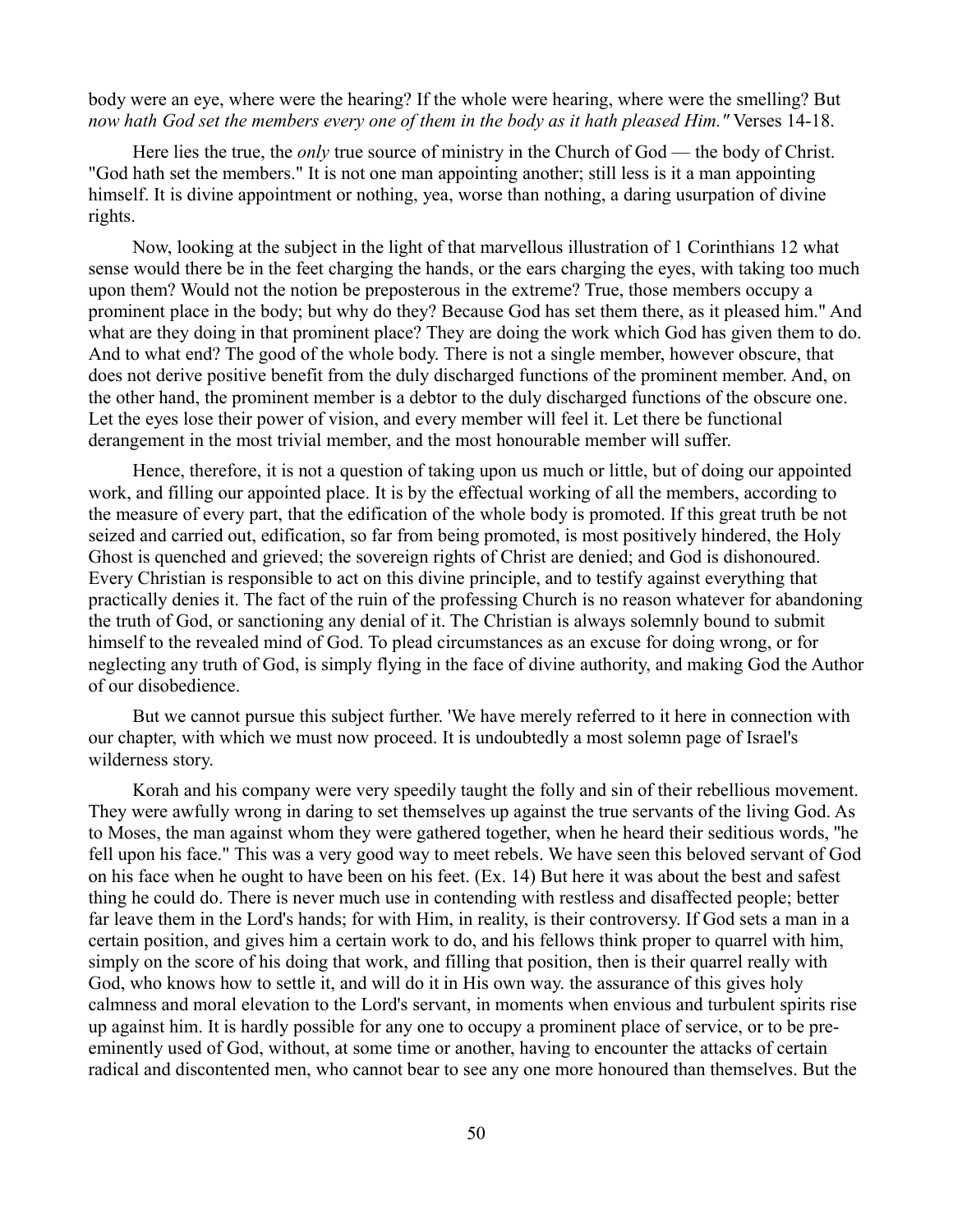true way to meet such is to take the place of utter prostration and nothingness, and allow the tide of disaffection to roll over one.

"And when Moses beard it, he fell upon his face. And he spake unto Korah and all his company, saying, Even to-morrow *the Lord will show* [not Moses will show] who are his, and who is holy; and will cause him to come near unto him: even him *whom He hath chosen* will he cause to come near unto him. This do; take you censers, Korah and all his company; and put fire therein, and put incense in them *before the Lord* tomorrow: and it shall be that the man whom *the Lord doth choose,* he shall be holy: ye take too much upon you, ye sons of Levi." Verses 4-7.

This was placing the matter in the proper hands. Moses gives great prominence to the sovereign rights of Jehovah. "The Lord will show" and "The Lord will choose." there is not a syllable about himself or Aaron. The whole question hinges upon the Lord's choice and the Lord's appointment. The two hundred and fifty rebels are brought face to face with the living God. They are summoned into His presence, with their censers in their hands, in order that the whole matter may be thoroughly gone into, and definitely settled before that grand tribunal from which there can be no appeal. It would, obviously, have been of no possible use for Moses and Aaron to attempt to give judgement, inasmuch as they were defendants in the cause. But Moses was blessedly willing to have all parties summoned into the divine presence, there to have their matters judged and determined.

This was true humility and true wisdom. It is always well, when people are seeking a place, to let them have it, to their hearts content; for most assuredly, the very place after which they have foolishly aspired will be the scene of their signal defeat and deplorable confusion. you may sometimes see men envying others in a certain sphere of service, and longing to occupy that sphere themselves. let them try it; and they are sure, in the end, to break down and retire covered with shame and confusion of face. The Lord will surely confound all such. There is no use in man trying to do it; and hence it is always best for such as may happen to be the objects of envious attack just to fall on their faces before God, and let Him settle the question with the malcontents. It is most sad when such scenes occur in the history of God's people; but they have occurred; they do occur; and they may occur again and again; and we feel assured that the very best plan is to let men of a restless, ambitions, disaffected spirit run to the full length of their tether, and then they are sure to be pulled up. It is, in point of fact, to leave them in the hands of God, who will most surely deal with them in His own perfect way.

"And Moses said unto *Korah*, hear, I pray you, ye sons of Levi: seemeth it but a small thing unto yon, that the God of Israel hath separated you from the congregation of Israel, to bring you near to Himself to do the service of the tabernacle of the Lord, and to stand before the congregation to minister unto them? And he hath brought *thee* near unto him, and all thy brethren the sons of Levi with thee: and *seek ye the Priesthood also?* For which cause both thou and all thy company are gathered together against the Lord: and what is Aaron, that ye murmur against Him?" Verses 8-11.

Here we are conducted to the very root of this terrible conspiracy. We see the man who originated it. and the object at which he aimed. Moses addresses Korah, and charges him with aiming at the priesthood. Let the reader carefully note this. It is important that he should have this point clearly before his mind, according to the teaching of scripture. He must see what Korah was — what his work was — and what the object of his restless ambition was. He must see all these things if he would understand the true force and meaning of Jude's expression," The gainsaying of Core."

What then was Korah? He was a Levite, and, as such, he was entitled to minister and to teach: "They shall teach Jacob thy judgements, and Israel thy law." '' The God of Israel hath brought you near to himself, to do the service of the tabernacle of the Lord, and to stand before the congregation to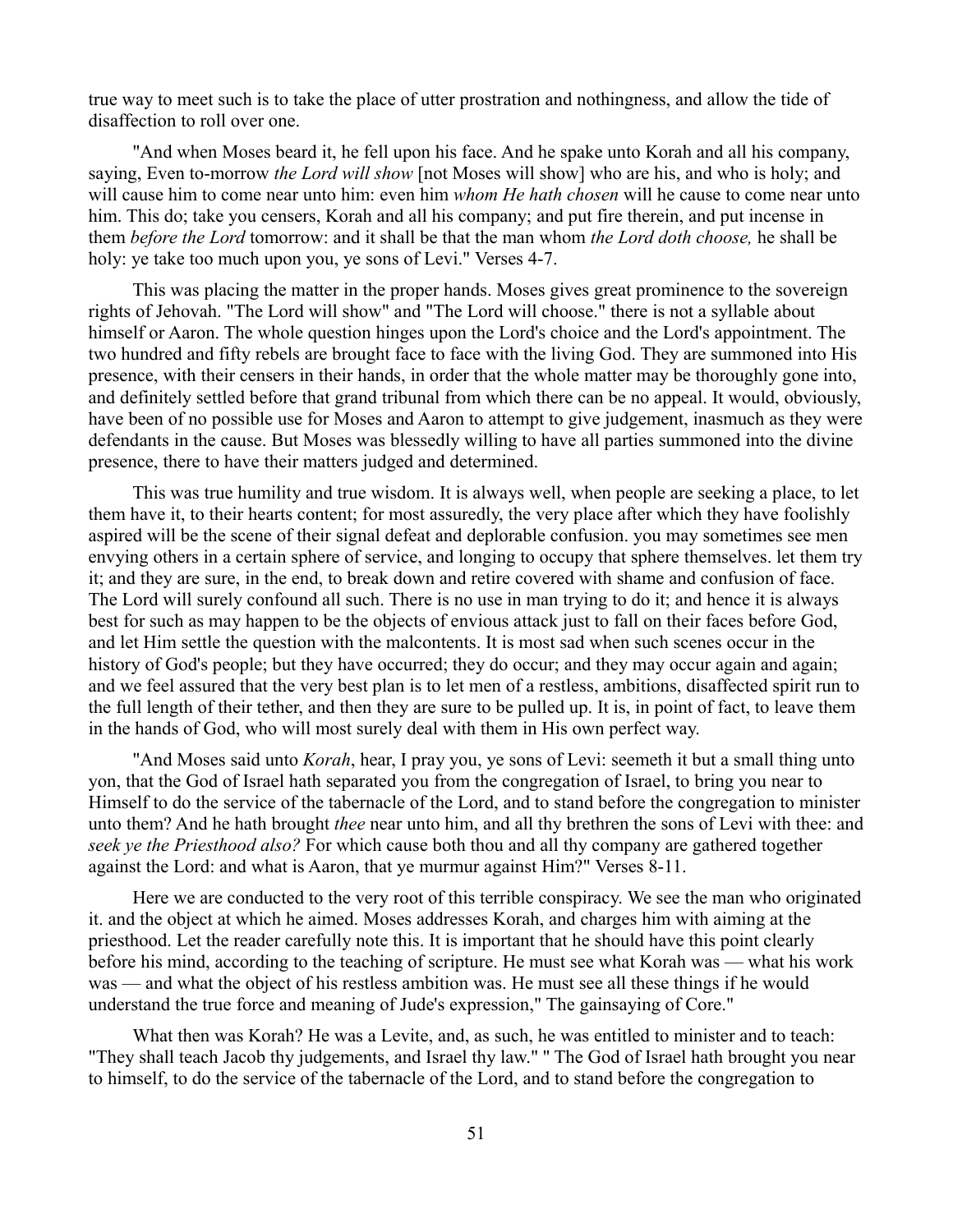minister unto them." Such was Korah, and such his sphere of work. at what did he aim? *At the priesthood. "*Seek ye the priesthood also?"

Now, to a cursory observer it might not have appeared that Korah was seeking anything For himself. He seemed to be contending for the rights of the whole assembly. But Moses, by the Spirit of God, unmasks the man, and shows that, under the plausible pretext of standing up for the common rights of the congregation, he was audaciously seeking the priesthood for himself. It is well to note this. It will most generally be found that loud talkers about the liberties, rights, and privileges of God's people are, in reality, seeking their own exaltation and advantage. Not content with doing their proper work, they are seeking an improper place. This is not always apparent; but God is sure to make it manifest sooner or later, for "by him actions are weighed." Nothing can be more worthless than seeking a place for oneself. It is sure to end in disappointment and confusion. The grand thing for each one is to be found filling his appointed place and doing his appointed work; and the more humbly, quietly, and unpretendingly, the better.

But Korah had not learnt this simple but wholesome principle. He was not content with his divinely appointed place and service, But aimed at something which did not belong to him at all. He aimed at being a priest. His sin was the sin of rebellion against God's high priest. This was "the gainsaying of Core."

It is important to seize this fact in Korah's history. It is not generally understood; and hence it is that his sin is charged, now-a-days, upon those who seek to exercise any gift which may have been bestowed upon them by the Head of the Church. But a moment's calm reflection upon the subject in the light of scripture would be quite sufficient to show how utterly baseless is such a charge. Take, for example, a man to whom Christ has manifestly given the gift of an evangelist. Are we to suppose him guilty of the sin of Korah because, in pursuance of the divine gift and the divine commission, he goes forth to preach the gospel? Should he preach? or should he not preach? Is the divine gift — the divine call — sufficient. Is he acting as a rebel when he preaches the gospel?

So also as regards a pastor or teacher. Is he guilty of the sin of Korah, because he exercises the special gift imparted to him by the Head of the Church? Does not Christ's gift make a man a minister? Is anything further necessary? is it not plain to any unprejudiced mind — to any one willing to be taught by scripture — that the possession of a divinely imparted gift makes a man a minister, without anything further whatsoever? And is it not equally plain that, though a man had everything else that could be had, and yet had no gift from the Head of the Church, he is no minister? We confess we do not see how these plain propositions con be called in question.

We are speaking, be it remembered, of special gifts of ministry in the Church. No doubt, every member in the body of Christ has some ministry to fulfil, some work to do. This is understood by every well-instructed Christian; and, moreover, it is clear that the edification of the body is carried on, not merely by some special prominent gifts, but by the effectual working of all the members in their respective places, as we read in the epistle to the Ephesians: "But speaking the truth in love, may grow up into him in all things, which is the head, even Christ: from whom the whole body fitly joined together, and compacted by that which *every joint supplieth* according to The *effectual working in the measure of every part,* maketh increase of the body unto the edifying of itself in love." Eph. 4: 15, 16.

All this is as plain as scripture can make it. But, as to any special gifts, such as that of evangelist, pastor, prophet, or teacher, it must be received from Christ alone; and the possession of it makes a man a minister, without anything further. And, on the other hand, all the education and all the human authority under the sun could not make a man an evangelist, a pastor, or teacher, unless he has a *bona*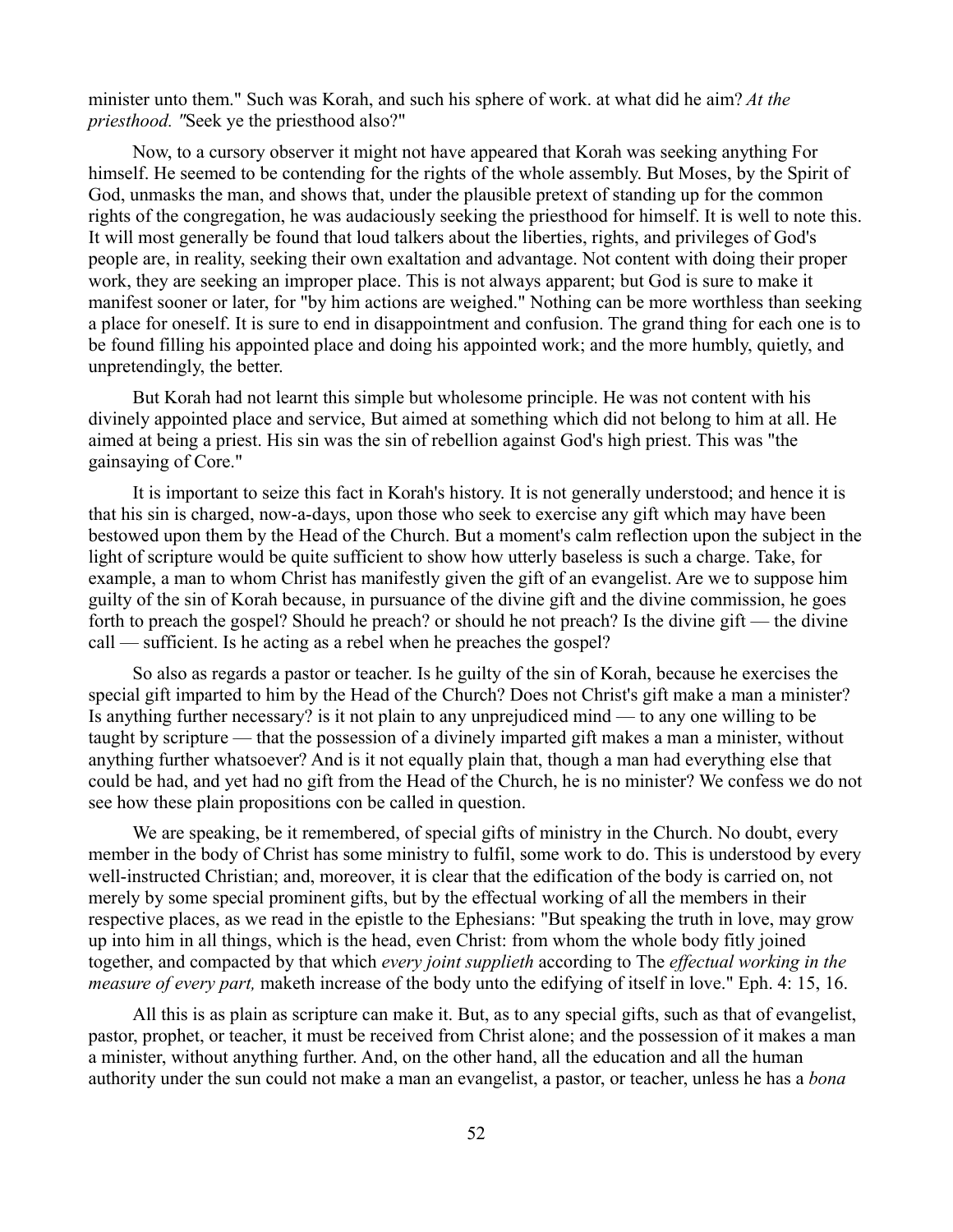### *fide* gift from the Head of the Church.

Thus much as to ministry in the Church of God. we trust enough has been said to prove to the reader that it is a very grave mistake indeed to charge men with the awful sin of Korah because they exercise those gifts which have been imparted to them by the great Head of the Church. In point of fact it would be a sin not to exercise them.

But there is a very material difference between ministry and priesthood. Korah did not aim at being a minister, for that he was. He aimed at being a priest, which he could not be. The priesthood was vested in Aaron and his family; and it was a daring usurpation for any one else, no matter who, to attempt to offer sacrifice, or discharge any other priestly function. Now, Aaron was a type of our great High Priest who is passed into the heavens — Jesus the Son of God. Heaven is the sphere of His ministry. "If he were on earth he should not be a priest." (Heb. 8: 4) "Our Lord sprang out of Juda; of which tribe Moses spake nothing concerning priesthood." There is no such thing as a priest on earth now, save in the sense in which all believers are priests. Thus we read in Peter, "But ye are a chosen generation, a royal priesthood." (1 Peter 2: 9) Every Christian is a priest in this sense of the term. The very feeblest saint in the Church of God is as much a priest as Paul was. It is not a question of capacity or spiritual power, but simply of position. All believers are priests, and they are called to offer spiritual sacrifices, according to Hebrews 13: 15, 16: "By him therefore let us offer *the sacrifice of praise* to God continually, that is, the fruit of our lips, giving thanks to his name. But to do good, and to communicate, forget not: for with *such sacrifices* God is well pleased."

This is the Christian priesthood. And let the reader note it carefully, that to aim at any other form of priesthood than this — to assume any other priestly function — to set up a certain priestly class — a sacerdotal *caste* — a number of men to act on behalf of their fellows — or discharge priestly service for them before God — this is, in principle, the sin of Korah. We only speak of the principle; not of persons. The germ of the sin is as distinct as possible. By and by there will be the full blown fruit.

The reader cannot possibly be too simple in apprehending this entire subject. It is, we may truly say, of capital importance, at this moment. Let him examine it only in the light of Holy Scripture. Tradition will not do. Ecclesiastical history will not do. It must be God's word alone. In the light of that word let the question be asked and answered, "Who are justly chargeable with the sin of Korah? Is it those who seek to exercise whatever gifts the Head of the Church has bestowed; or those who assume a priestly office and work which only belong to Christ Himself?" This is a very weighty and solemn question. may it be calmly pondered, in the divine presence; and may we seek grace to be faithful to Him who is not only our gracious Saviour but our sovereign Lord!

The remainder of our chapter presents a most solemn picture of divine judgement executed upon Korah and his company. The Lord very speedily settled the question raised by those rebellious men. The very record of it is appalling beyond expression. What must the fact have been? The earth opened her mouth and swallowed up the three principal movers in the rebellion; and the fire of the Lord went forth and consumed the two hundred and fifty men who undertook to offer incense.

"And Moses said, Hereby ye shall know that the Lord hath sent me to do all these works; for *I have not done them of mine own mind.* If these men die the common death of all men, or if they be visited after the visitation of all men; then the Lord hath not sent me. But if the Lord make a new thing, and the earth open her mouth, and swallow them up, with all that appertain unto them, and they go down quick into the pit; then ye shall understand that these men have provoked the Lord." Verses 28-30.

Moses, in these words, makes it a question simply between Jehovah and the rebels. He can appeal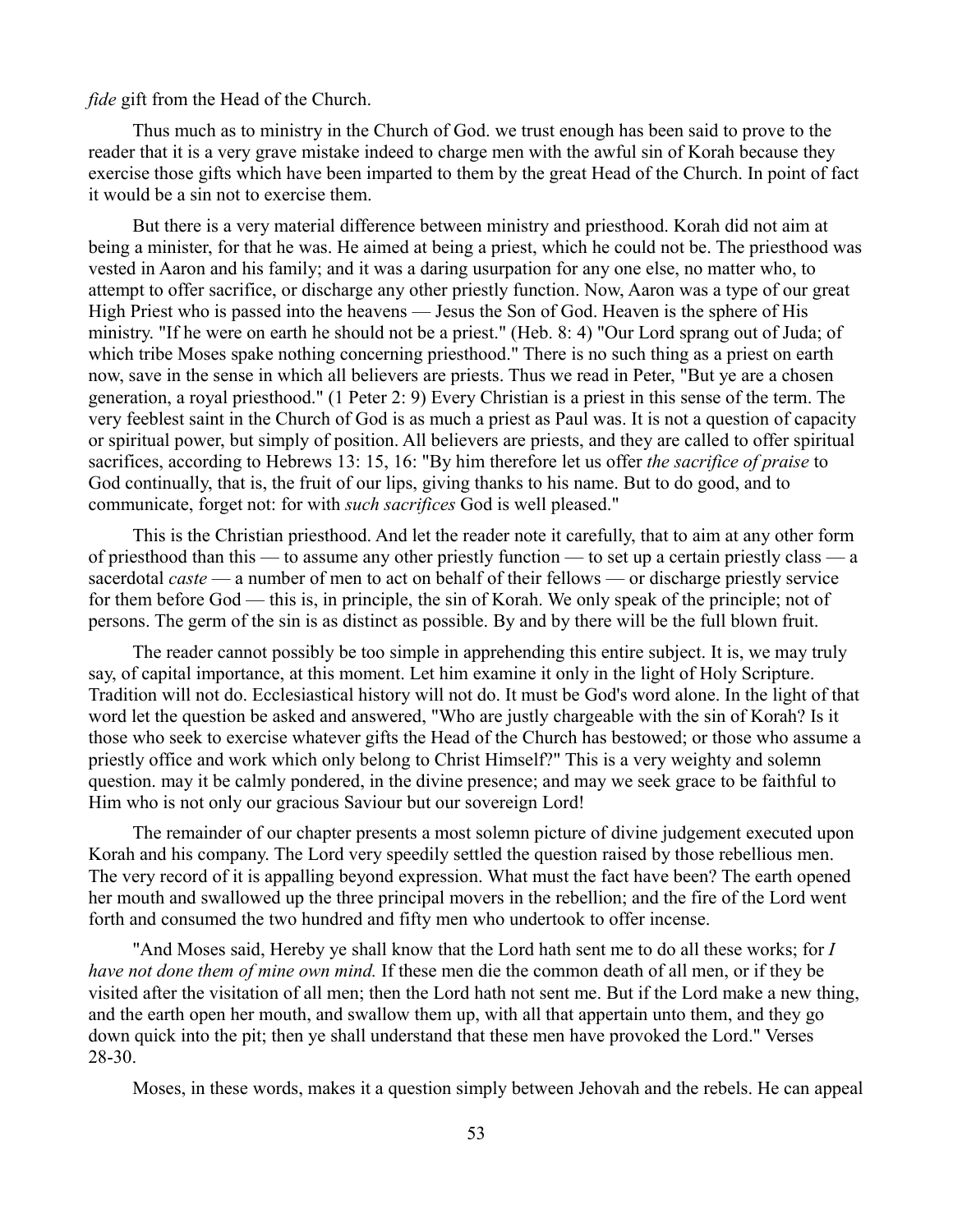to God, and leave all in His hands. This is the true secret of moral power. A man who has nothing of his own to seek — no aim or object but the divine glory — can confidently wait the issue-of things. But in order to this, the eye must be single, the heart upright, the purpose pure. It will not do to assume or affect anything. If God is going to judge, He most assuredly will expose all assumption and affectation. These things can have no place when the earth is opening her mouth, and the fire of the Lord is devouring all around. It is all very well to swagger, and boast, and speak great swelling words, when all is at rest. But when God enters the scene, in terrible judgement, the aspect of things is speedily changed.

"And it came to pass, as he had made an end of speaking all these words, that the ground clave asunder that was under them; and the earth opened her mouth, and swallowed them up, and their houses, and all the men that appertained unto Korah, and all their goods. They, and all that appertained to them, went down alive into the pit, and the earth closed upon them; and they perished from among the congregation. And all Israel that were round about them fled at the cry of them: for they said, Lest the earth swallow us up also." Verses 31-34

Truly, "It is a fearful thing to fall into the hands of the living God." "God is greatly to be feared in the assembly of his saints; and to be had in reverence of all them that are round about Him." "Our God is a consuming fire." How much better it would have been for Korah had he rested content with his Levite service which was of the very highest order. His work as a Kohathite was to carry some of the most precious vessels of the sanctuary but he aimed at the priesthood, and fell into the pit.

Nor was this all. Hardly had the ground closed over the rebels, when "there came out a fire from the Lord, and consumed the two hundred and fifty men that offered incense." It was a most terrific scene altogether — a signal and soul-subduing exhibition of divine judgement upon human pride and pretension. It is vain for man to exalt himself against God, for He resisteth the proud, but giveth grace to the humble, What consummate folly for worms of the dust to lift themselves up against the almighty God! Poor man! He is more silly by far than the moth that rushes against the blaze that consumes it.

Oh! to walk humbly with our God! to be content with His will; to be satisfied to fill a very humble niche, and to do the most unpretending work! This is true dignity, and true happiness. If God gives as a crossing to sweep, let us sweep it, as under His eye, and to His praise. The grand and allessential point is to be found doing the very work which he gives us to do, and occupying the very post to which He appoints us. Had Korah and his company learnt this, their piercing wail would never have terrified the hearts of their brethren. But, no; they would be something When they were nothing, and hence they went down into the pit. Pride and destruction are inseparably linked together in the moral government of God. This principle always holds good, however the measure may vary. Let us remember it. Let us seek to rise from the study of Numbers 16. with a deepened sense of the value of an humble and contrite spirit. We live at a moment in the which man is pushing himself upward and onward. "*Excelsior*" is a very popular motto just now. Let us look well to our mode of interpreting and applying it. "He that exalteth himself shall be abased." If we are to be governed by the rule of God's kingdom, we shall find that the only way to get up is to go down. The One who now occupies the very highest place in heaven is the One who voluntarily took the very lowest place on earth. See Philippians  $2: 5-11.$ 

Here is our example, as Christians; and here, too, the divine antidote against the pride and restless ambition of the men of this world. Nothing is more sad than to witness a pushing, bustling, forward, self-confident spirit and style in those who profess to be followers of Him who was meek and lowly in heart. It is such a flagrant contradiction of the spirit and precepts of Christianity, and is a sure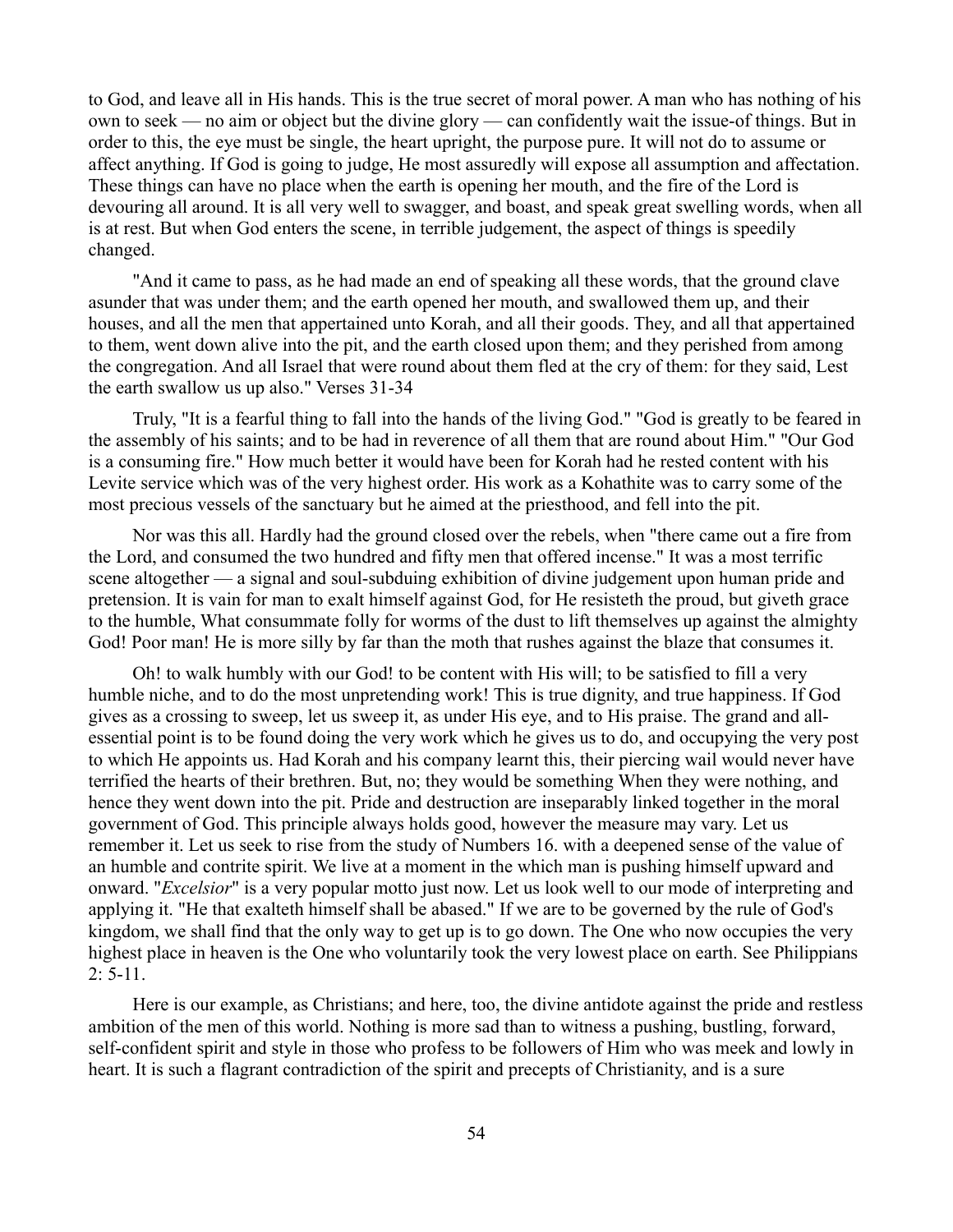accompaniment of an unbroken condition of soul. It is utterly impossible for any one to indulge in a boastful, pretentious, self-confident spirit, if ever he has really measured himself in the presence of God. To be much alone with God is the sovereign remedy for pride and self-complacency. May we know the reality of this in the secret of our own souls! May the good Lord keep us truly humble, in all our ways, simply leaning on Himself, and very very little in our own eyes!

The closing paragraph of our chapter illustrates, in a most striking manner, the incorrigible evil of the natural heart. One might fondly hope that after the impressive scenes enacted in the presence of the congregation, deep and permanent lessons would be learnt. Having seen the earth open her mouth having heard the heart-rending cry of the rebels as they descended into the pit — having seen the fire of the Lord coming forth and consuming, as in a moment, two hundred and fifty princes of the congregation — having witnessed such tokens of the divine judgement — such a display of divine power and majesty — one might suppose that the people would henceforth walk softly and humbly; and that the accents of discontent and rebellion would no more be heard in their tents.

Alas! alas! man is not to be so taught. The flesh is utterly incurable. This truth is taught in every section and on every page of the volume of God. Illustrated in the closing lines of Numbers 16. "On the morrow." Think of that! It was not in a year, or a month, or even a week after the appalling scenes on which we have been dwelling, "But, on the morrow, *all the congregation* (no longer a few daring spirits merely) murmured against Moses and against Aaron, saying, Ye have killed the people of the Lord. And it came to pass, when the congregation was gathered against Moses and against Aaron, that they looked toward the tabernacle of the congregation: and, behold, the cloud covered it, and the glory of the Lord appeared. And Moses and Aaron came before the tabernacle of the congregation. And the Lord spake unto Moses saying, Get you up from among this congregation, that I may consume them as in a moment." Verses 41-45.

Here is another opportunity for Moses. the whole congregation is again threatened with immediate destruction. All seems hopeless. The divine long-suffering seems at an end, and the sword of judgement is about to fall on the whole assembly. But now it appears that in that very priesthood which the rebels had despised lies the only hope for the people; and that the very men whom they had charged with killing the Lord's people, were God's instruments in saving their lives. "And Moses and Aaron fell upon their faces. Had Moses said unto Aaron, Take a censer, and put fire therein from off the altar, and put on incense, and go quickly unto the congregation, and make an atonement for them: for there is wrath gone out from the Lord; the plague is begun. And Aaron took as Moses commanded, and ran into the midst of the congregation; and, behold, the plague had begun among the people: and he put on incense, and made an atonement for the people. and He stood between the dead and the living; and the plague was stayed." Verses 46-48.

It is here made very apparent that nothing but priesthood — even that very priesthood which had been so despised — could avail for a rebellious and stiff-necked people. There is something unspeakably blessed in this closing paragraph. There stands Aaron, God's high priest, between the dead and the living, and from his censer a cloud of incense goes up before God — impressive type of One greater than Aaron, who having made a full and perfect atonement for the sins of His people, is ever before God in all the fragrance of His Person and work. Priesthood alone could bring the People through the wilderness. It was the rich and suited provision of divine grace. The people were indebted to intercession for their preservation from the just consequences of their rebellious murmurings. Had they been dealt with merely on the ground of justice, all that could be said was," Let me alone that I may consume them in a moment."